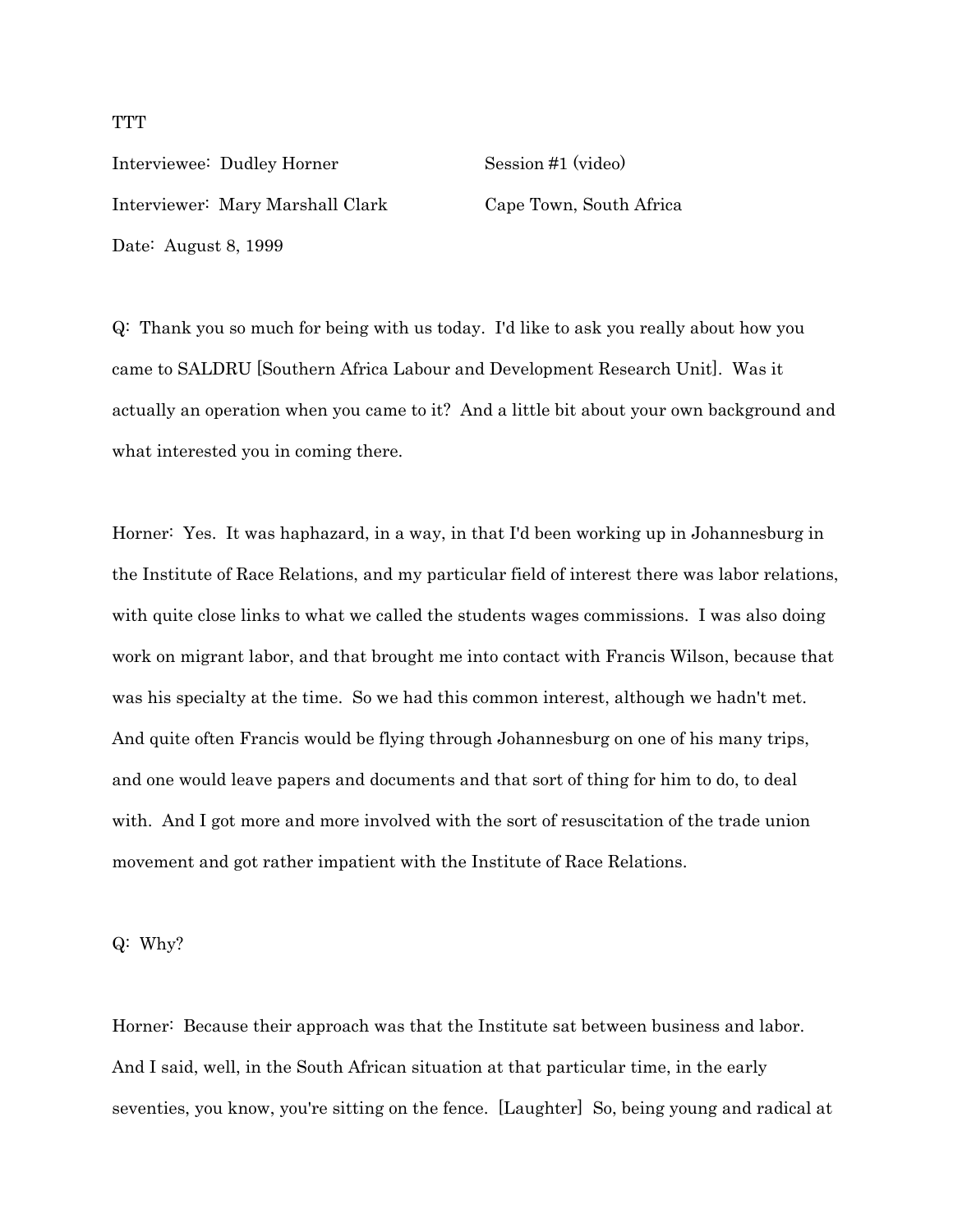#### Horner - 1 - 2

that time, I decided to walk out, handed in my resignation, and went off to a conference in Durban. And Francis walked into the room and he said, "Well, I've raised some money to set up a research unit in Cape Town, and I'm looking for researchers."

And I said, "Well, how about me?"

And he said, "Well, my mother's just about to become president of the Institute of Race Relations, and I'm not quite sure how kosher that would be." [Laughter]

And I said, "Well, my notice has already been handed in, so you'll have to handle that."

And that's how it all began, in a way. Francis had raised money through the Chairman's Fund at Anglo-American. It was the time when the gold price had shot through the roof, so the mining industry was awash with money which it didn't really know what to do with. And they set up several  $\cdot$  or funded several organizations, and they asked for interesting projects, and Francis had this project to set up SALDRU. So I left the Institute in Jo-burg and arrived in Cape Town in June 1975, and that's how we began.

Q: As close as you can, could you describe the mission and purpose of SALDRU and how it fit into UCT [University of Cape Town]?

Horner: Well, it sat, as it still does today, within the School of Economics, and I think it was very much Francis' brainchild that at that time you had students, bright students, turning  $\cdot$  not necessarily at doctoral level, but honor's level, master's level  $\cdot$  writing papers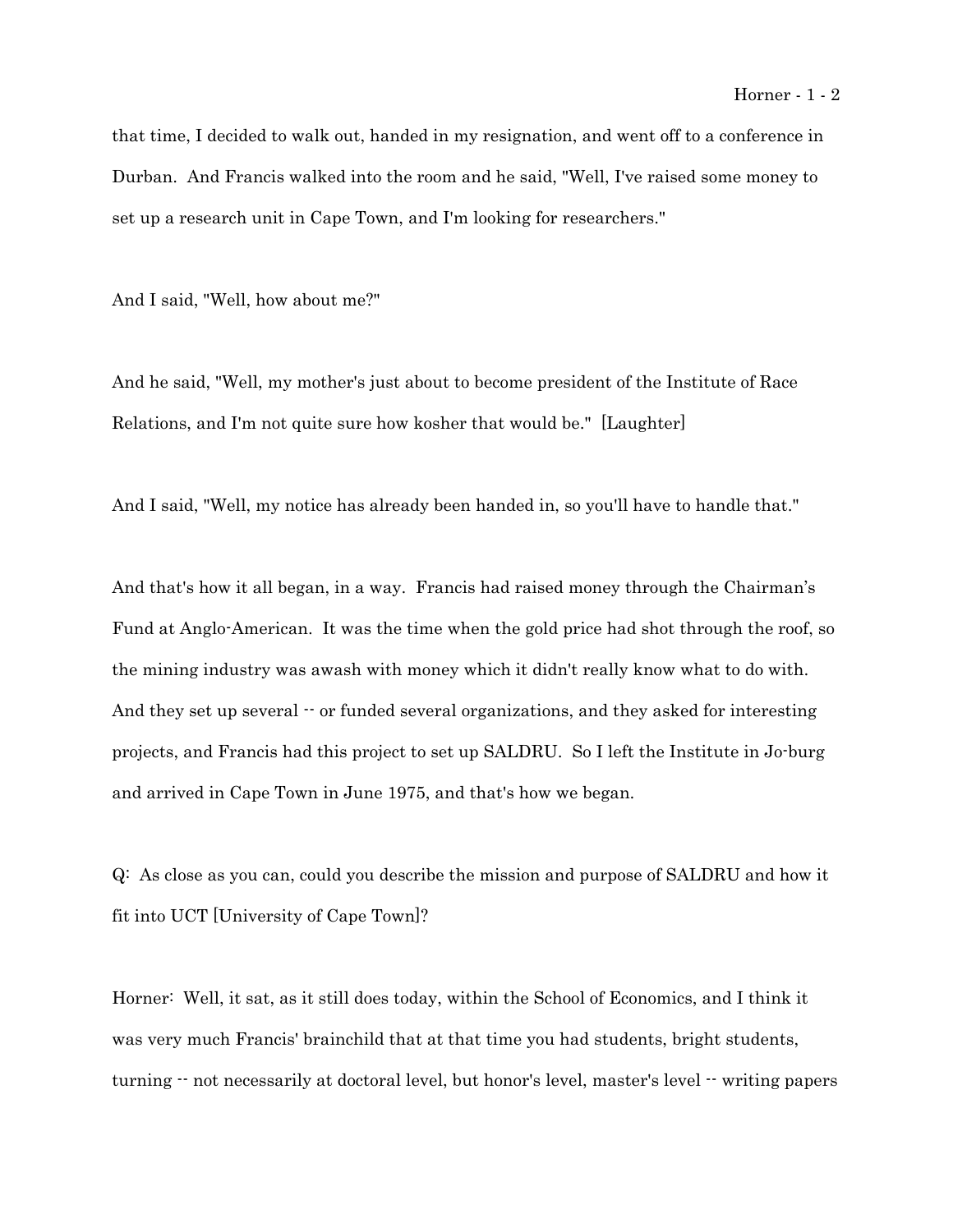probably not good enough to get into refereed journals, but, nevertheless, unearthing a lot of interesting information.

So what we really decided to do is to take students in, train them as interns in research, very much a sort of apprenticeship, sort of sitting next to us and doing whatever work we were doing, or parts of the work, and then devising a series of working papers so that all that information would actually get out and see the light of day, instead of just being pigeonholed. So it was always envisaged as having a strong training component and being heavily located within the teaching departments. And the idea was, yes, to train young social scientists.

Q: What were some of the first projects you were working on? Did you get to continue your own work on labor? Could you describe that?

Horner: Yes, very much so. My own work was fairly narrow in the sense of the labor market. I was interested in trade unions, in employment conditions, minimum wages. So one of the very first papers we published was on minimum working conditions and trade unions in South Africa at that stage. Of course, at that stage the mixed and African unions, what we came to call the independent trade union movement, were not recognized by the state.

So one had these informal networks, people that you knew in the union movements who would not be recorded in the official South African records of the official South African labor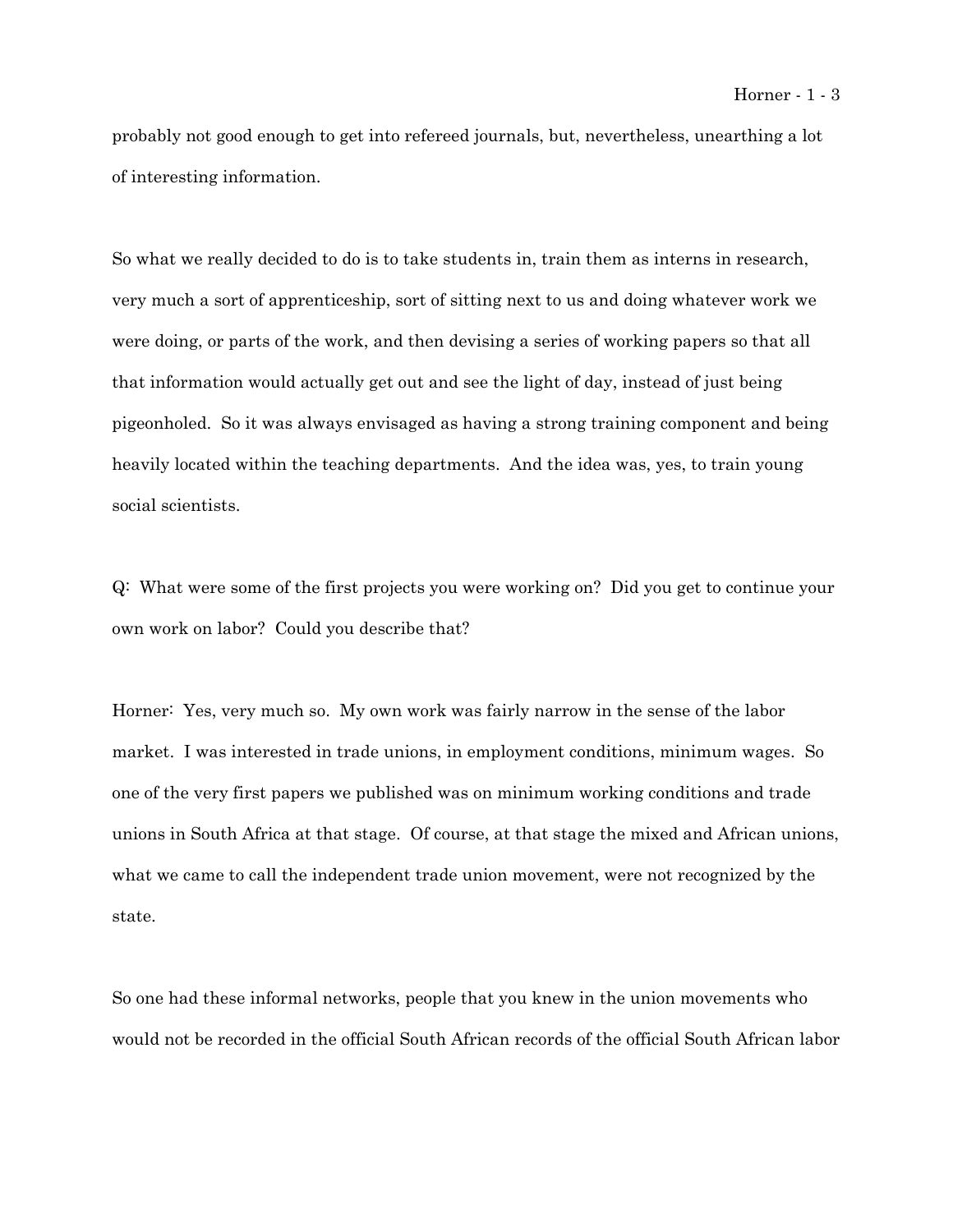movement, so while you had the official movement, you had this other movement growing up alongside.

And a lot of students, through the National Union of South African Students, who had established the wages commissions on most of the major campuses at the time, people like Debbie Budlender were here. She was a young student on campus when I arrived from Johannesburg to set up the Unit. In that very early grouping of students that we took in were people like Brian Levy, who's now at World Bank; Debbie Budlender herself; Willie Hofmeyr, who was Parliamentary spokesperson, MP [Member of Parliament] for Thabo Mbeki until very recently; Graeme Bloch, who wouldn't like to be pigeonholed in this way, but he's married to the South African High Commissioner to London at the moment, so he's Mr. [Cheryl] Carolus.

And the very first thing we decided to do was to have a farm labor conference, and there we pulled together -- it was our first shot. We'd started formally in '76, although Francis had appointed some people in late '74, I think, got himself a secretary and set up the Unit. And, yes, we pulled in a lot of research workers from around the country and had a very big conference on farm labor. And a lot of this first group of interns, all of whom were white, were dispatched into the field to do work on conditions on the farms in South Africa.

Q: So the process of gathering people and producing a conference and conference reports and disseminating information widely was always a part of your mission, even before [The] Carnegie [Corporation]?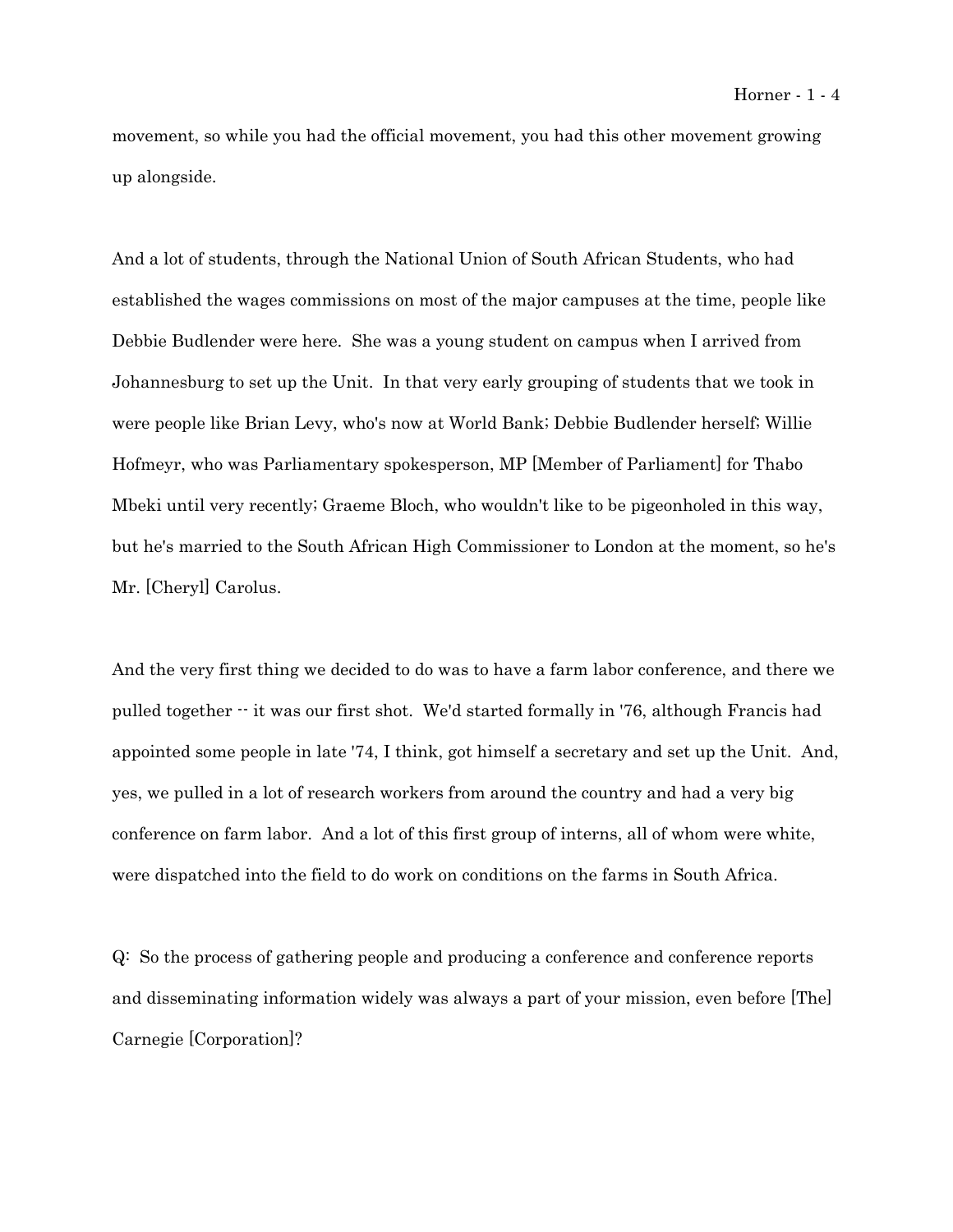Horner: Even before Carnegie. That was very much a part of the mission. And I think one of Francis' greatest strengths has been networking and knowing who's doing what. So right from those early days we were able to pinpoint people, many of whom would not, in the normal course of events, have talked to each other at all, but get them working on their specialist topics and get them to present it to an audience. That was really how it started.

Q: In terms of unearthing basic facts and figures that were reliable about conditions in South Africa, whether in the mines or in the farm lands, how hard was it to get quote unquote real information? What were the sources?

Horner: It was very difficult. You had your official standard sources of information. You knew that other information existed and was collected. The state kept  $\cdot\cdot$  if you were known opponents of apartheid, the state kept you at an arm's length, so it would be very difficult. I mean, we read papers on farm schools. It was extraordinarily difficult, although that information, even in those days, should have been in the public domain, but just to get the lists of farm schools run by the separate departments of education, so you could actually start mapping farm schools, you know, they would delay, stall, interrogate you. "Why do you want this information?" Extraordinarily defensive in that were you actually wanting this information to go in and ferment revolution? I mean, go out into the countryside to these schools that were remote, and spread ideas that were inimical to the apartheid state.

Q: Were you familiar with the white poverty study and its impact before the Carnegie study began?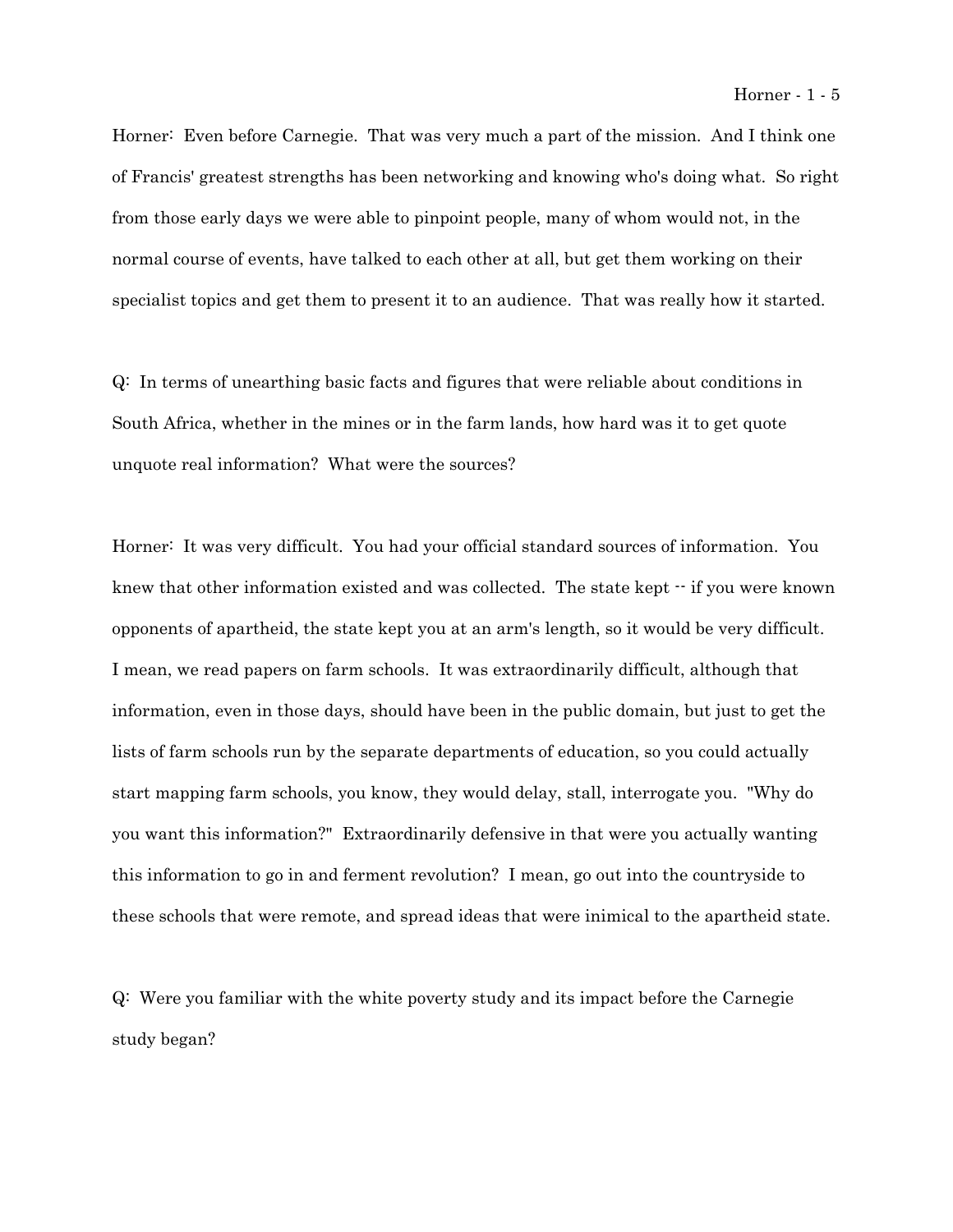Horner - 1 - 6

Horner: Yes.

Q: Could you talk about that?

Horner: Yes, in not as well informed way as one did when one realized that the Inquiry was going to come off, but I mean the first Carnegie Inquiry was profound, so it had a profound political effect in South Africa. So if you were a student of history or a social scientist, you would have come across references to the first Carnegie Inquiry and, indeed, in literature. I mean, the poor white problem in Afrikaans literature, particularly, was something you would read about in stories in primary school. So, yes, one was aware.

Q: How would you describe what those profound political consequences were?

Horner: Well, I think [Hendrik Frensch] Verwoerd, for one, and I think it was the difference between the first Carnegie Inquiry and the Carnegie Inquiry that we were involved with, I think people like Verwoerd, although the Carnegie Inquiry, first Carnegie Inquiry was not ostensibly political, I think they saw the political potential of the findings that were revealed in the first Carnegie Inquiry, and indeed built their platform on it. That became their constituency, the poorer white element in society.

They mobilized them, and mobilized them very effectively. I mean, some of those earlier Carnegie commissioners, like Ernie [E.G. (Ernst Gideon)] Malherbe. Ernie Malherbe was vice chancellor of my university when I was a young student. He was vice chancellor of Natal University in Pietermaritzburg, and my family, in fact, knew his wife. He was a big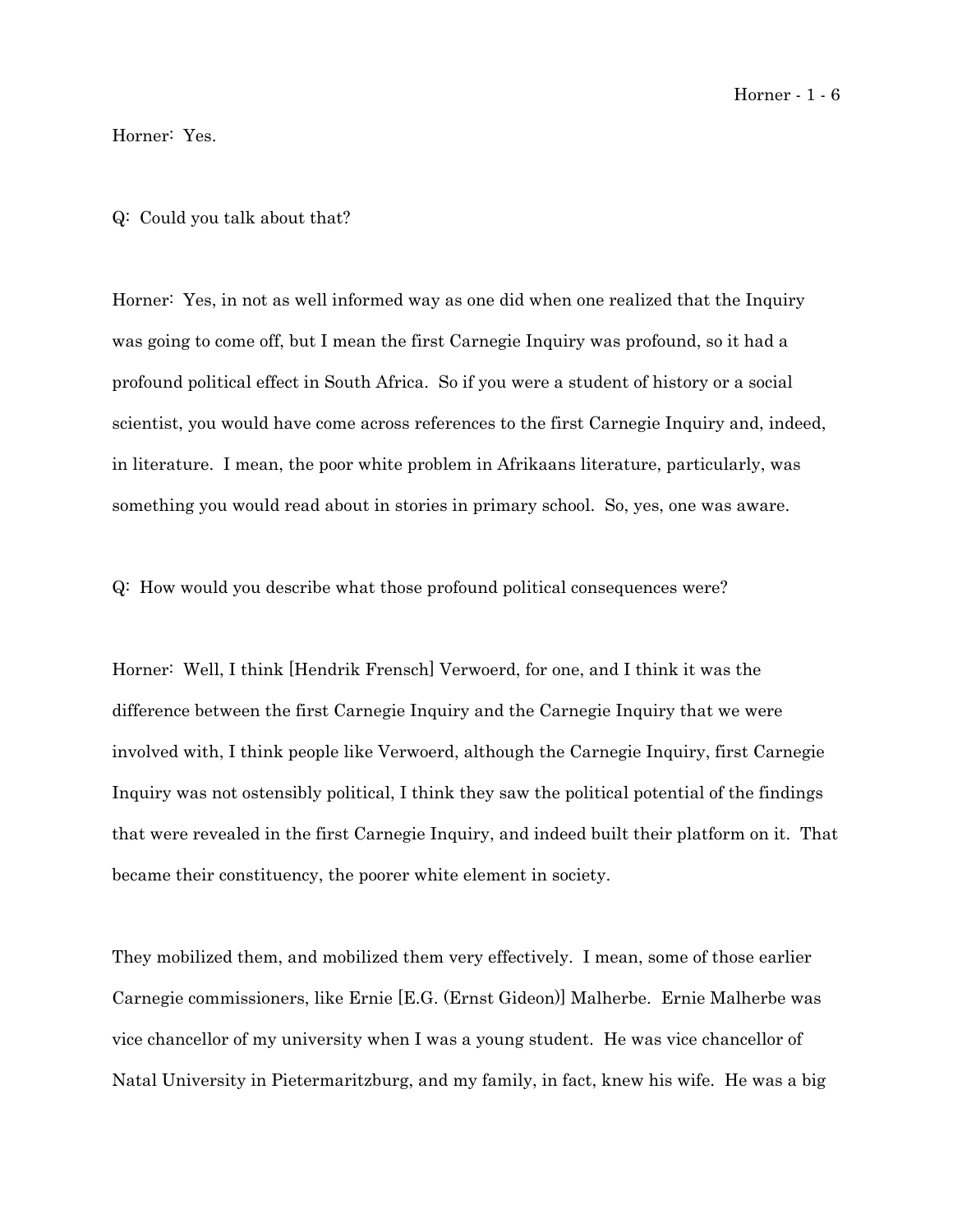role player in the Institute of Race Relations, so he was sort of  $\cdot$  in my schooling and my working life I kept bumping into Ernie Malherbe, who was a very influential figure. And if [Jan Christiaan] Smuts had won the 1948 election, Malherbe would probably have been minister of education and our whole education system would have been different, whereas the Nationalists won, and they had been building their constituency amongst poor whites.

Q: At this point in your life, what was motivating you to do the kind of work you were doing at SALDRU, in terms of your own life history, your own life experience? Where did your own politics come from?

Horner: Well, I grew up in a provincial capital like Pietermaritzburg in the sixties, in the fifties. I was at university in the last fifties, early sixties. You had events like Sharpeville, and one was already then pulled in very much as a foot soldier, not a leading light in the student movement, but you were sort of political fodder that was dragged out onto the streets to join the marchers and face the police. That's where you came from.

I, in fact, after that decided to leave the country, so I left the country in '62 and lived in England for three years, after which I returned, went up to Johannesburg, and there had political mentors in Helen Joseph and Shanthie [Shanthivathie] Naidoo. And I suppose that was my most profound period of political education. They came from the Congress of Democrats. The Naidoo family were Transvaal Indian Congress. Shanthie's father was an adopted son of [Mahatma] Gandhi. So you came into contract with Congress people. You came into contact, through Helen Joseph, with the Kekana family, who were leaders of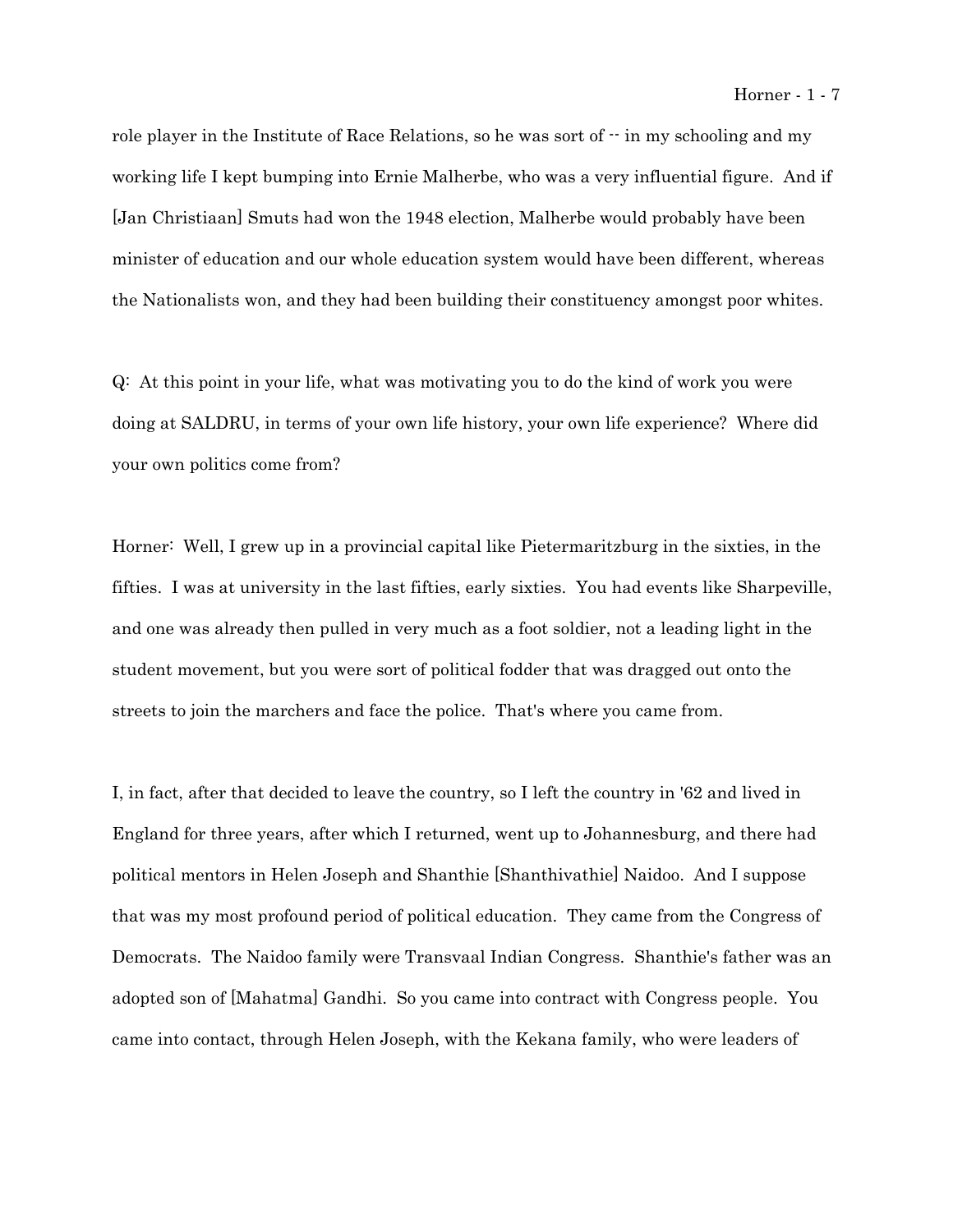resistance in Sekhukhuneland. So, for whitey, you started getting a different view of the history of your own country.

I was working at that stage in a bookshop, which was quite a famous bookshop in Johannesburg called Vanguard Booksellers, run by two ex-members of the Communist party, and they took in all these banned people. So we had people working in the shop who couldn't talk to each other, so one was actually the messenger. [Laughter] If Helen Joseph wanted to talk to Shanthie Naidoo or give a message, under the banning orders they couldn't talk to each other. So Helen would have to say, "Dudley, will you tell Shanthie this?" So it was a profound educational experience.

And I used to go to dinner with the Naidoo family. The brother was on Robben Island with [Nelson] Mandela. The two other brothers had also been persecuted by the security branch. Her sister was in exile in London. Helen Joseph was hospitalized with cancer, and I looked after her house, which, again was a strange experience because you had shots fired in the night and that sort of thing at her house. And one became a sort of postbox messenger for the movement.

And from there I moved into the Institute of Race Relations. I had then got my librarianship diploma, moved out of the bookshop, and went to work at the Institute of Race Relations, and the first job as archivist  $-$  they had this enormous archive down in their basement of South African newspapers from the late twenties, which included the entire run of banned Communist party newspapers, of Trotskyist movement newspapers, of Liberal party newspapers, and I put that archive together and sorted it and catalogued it,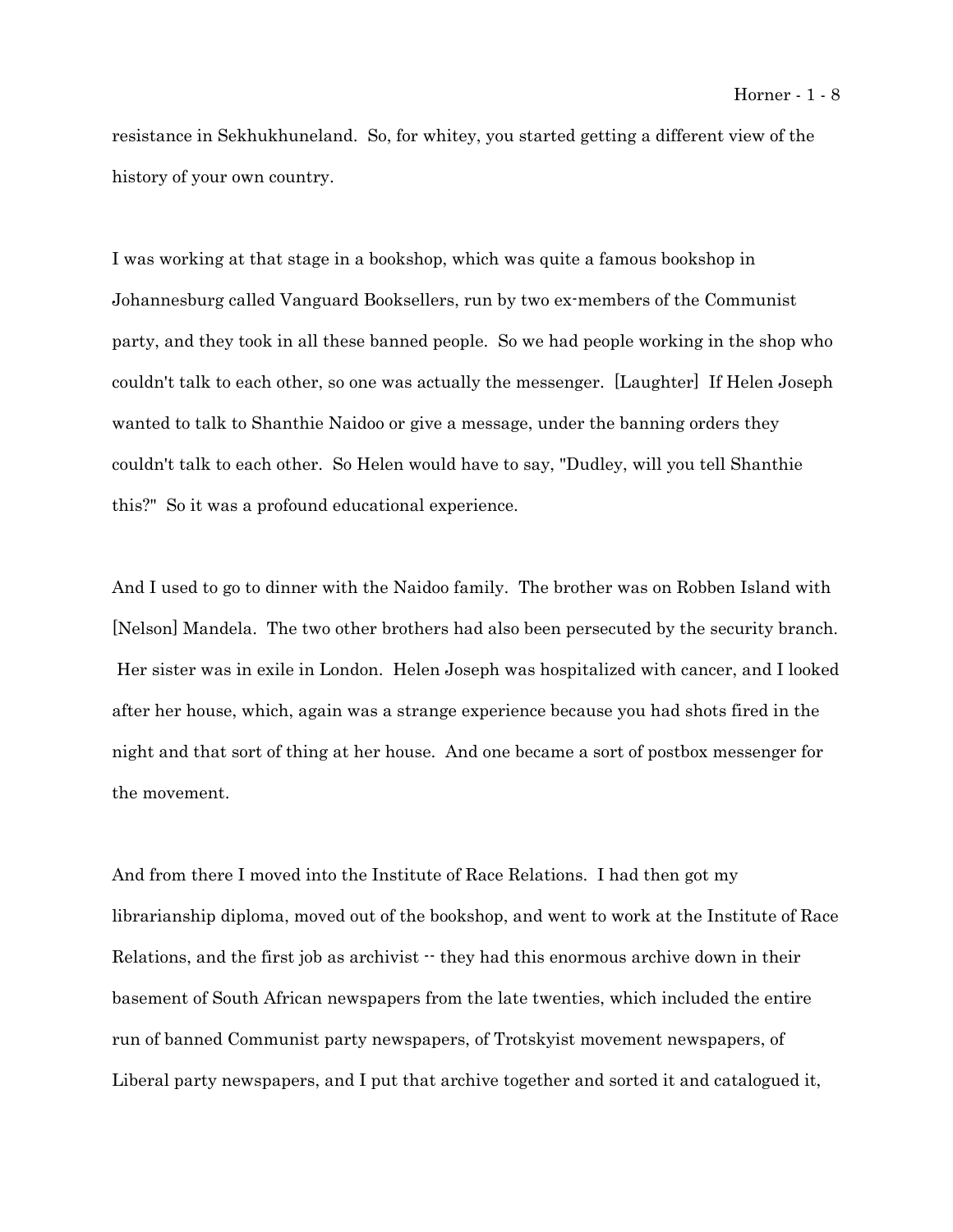#### Horner - 1 - 9

and that was all then filmed, and got out of the country in case the security police ever got it. It was largely Gwen [Gwendolen] Carter, at Northwestern University, funds were raised and all that was put on microfiche. So Northwestern and Yale University have the whole historical collection of South African newspapers. They were stored in four or five places around the world.

Q: So, again, the importance of information.

Horner: The information thing was absolutely tremendous, and learning that they had not only this archive of newspaper, but there were papers that had been dumped by the firm of [Oliver] Tambo and Mandela down in the basement.

And the president general of the ANC [African National Congress], who was a fascinating character, who Mandela, in fact, had overthrown, Dr. [A.B.] Xuma, was married to an American woman, his second wife, and he had been  $\cdot\cdot$  you know, as people do in age, he had moved to the right, or was perceived to have moved to the right. So it was Mandela as a young lion and a boy called Anton Lembede and Walter Sisulu, who decided to depose Xuma, who then moved into the safer fold of the sort of liberal South African Institute of Race Relations. He became an executive member, having been deposed as secretary general of the African National Congress.

But he was an extraordinarily literate man, coming from being a herd boy in the Transkei, Mandela territory, he went to Minnesota University in the thirties. He was extraordinarily well read in black American historiography of the time, so in his papers was stuff by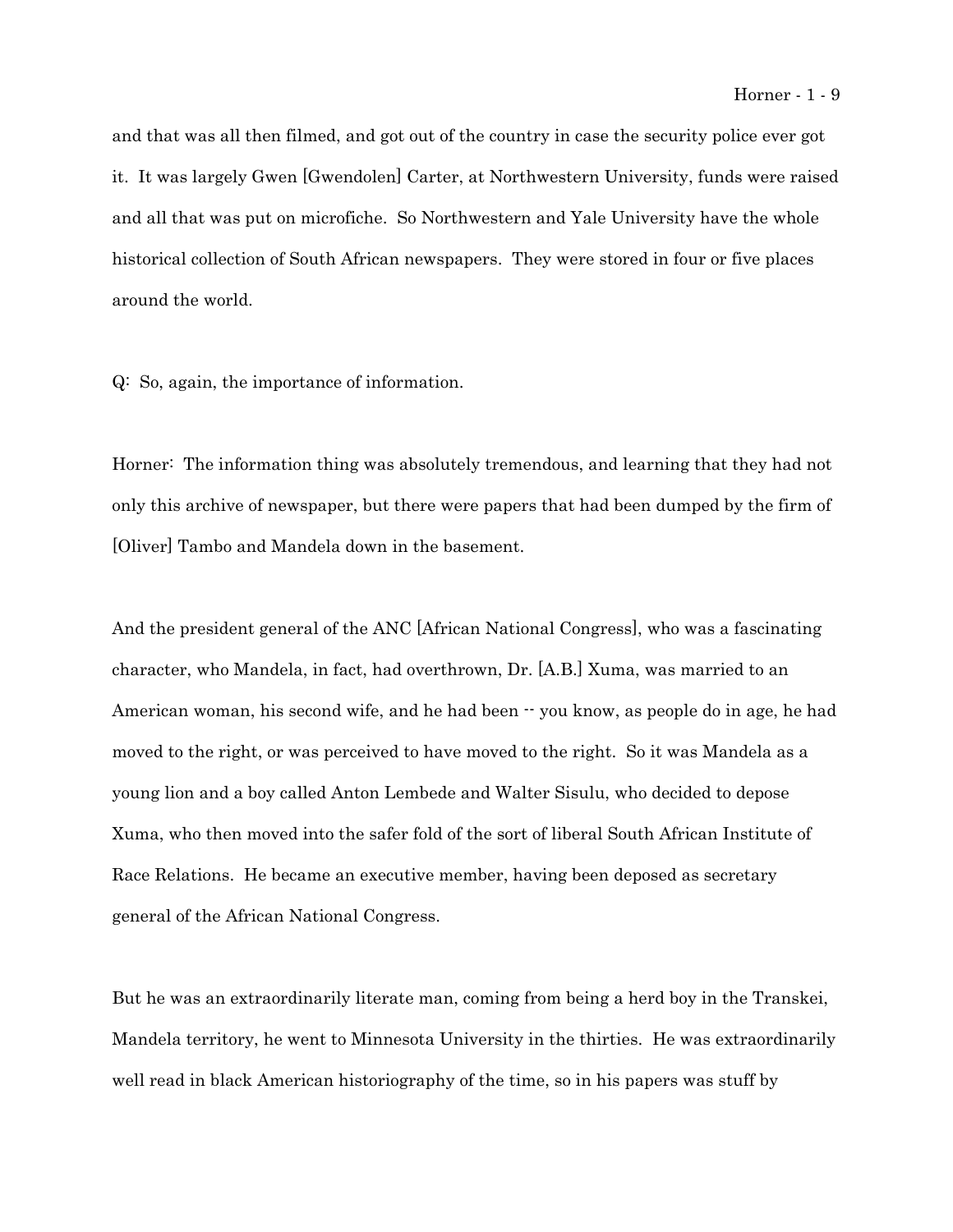[Marcus] Garvey and [W.E.B.] DuBois. In the thirties he knew all about that, and he went on to London to do a diploma in tropical medicine, then came back to South Africa and became, in time, president general of the ANC until about 1952.

And when he died in 1961 or '2, I think, his American wife decided that she'd had quite enough of apartheid South Africa, and quite by chance the garage at the home in which they lived was packed with these boxes of papers, and somebody in the Institute heard that she was going to set fire to the papers and go back to America. Down in the basement were just these boxes of these wonderful diaries, letters, right from the thirties, telegrams to United Nations, telegrams to Xuma from his ANC faction within the ANC, when he was at the United Nations in 1947, saying, "Come home immediately because the Communist party is about to take over the ANC." [Laughter]

And I sorted that collection. So one had a very privileged like eighteen months of access to information which was nowhere available in the country. Even South African historians in exile didn't have these papers. I mean, people didn't know that these papers existed. So, yes, that was my education experience. [Laughter]

Q: Tracing back and throughout that experience, because it's interesting in the overall political context, what influence did Gandhi have on the early leadership both in terms of radical whites and blacks, in terms of thinking whether or not there could be a peaceful resistance? Was there still an influence in the early sixties?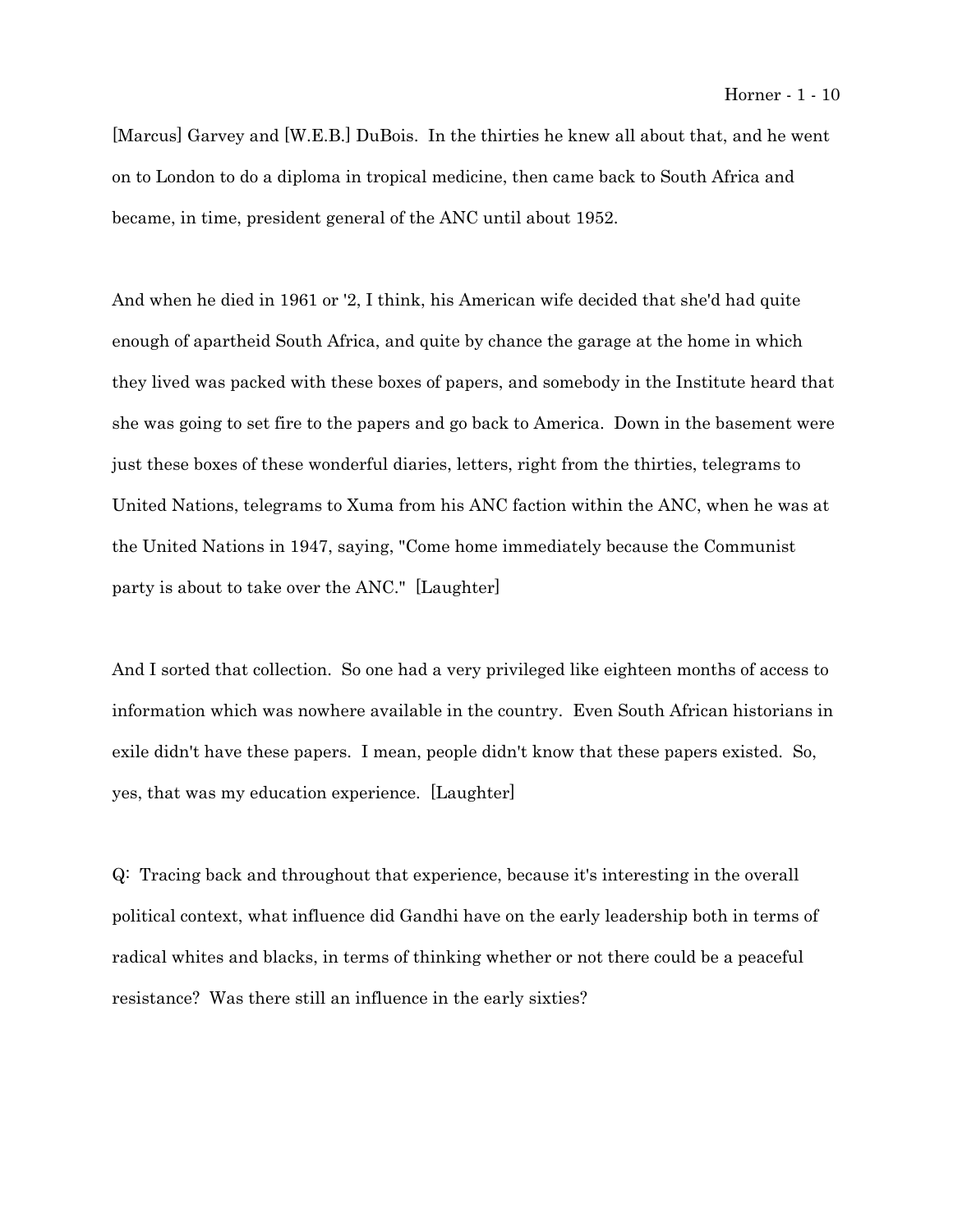Horner: It was a resistance  $\cdot \cdot$  it was an emphasis  $\cdot \cdot$  I think by sixties, Gandhi-ism was no longer so profound, because the decision had been made to move to armed struggle if necessary. But, I mean, up until the early fifties, the idea of passive resistance was profound, and that came from Gandhi, and it came through the Indian Congresses, the Natal Indian Congress and the Transvaal Indian Congress. The presidents of those Congresses would have all been Gandhi acolytes, and certainly people like Mandela had a lot to do with Dr. [Yusuf] Dadoo and Dr. [G.M.] Naicker and those leading lights in the Indian Congress.

Q: Fast forwarding back to SALDRU, could you describe when the idea for a second inquiry on black poverty, on poverty, began to percolate?

Horner: If we take a step backwards, we had seen agriculture as an important area under research, so we marshaled a lot of students and we did the conference in '76. The next conference we held was in '78, which was on the economics of health care, following the same procedure. And it was in the late seventies  $\cdot$  those early days, our basic funding came from the Anglo-American Chairman's Fund. It was in the late seventies that [The] Ford [Foundation] was the first foundation to walk in very quietly.

There was a sort of gentleman's agreement between Ford, SALDRU, and the University  $\cdot$ in apartheid South Africa you obviously couldn't write certain things in documents. But I mean, the Ford -- you couldn't write that these funds were, in effect, earmarked for black students. You just drafted the agreement that we were going to train students, and students without fear or favor. And don't forget, on the campus of places like UCT, Wits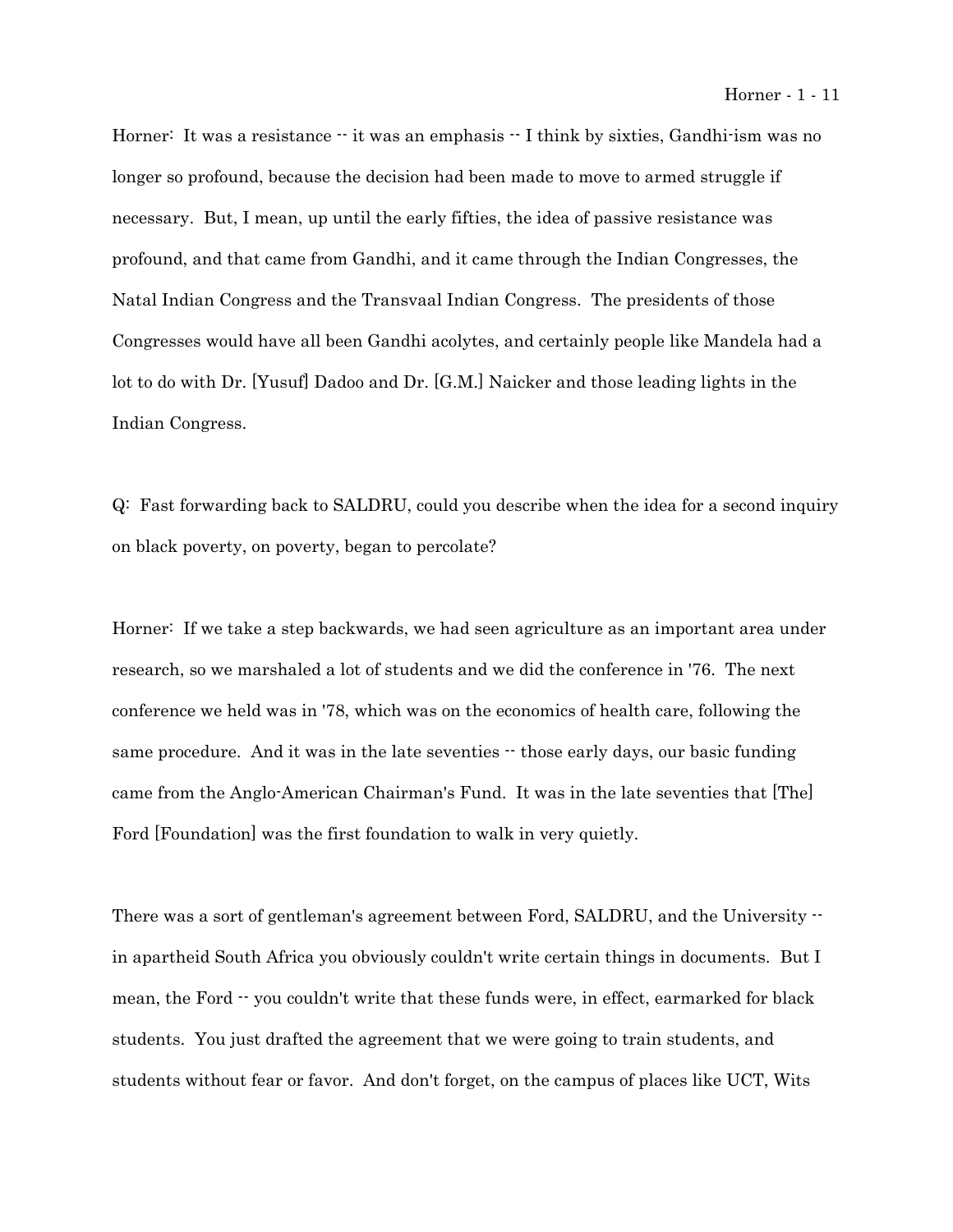[University of the Witwatersrand], and [University of] Natal, you couldn't get a lot of black students, because they had set up the apartheid universities, closed the so-called open universities. But a mechanism had been devised where you set up what I think we called the permit system.

So the state would not allow black students  $-$  and that's black broadly defined, not just African, that's colored and Indian  $\cdots$  to go to the white universities if courses were offered at the black universities. So if students were enrolled for economics, a straightforward bachelor's degree with economics as the major, those courses were offered at black universities, so you couldn't enroll at UCT. You could, however, become a permit student if courses were offered at the white university that were nowhere else offered. So the historically open universities set up a whole system of courses, and you started to get this trickle of black students coming on to the campuses from about the mid-seventies.

And that's when, as I say, Ford waltzed in, and that was our agreement, and the agreement was not only to train the upcoming generation, but also, where necessary, to return scholars from exile. So that funding was in place when I think Francis started talking to Carnegie. Now the actual Carnegie conference came off in '84, most of the work I remember being in the field in late '83, in the height of summer, but I think the conversations would have started in about '81, because I think people were aware that it was a political hot potato. I mean, the apartheid system was showing signs of cracking.

Q: Could you describe that? What signs?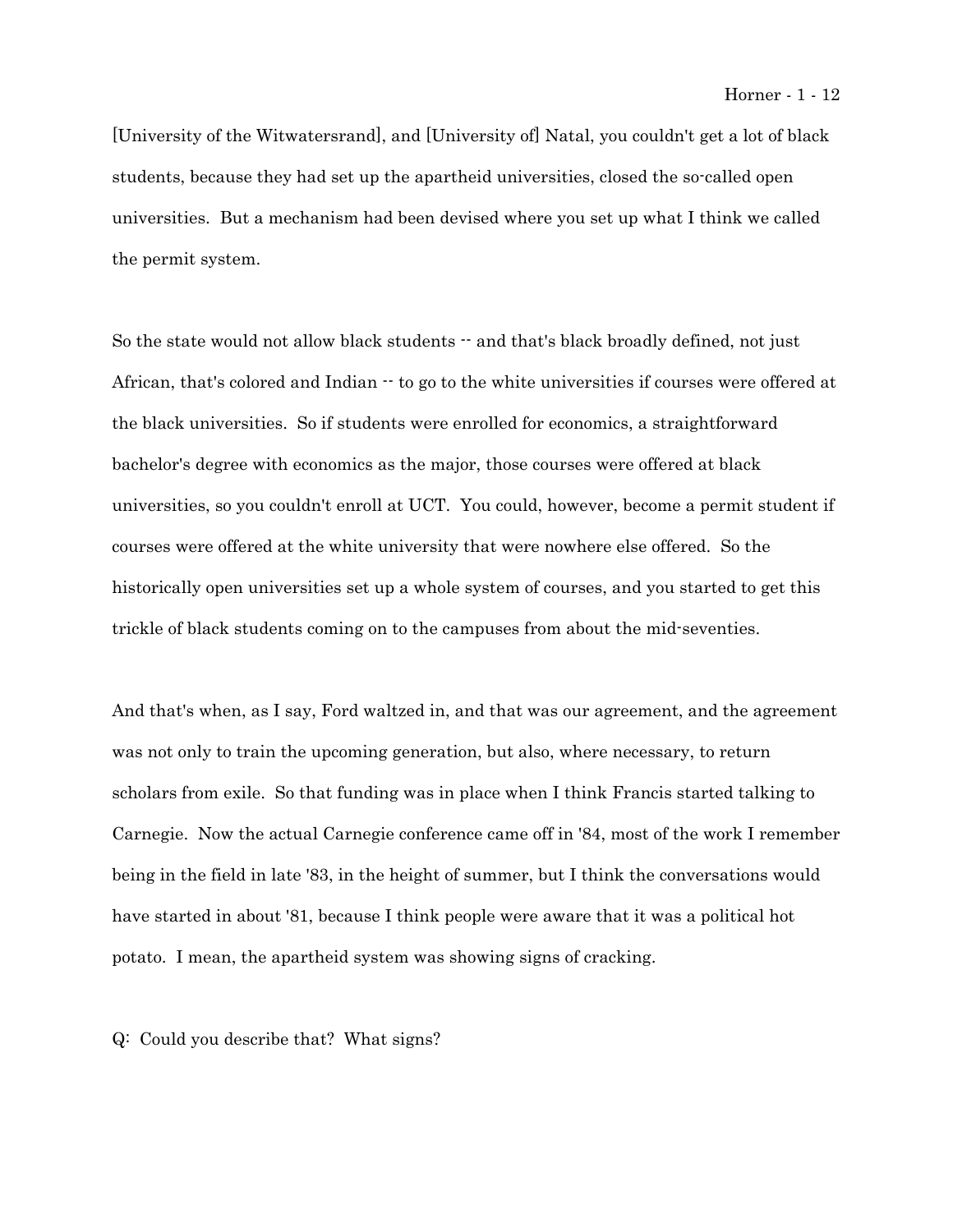Horner: Well, they tried to smash, for instance, the trade union movement, but, in fact, in 1979 had been forced to give it limited acknowledgement. It was clear that the system of influx control for blacks was hardly what the state wanted it to be. I mean, people were evading it. So there were fissures in this supposedly monolithic system of racial superiority, but that meant that repression would go into quite a vicious phase as a result. And I think Francis and others who were involved  $-$  and I was not involved in discussions; it came as a surprise to me  $\cdot \cdot$  were aware of both the political significance of the first Carnegie Inquiry and the potential political significance of a second Inquiry.

So I would only become aware in about '82 that something was going on, and that was the buildup to Carnegie financing that inquiry. And of course, that was not the far left in South Africa. I think I would have regarded that at the time as not an entirely welcome intervention.

# Q: Why?

Horner: Because of the history of the first inquiry, so that would loom large in their historical imagination. And, as a result, wondering what would be the effect of a second inquiry, and would its outcome be an amelioration of the apartheid system rather than a complete transformation.

Q: As I understand it, around that time, according to Helen Zille's work, anyway, the white government was attempting to move from a system of coercion to a system of incentive. Do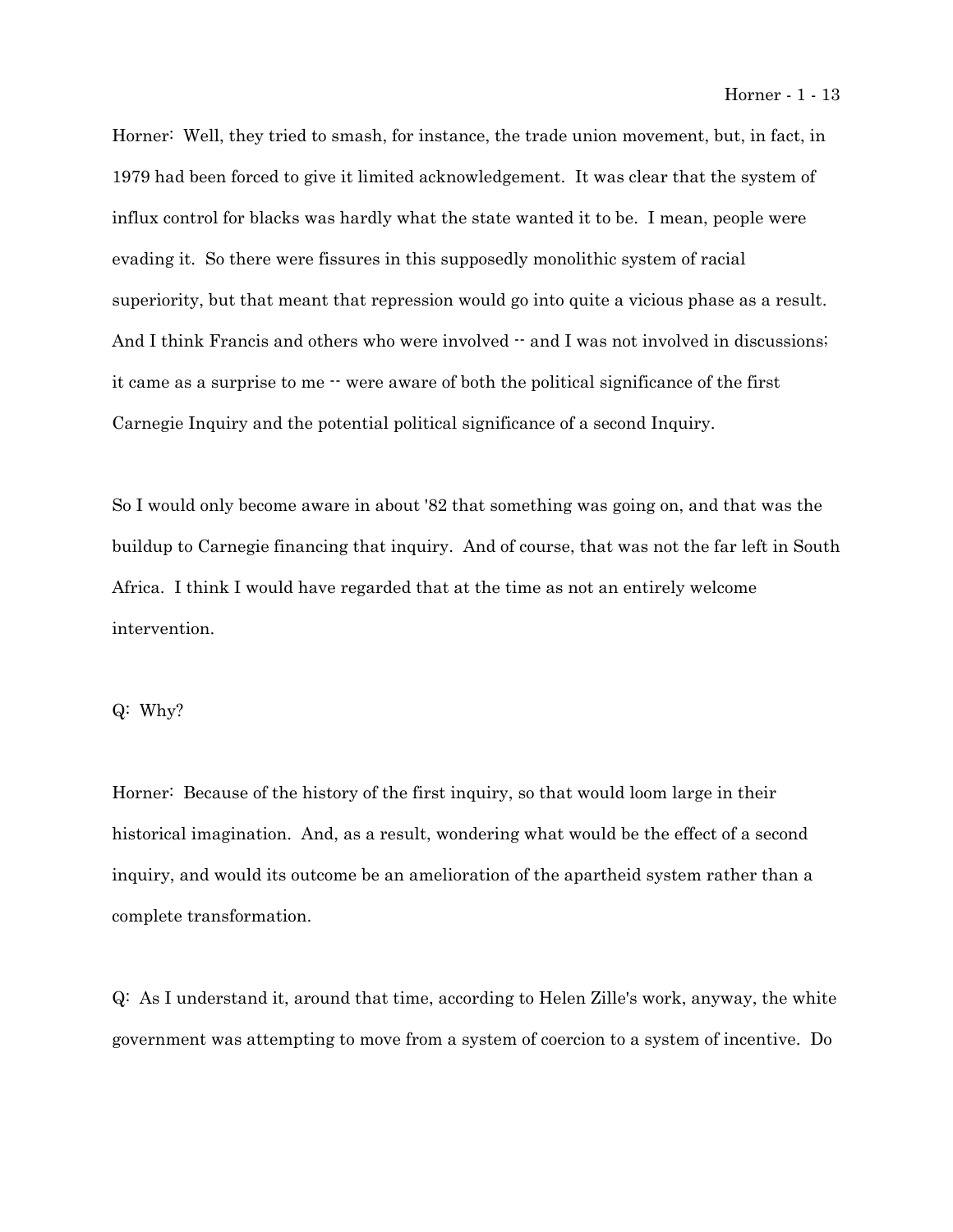you think there was a fear that Carnegie would  $\cdot$  that the Carnegie work would be co-opted then by the government in a certain kind of way?

Horner: Yes, I think people from the left in South Africa would have perceived that.

Q: Could you say that for us? Could you talk a little bit about that?

Horner: It's always  $\cdot$  you know, Alan Drury said in the early sixties that South Africa was a very strange society. And it remains a very strange society. If you look at things from a Cape Town perspective  $-$  and I'm not a Capetonian born, but after twenty-five years I think I'm a Capetonian. Capetonians tend not to accept that.

But this neck of the woods has a very particular set of historical political baggage. The Communist party was strong in the Western Cape. You had the third biggest Trotskyist movement in the world in the Western Cape. The Pan-Africanist Congress was strong in the Western Cape. In fact, very big riots and murders took place here in the Western Cape. It is also the spiritual home of nationalism, white nationalism. So you have a whole spectrum of deep-seated political streams in the Western Cape. I mean, the rest of the country says that we think that the country ends at the Hottentots Hollands mountains and anything that happens over there is not important.

So you get aggravated and very articulate views expressed in the Western Cape, so Trotskyists would be very suspicious of anything that Stalinists were doing, and black consciousness adherents would be very suspicious of what liberals were doing, and Social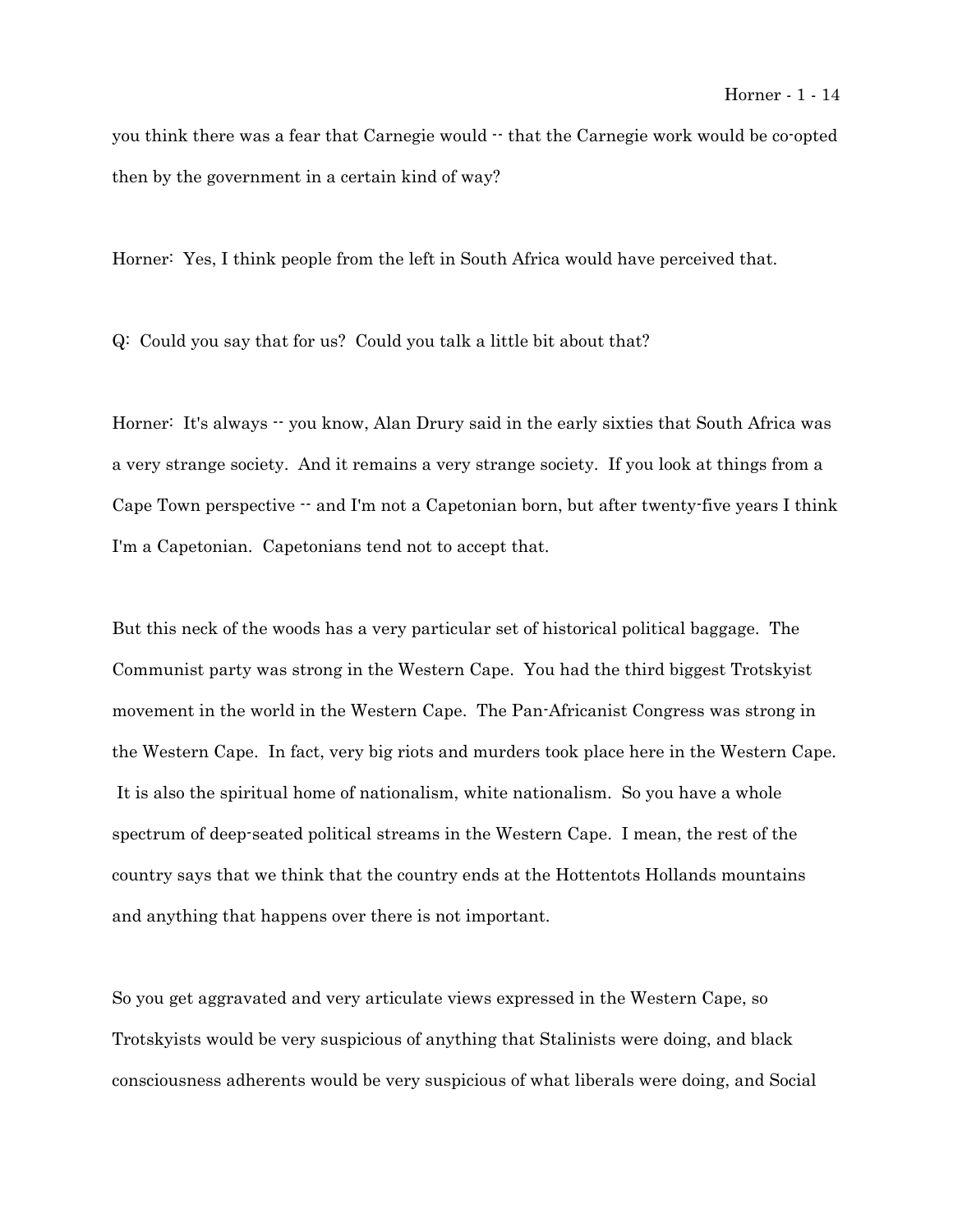Democrats would be suspicious of them all. So you have a potpourri of political opinion around here. And I think -- I don't know if Francis has managed to get Neville Alexander to talk to you, because I think Neville would represent a very articulate perspective on the Cape. You know, the word liberal in South Africa is used pejoratively as I don't think it's used anywhere else in the world. Almost everywhere else, liberal is quite a good thing -- to be liberal. Here it could be a really evil pejorative.

Q: So was it perceived as a liberal enterprise, then?

Horner: Yes, I think the left would have perceived it as a liberal enterprise.

Q: How did you win support among the people that you were trying to recruit, and what were your recruiting methods in terms of gathering together researchers for the Carnegie study that might have been funded under the Ford program?

Horner: Well, Ford started in such a very quiet way, and very early on we had brought back Reggie Africa from exile. He was the first. He had been, I think, at East Anglia University, a colored South African from the flats, and he came back to our farm labor conference and presented a paper there.

You then started to have, with the Ford internship program, these students entering the social sciences at UCT, and most of them  $\cdot$  I mean, I've often been asked the question in terms of recruitment, did we actively recruit. I think what success we had was because most of those students were self-selected. We, in fact, did not advertise, actively go out and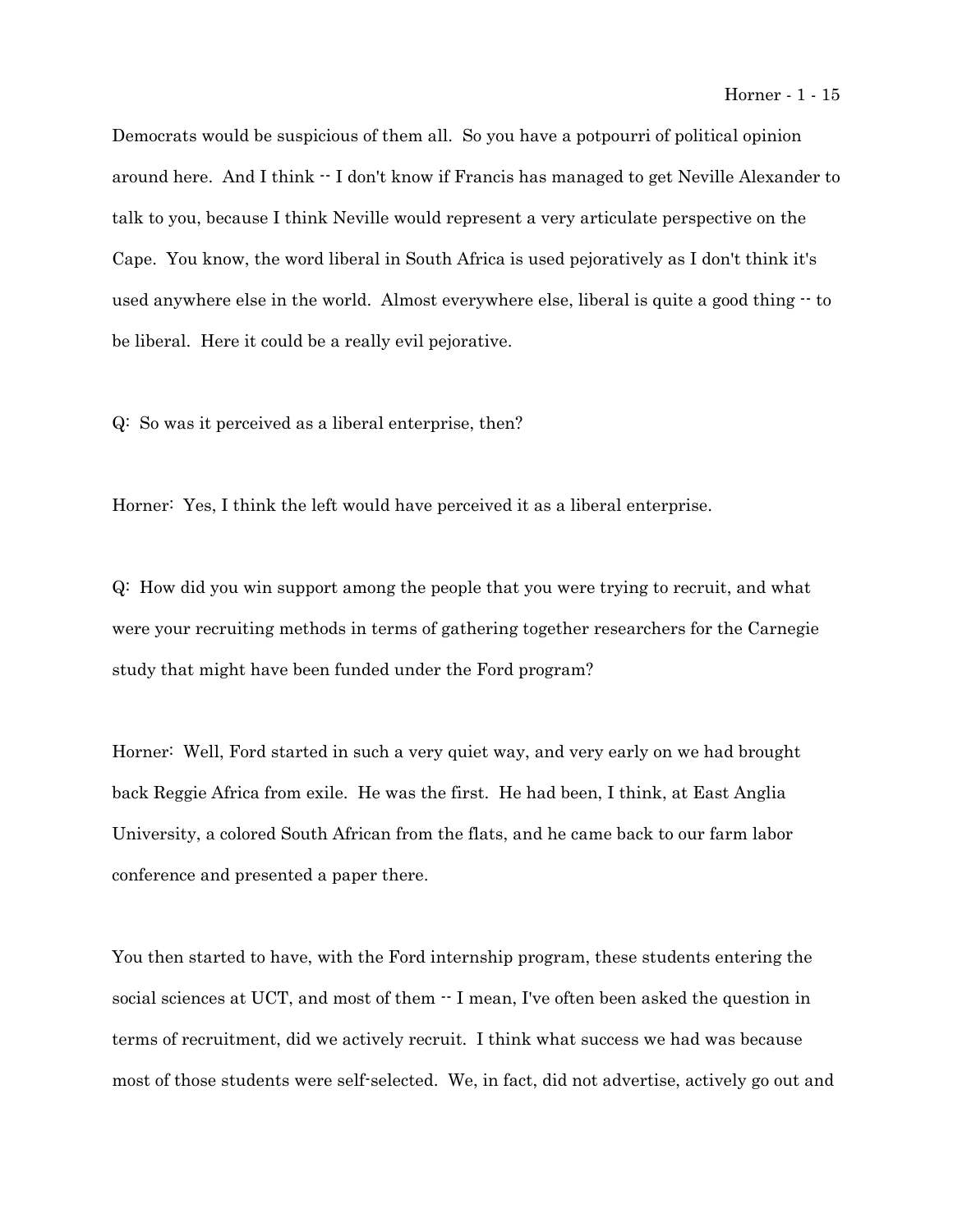search for them. They had their own particular agendas, including their political agendas. We had a reading room where there were a wide range of papers, this rather marvelous collection of press cuttings, a well-equipped library with alternative literature available.

So students, and particularly black students, would gather there, read the newspaper, meet each other, and then sort of say, "Well, what work are you doing around here?" We'd say, "Well, we're going to have a poverty inquiry." [Laughter] And they said, "Well, that sounds interesting. I mean, is there money? Is there a job for me? And what do you mean by a poverty inquiry?"

So you had a pool of these --

# [END TAPE ONE, SIDE ONE; BEGIN TAPE ONE, SIDE TWO]

Q: What would you say to people when they asked, "What is this poverty inquiry?"

Horner: It was a time of wonderful ferment and great exchange of ideas. One learned as much from the students. And they were coming from these different political perspectives, so, yes, you would be closely interrogated. Ultra leftist students would say, "Well, you know, alleviation of poverty, that will dull the revolutionary fervor. Is this all just a liberal plot to oil the wheels of the apartheid state?" And so that would provoke lots of discussions.

Of course, by then one had started  $\cdot$  we had copies of all the volumes of the original Inquiry. We had economic histories dealing with the thirties and the forties in South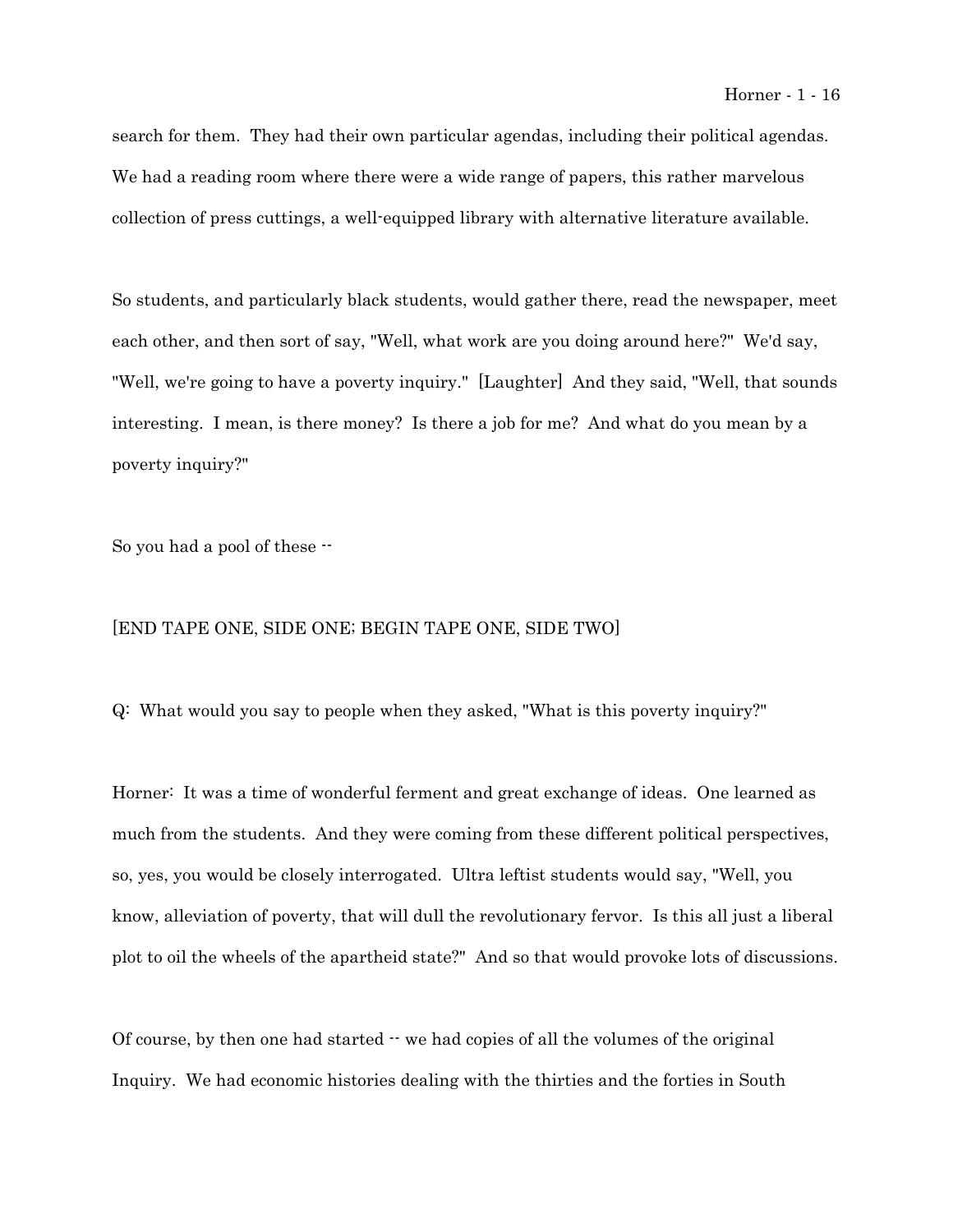Africa. You had work starting to go on on how people  $\cdot$  how the state had dealt with the poor white problem. And because these students were self-selected, I think more than anything we taught them, I mean, I'm sometimes amused when Francis says, "Oh, we didn't teach them anything." I think, "Well, what the hell were we doing?"

But they discussed  $-$  and we used to have staff meetings with all these young interns who were extraordinarily articulate, and these ideas would come spilling out and be debated backwards and forth, and you'd hear on the grapevine one group of interns would be leaving, a new group would be coming in, that there'd been a political shift in SALDRU, which meant in a group of twenty students, your new intake, you had five in the black consciousness tradition instead of five out of the Trotskyist movement. So you had these students, and they taught each other a lot.

But, of course, the value of having them was that you had captive apprentices, so after all the talk and the ferment and the excitement, and, not least, given the very real intellectual isolation of South Africa -- I mean, top academics could get out. Whether their passports were limited to short periods, you could get out and you could visit your intellectual peers, but for the student body, you were starved. So any events like a conference, people get terribly excited. We think of Carnegie. Yes, so it was a very stimulating period to be living through.

And it was, for them. Most of the interns would have been urban. There were very few that came from purely rural areas. So although black, they were townies, and I think many of these information-gathering exercises were as revealing to them as they would have been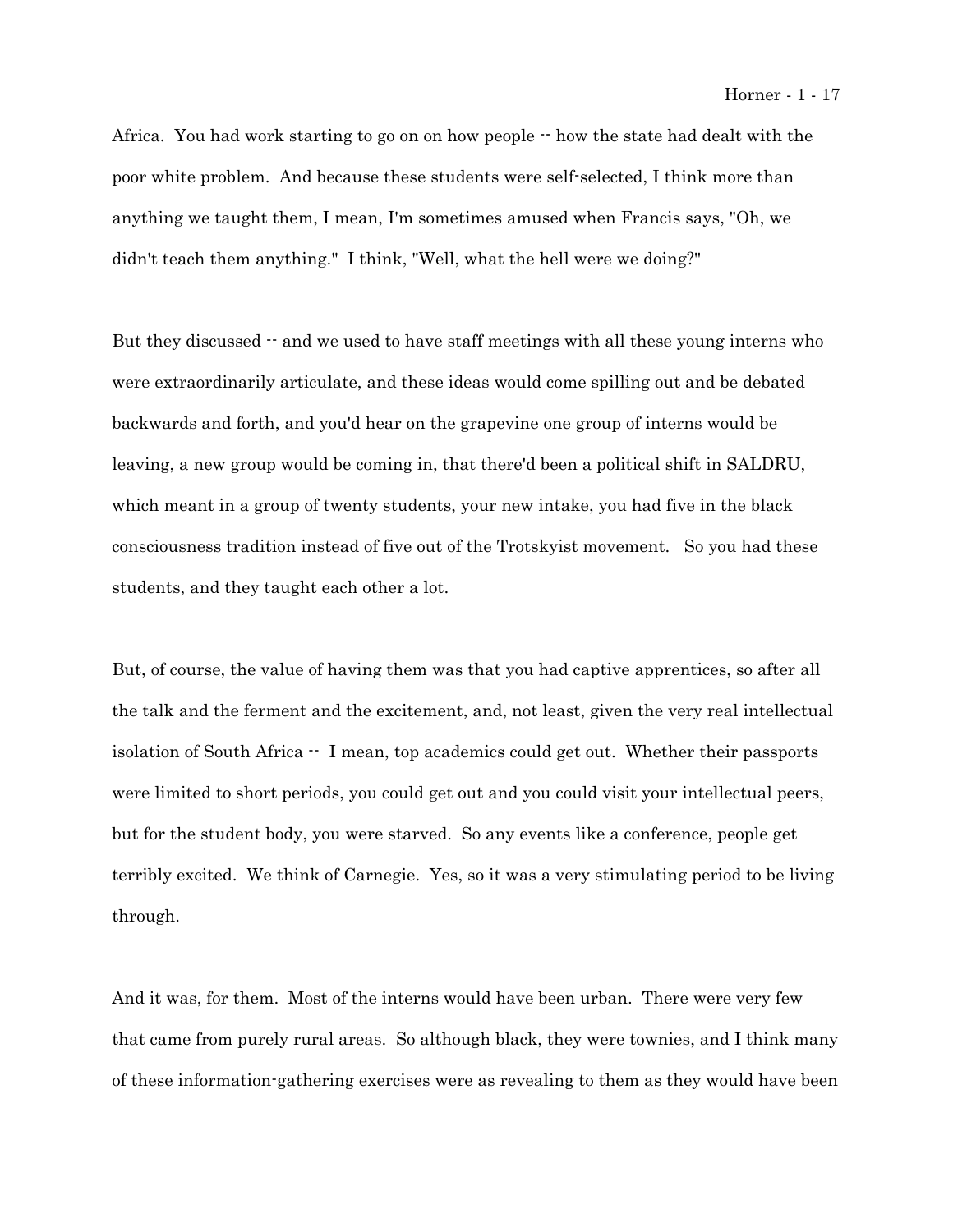to any white South African, of being introduced to the countryside and to how people live out there and how apartheid had screened that out. You know, if you were involved in the trade union movement, you were involved in the urban movement. There were support groups. However vicious the repression of the state, you were part of the movement, an army, comrades, that sort of thing. If you were sitting out in the rural backwater, you were kind of God's forgotten, and interaction between town educators  $-$  and I think that's still true today, in South Africa today  $\cdot$  really urban people who are locked in by the media and television etc., to what's going on in the world, you still find -- I sense a sense of shock when I take students out to work in the deep rural areas and to realize what life's actually like out there.

Q: Did you go with any of the students to these rural areas?

Horner: We went a lot. I don't know if you're going to meet Wilfred Wentzel. Wilfred was, again, an articulate colored South African educated in England, returned to South Africa, Cape Town boy, Cape Town family, and Francis put him to work doing the bibliography. So Wilfred sat at the center of a sort of web, if you like.

We would then have this group of students around us discussing the issues, discussing the areas. I mean, we put the huge grid over the country of what sort of areas we wanted to look at, and chose people. The bibliography Wilfred provided was pretty good, not absolutely comprehensive, not exhaustive, but pretty comprehensive. So they were reading stuff. They were reading the history of the areas they were going to go out into, some of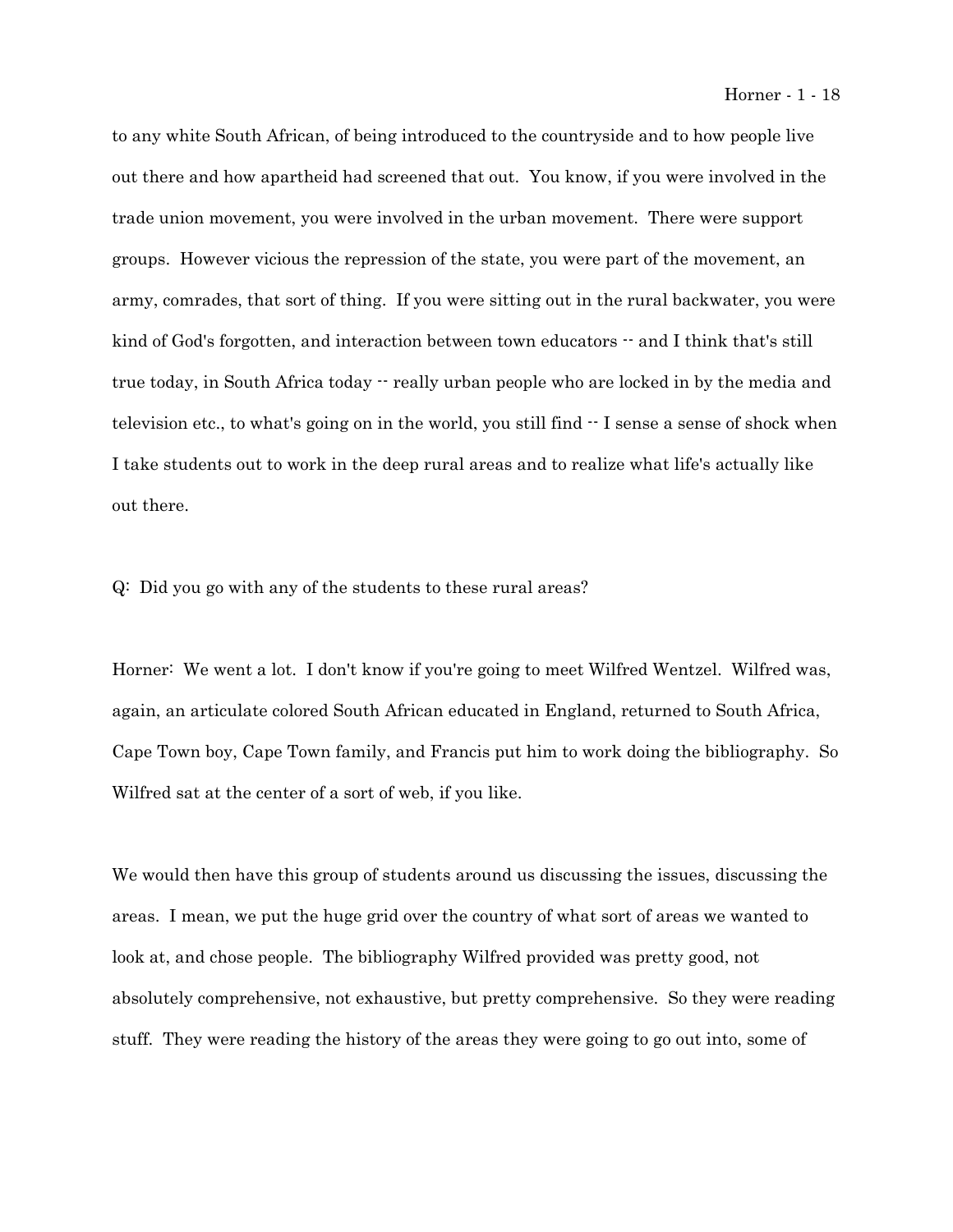which had been highly politicized areas, some of which were very remote, that people had never heard of.

And as I say, '83, '84, we would then, Wilfred and I would go, the two of us together with students, or independently with students, and we were linked with students doing the studies. So Wilfred himself sort of lived out in the Greater Karoo with a group of students doing towns and villages there. I did Calitzdorp, which is in the Little Karoo, with a student, and he was there for a longer period than I was, but I would shoot out for a month at a time and check what he was doing. And I would be supervising the students who were working here in urban poor areas. So that was the sort of interaction you had.

I mean, as I think I said earlier, in '83, '84, it was the end of '83, so it was high summer, very hot in the Little Karoo. It's the period of harvest of the apricots. Calitzdorp is an area which is largely colored and white, and, in fact, even to this day if a black person walks down the street, people walk out of their shops because it's a black person. That seems hard to believe in South Africa, and fifty kilometers down the road you do have a black township, but that's the sort of isolation that exists. And the colored labor preference area prevented Africans from entering certain of these areas.

I would work there with Graham van Wyk, who was a young colored student living with the colored priest in the colored township, and I would stay at the white hotel, and then we would meet nights at the colored priest's place, and he was our principal informant. I would unpack what whites were saying to me, and Graham would unpack what he was hearing, and then we would match the information. And I think still today on farms,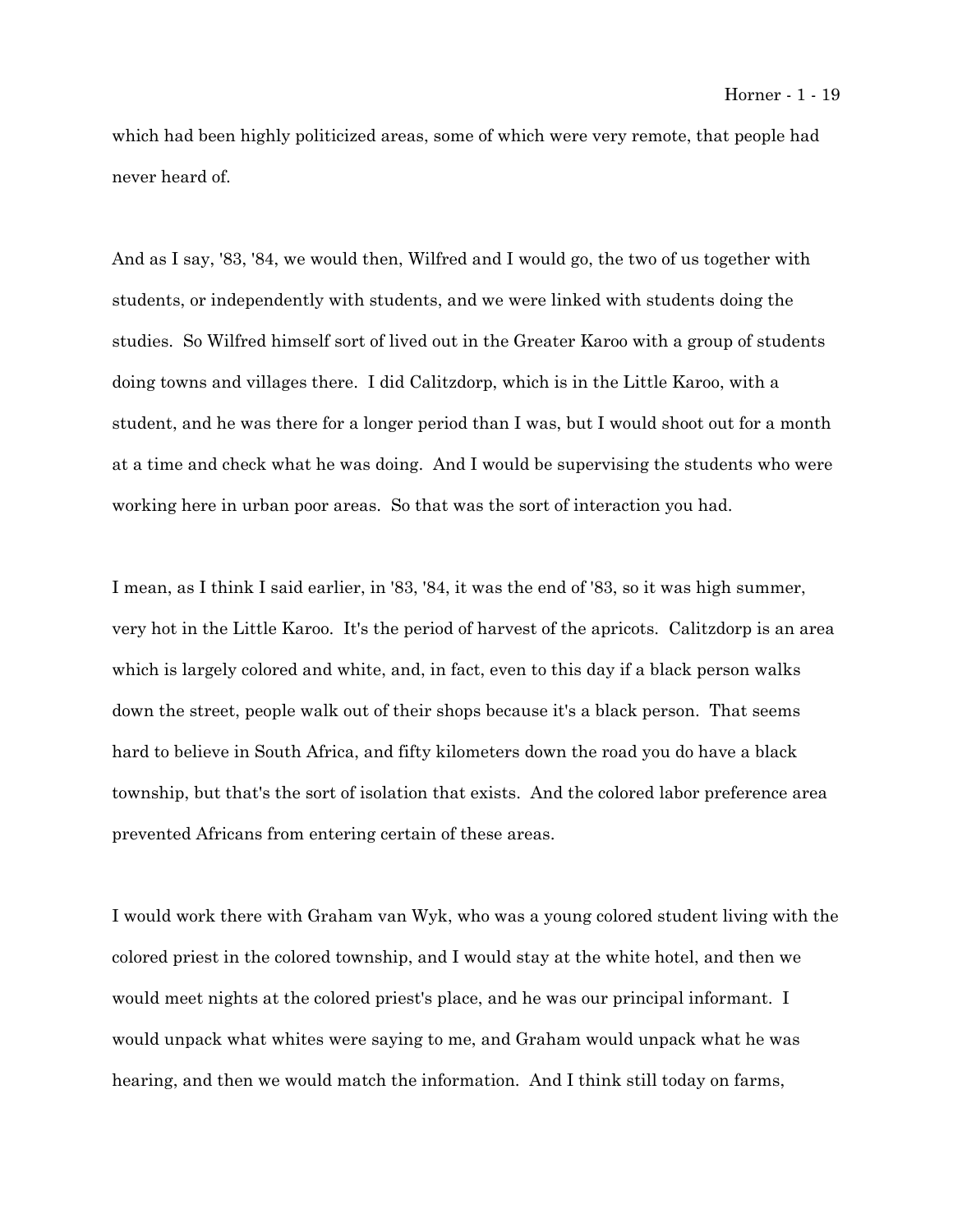getting direct access is not easy. In those days it was very hard indeed, because the farmer would shoot you. And we had to devise stratagems. I would take out books on botany and ornithology, the birds of the Little Karoo, the flowers of the Little Karoo, the trees of the Little Karoo. We'd have binoculars. We would do the farms on the weekends, because I had picked up in the bar that most of the farmers  $\cdot$  drinking in the bar at night  $\cdot$  most of the farmers would go down on a Sunday, cross the mountains to go to the sea to fish. So it was unlikely to bump into a farmer on a Sunday, so Graham and I would then do the farming areas on a Sunday. But the subterfuge was that we were studying the flora and fauna, the tourist potential of the area, and we'd have the maps and books and that sort of thing. And we were stopped on occasion, finding a farmer unexpectedly at home and having to think up an excuse for why we had left our cars and gone onto his farm.

Q: Did you ever come close to being banned?

Horner: Me personally?

Q: Yes.

Horner: I don't know. I never was banned.

Q: What were the concrete kinds of issues you were working on yourself in the field? What were the issues in that particular community?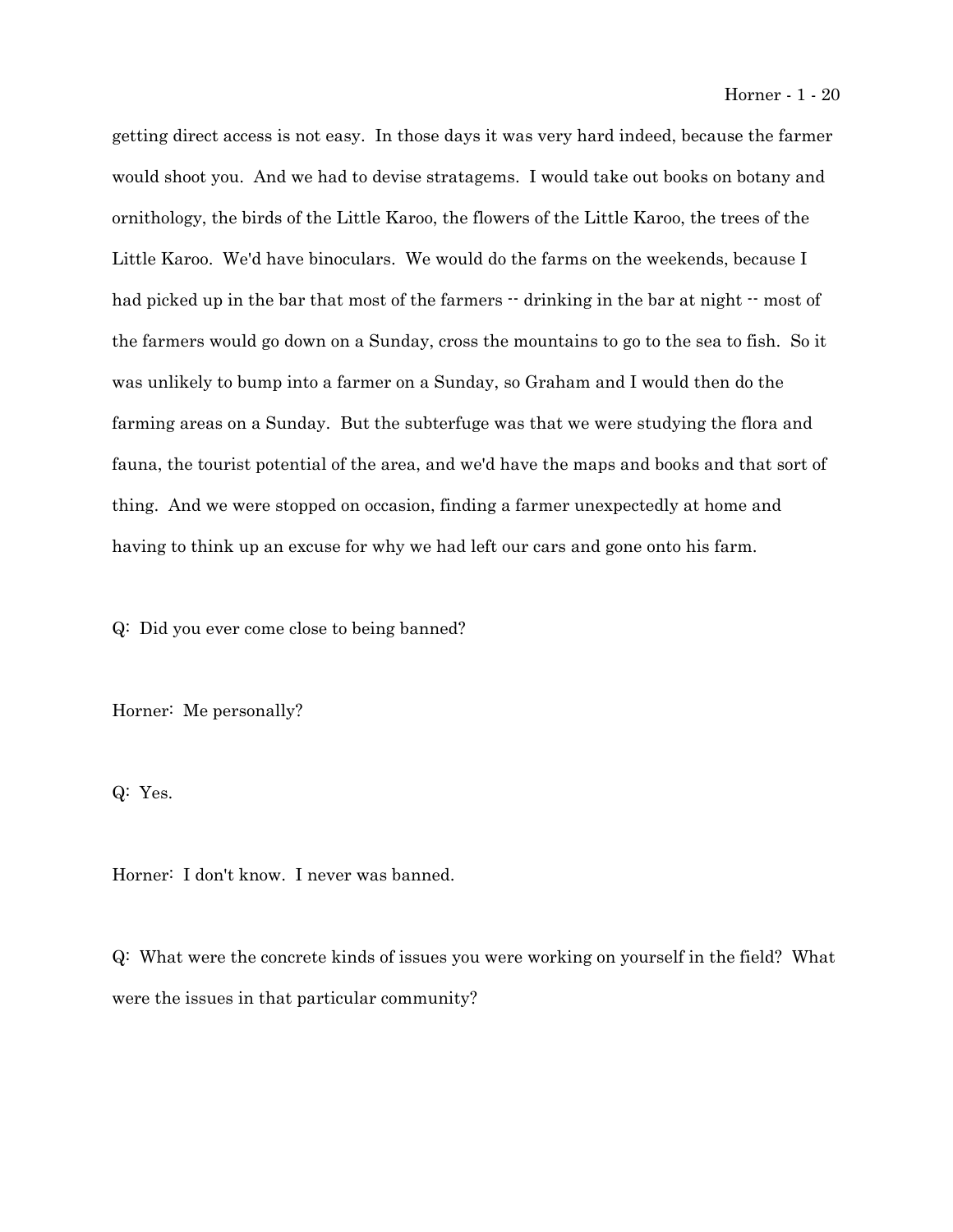Horner: In Calitzdorp it was a pretty general poverty survey, a socio-economic survey. There was an agenda. I mean, our principal informant, James Buys, was a wonderful source of information because he was the manager, in his official position as a priest, of the local colored school in the colored township and of all the colored farm schools, so it got us entrée to many places we wouldn't normally get entrée to. And James' specific agenda was to improve education. The high school only went to  $-$  no, most of the farm schools only went to standard four, some only to standard two, so that's four to six years of schooling. There was a big primary school, of which he was the school manager, in the colored township. There was no secondary school in the entire district for colored children, although there was a white, a very good white secondary school. So it meant any child who wanted to go on to secondary education had to leave the district, so families would have to find the money for them to board with people, because there simply weren't many boarding facilities for colored or African kids. So it meant if you reached that level of education, that was it.

So he wanted to improve schooling, and he was well connected through his church connections with Germany, Latin America, Holland, Scandinavian countries. So he wanted to improve the general level of education of kids in the district, so we, of course, were feeding as much information as we could which would assist that agenda.

Q: Well, that's an interesting situation, because there the frustration of studying someone but not being able to help them wasn't there. Were there other situations in which there was a lot of frustration experienced on the ground level about not being able to actually do anything with the money?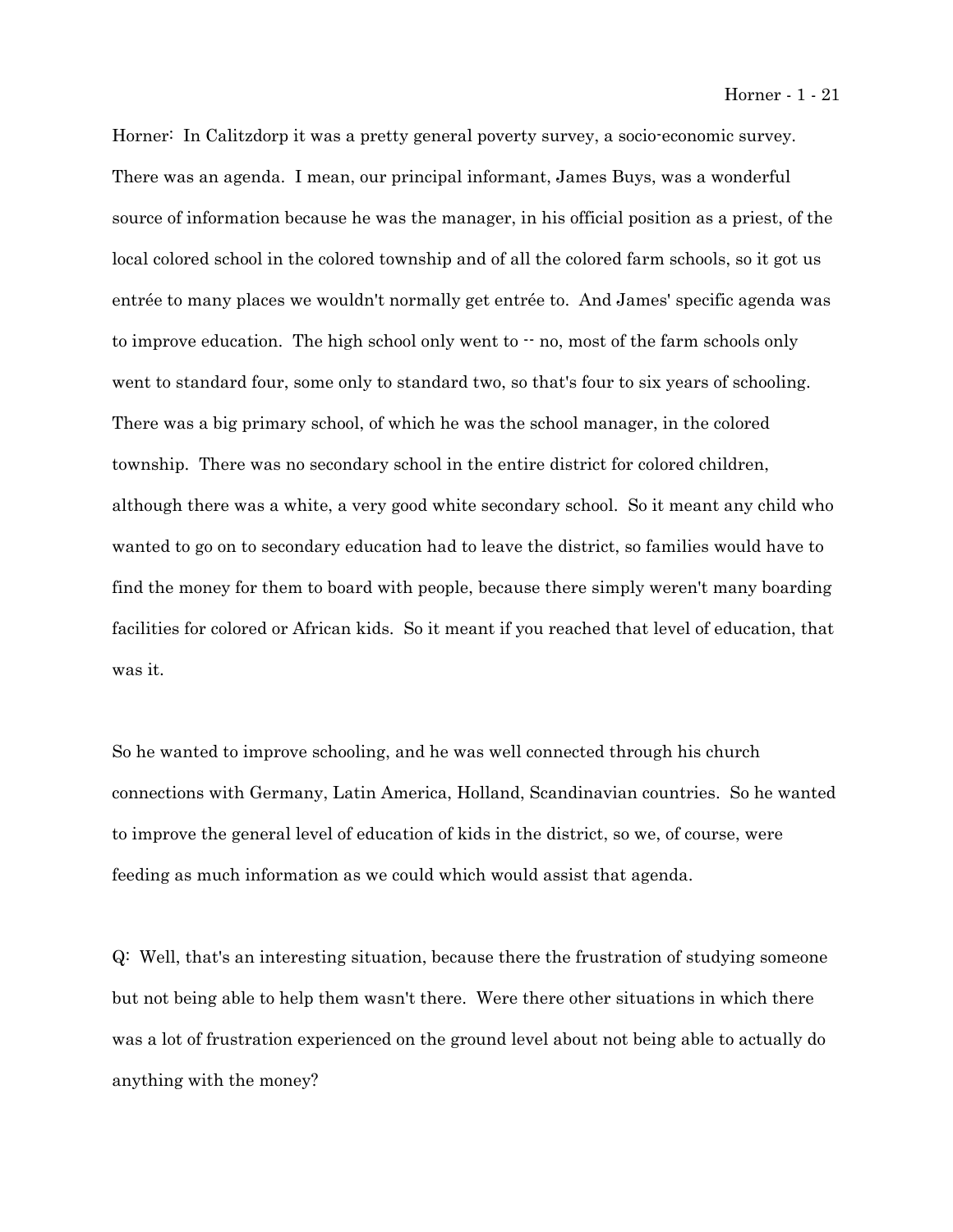Horner - 1 - 22

Horner: Yes.

## Q: Could you describe some of this?

Horner: Oh, yes. That we had frequently, and, I mean, again I say South Africa is a very strange society. You would meet these tragic situations, but then we would be rolling around with laughter because new research interns would come back from their first encounter with very real poverty, and actually do a whip around in the unit, saying, "You know, my area is the area of the greatest poverty in the country. And they need schoolbooks and they need this, and Mrs. So-and-so is very poor and she can't get hospitalization," and we used to have to throw up our hands and say, "You know, we're sure you're right, but we're working in three, four hundred areas, and if we all just empty our pockets, is it going to help relieve poverty?"

But, yes, a very real human frustration, that you're collecting the data, but actually you're not going to make any real intervention, certainly not in the short term, I mean, perhaps not even in the long term.

Q: Did you ever feel like calling up Carnegie and saying, "Look. We know you have tremendous resources. We've done enough studying. Can you give us the money for development?"

Horner: One often cursed and swore. [Laughter] Yes.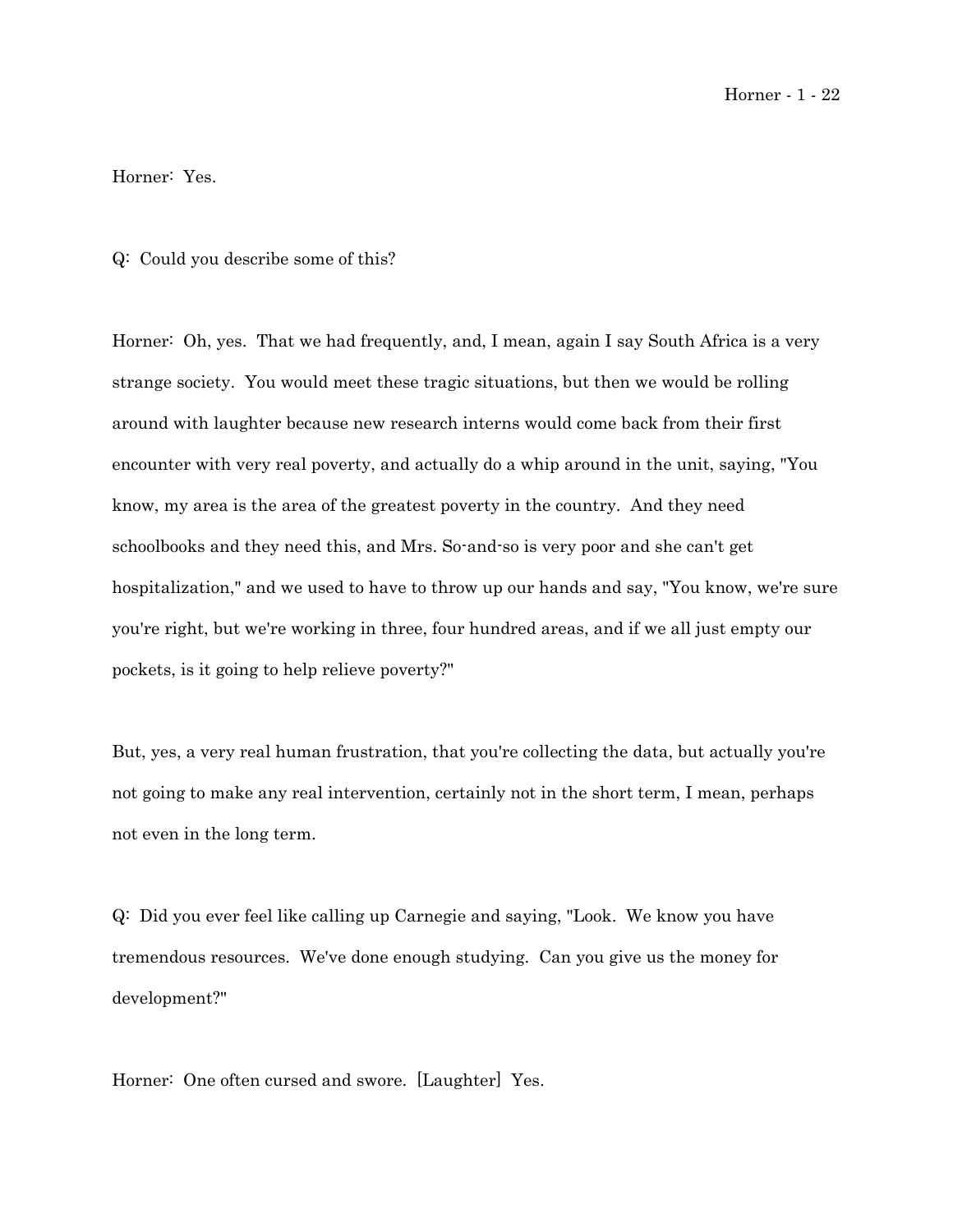Q: What was your contact like with Carnegie? Did you have direct contact with them? Did you meet Alan [J.] Pifer?

Horner: Again, Alan and I had met, I think in a different guise, when I was working at the Institute of Race Relations. It wasn't my first encounter with Alan, and that was a very easy relationship. Other than that, I didn't have a lot to do with Carnegie staffers. I did have a lot more to do with Ford program officers.

Q: Was Franklin [A.] Thomas president of Ford at that time?

Horner: Was it Franklin Thomas?

Q: It doesn't matter. We can fill it in later.

Horner: Yes, it was Franklin, I think. Yes, because [Robert] McNamara came later. Yes. So I suppose my interaction was with Ford, in that I was responsible for the internship programs.

Q: Do you know whether or not, either for Ford or for Carnegie, it was important to them that you were being funded by both?

Horner: Yes. I think both were fully aware of it, and I think both were perfectly happy that it was being meshed in this particular way.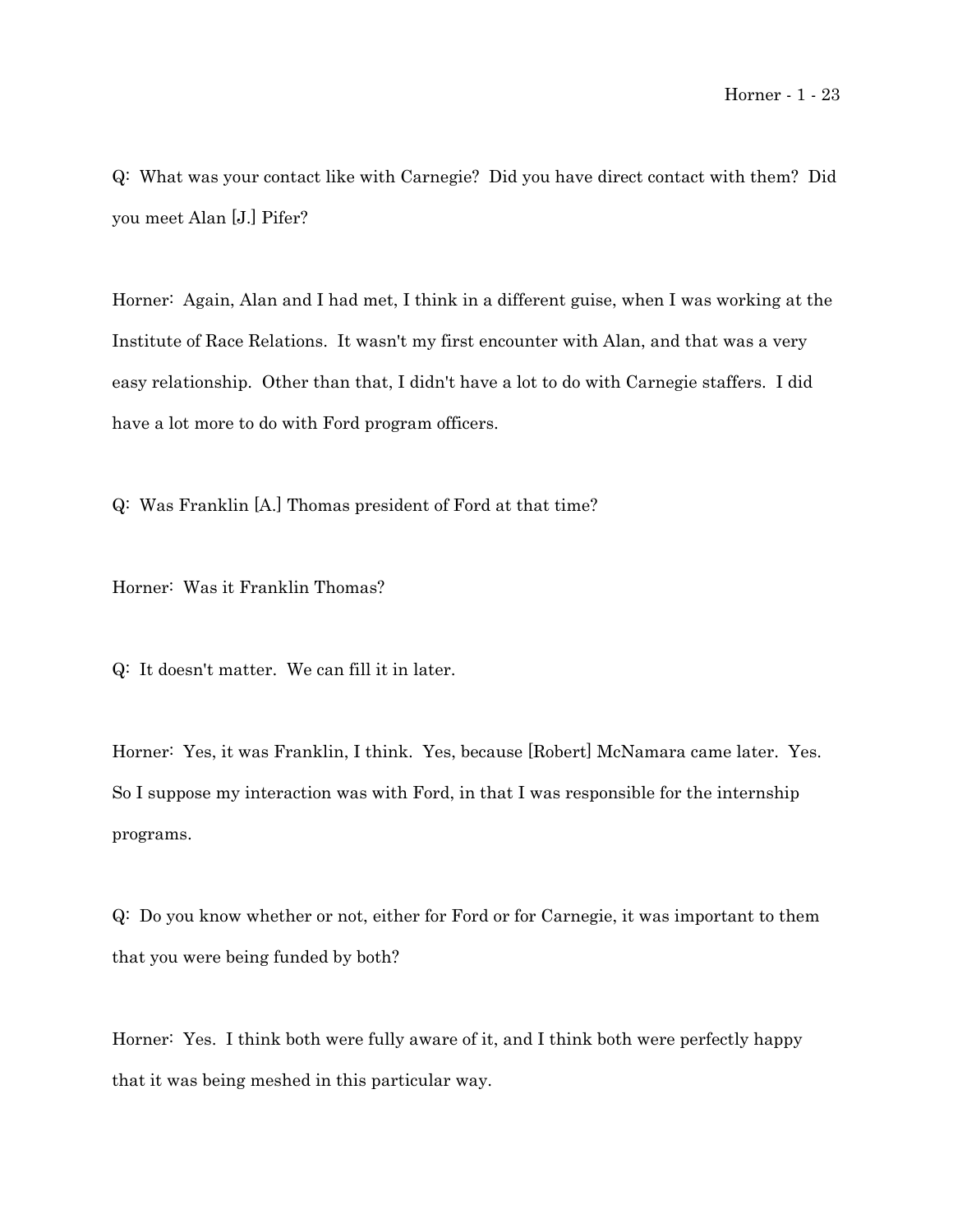Q: What were the differences in terms of your perception of the Ford Foundation's work, intentional aims in South Africa, and the Carnegie Corporation's aims?

Horner: Well, Carnegie's aim was specific and limited to the project. I think of all our donors, Ford was the most relaxed. We had the brief. The brief was to train young black social scientists. The brief was to bring back South African black scholars from abroad. And they were very generous, I mean in the sense that there was no undertaking that the black scholars returning would necessarily stay. In a way, it was funding a reconnaissance. Can you reenter the society? And of course, the eighties was not a good period for blacks who had got postgraduate degrees in the Northern Hemisphere to come back into South Africa in a very repressive phase, perhaps with families that they'd acquired over there, introducing the families to South Africans there, their South African families, after being away for ten, fifteen years. But there were people returned on that Ford program. I can't think of many that went back. They stayed.

Q: Before we leave the whole issue of interns  $\cdot$  [Interruption]

Q: I was going to ask you to just sort of give us a portrait of some individual interns. I was thinking of Mary-Jane Morifi in particular, and her passion around the issues of women and development. If you could talk about what she was like as an intern, because she's certainly been a terrific outcome of the whole Inquiry.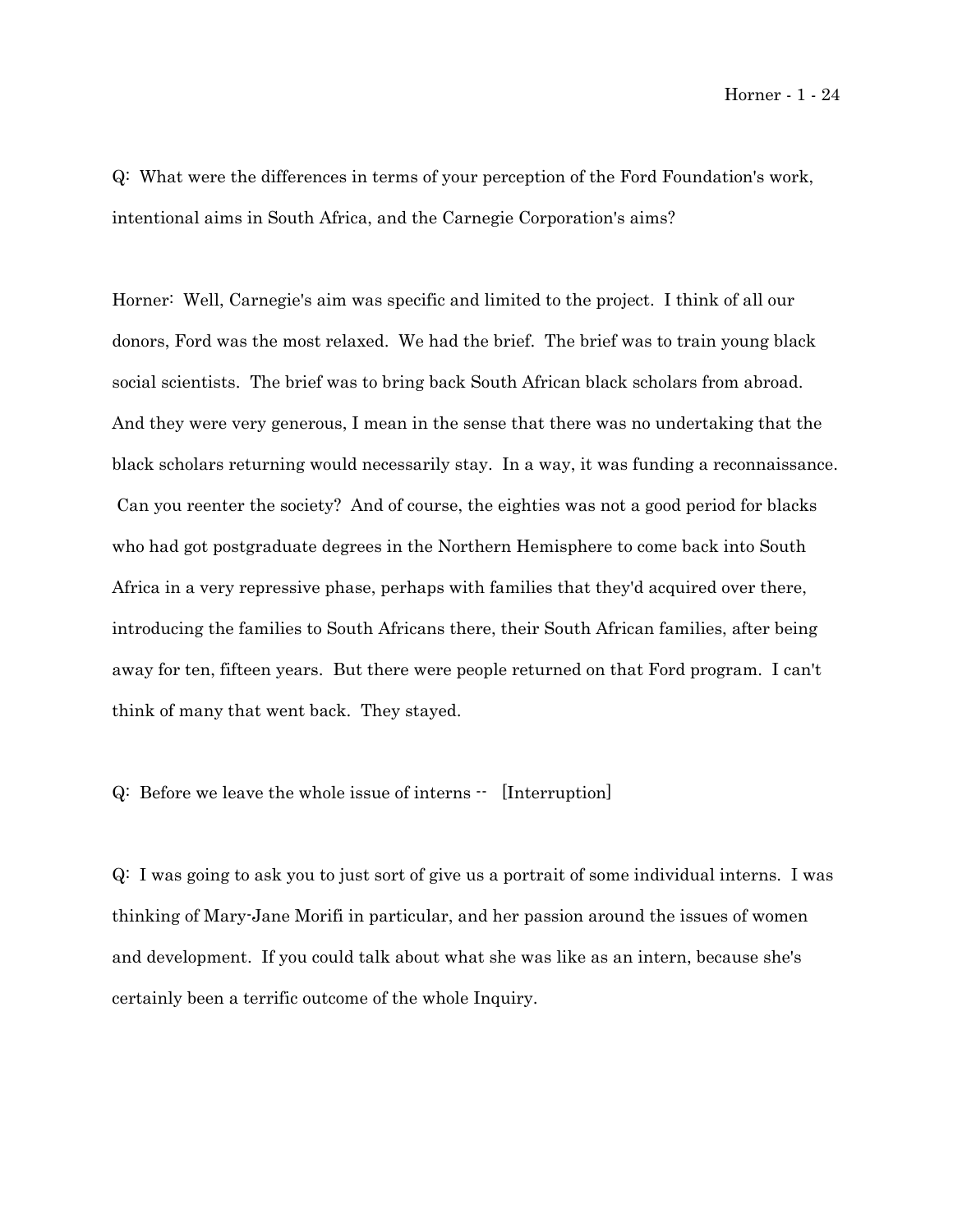Horner: Very right. Well, the whole bunch of interns who worked on the Carnegie Inquiry were fascinating. Their interaction with each other was intense. Many of them have remained closely in touch with one another. In fact, for me, if ever there's a SALDRU event, I only have to phone two or three and say, "Round up the gang," and they're able to say, "Neville, she's in Berlin doing this and she's in Chicago," or, "He's over here." "No, he's gone to government now," or, "He's left government. He was in government, but he's gone somewhere else." So they have kept very close linkages, many of them coming from different social, ethnic, cultural backgrounds. So if we take somebody like Mary-Jane Morifi, for instance, she came to us from the Transvaal. She was doing a degree at University of Cape Town. Mary-Jane's convent-educated, which is a particular context  $\cdot$ strict nuns, learning by rote. [Laughter] And ebullient, a very expansive, outgoing person. She was matched with a lot of young colored boys and girls who were working on the project as well.

She was then dispatched into a rural colored area in the Western Cape. I was full of trepidation because here she came from the north, here she was black, here she was a woman, a young woman, on her own, going into what in the American context would be a real redneck area, and Mary-Jane went in there and she pushed them around. She walked into those offices of those white officials, and you must think, this is South Africa 1983, at the height of repression, and she would walk into local government offices and say, "Well, I happen to be doing a survey on poverty in your area, and I want this, that, and the other thing." [Laughter] And so confident was she that I think it takes me back to a point I made much earlier on about the fissures appearing in the apartheid state, that, you know, I think in rural areas people were sometimes confused, because the apartheid government was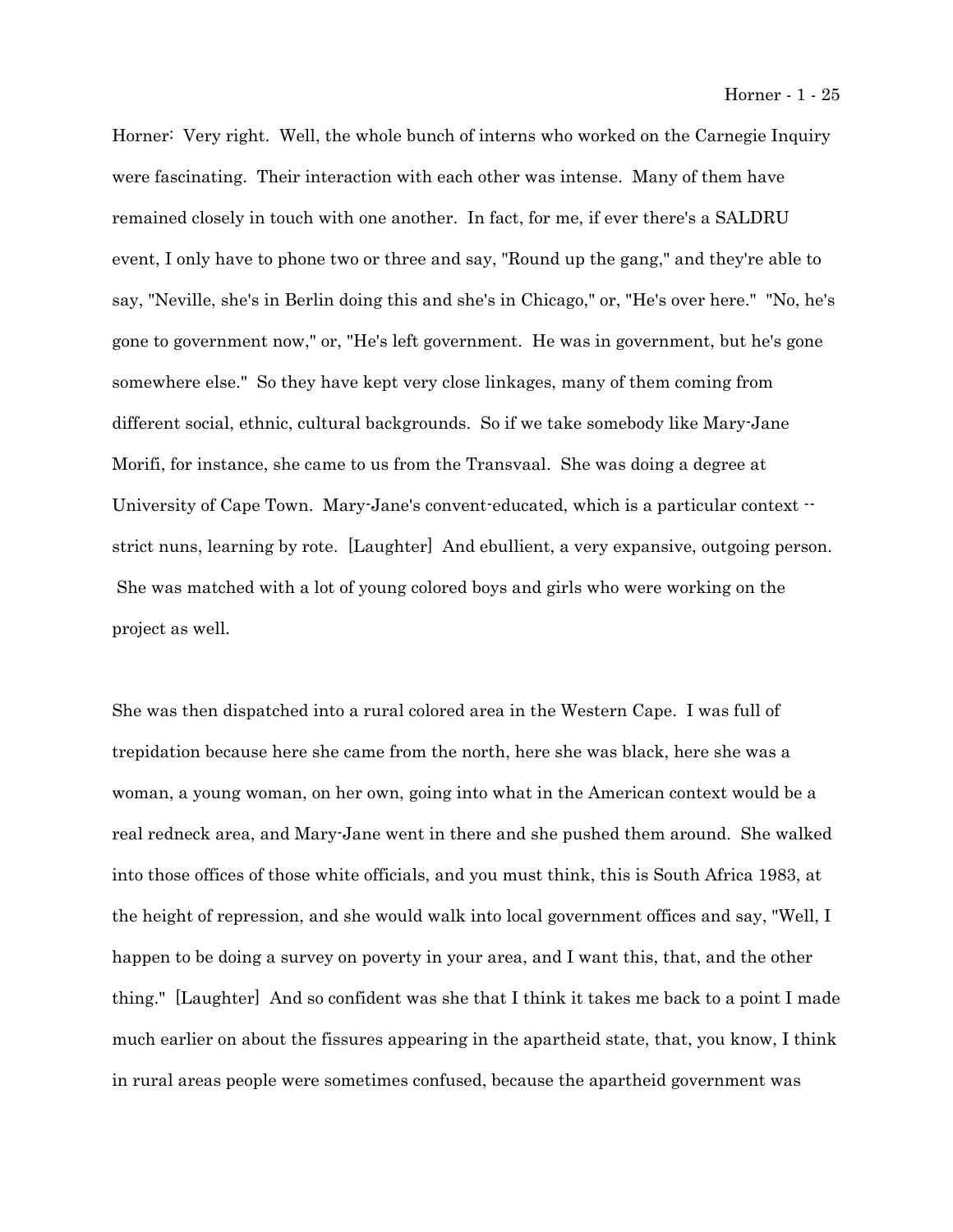setting up black structures. So if you were confronted by a very confident black person who walks into your office and you're a white state official, you think, "Well, where the hell is she coming from? She must have some authority to do what she's doing. I mean, nobody else would just walk into my office, you know." Not even a white from the local area would walk into a town clerk's office and say, "I just need a map of your area. Hand it across the desk." [Laughter] I mean, which they did with people like Mary-Jane.

She had an equivalent in Eileen Meyer, who was a young colored student who had gone for further studies in Germany and then returned to South Africa. It was her first job after returning from studying in Germany. And she was sent out into a rural area. And Eileen Meyer is now European Union Parliamentary representative here in Cape Town, so she's their official liaison on what happens in our Parliament. But there she'd come back as a Capetonian-born, but with several years of living in Germany, to be thrust out into real rural community and to encounter a very strange world. Her living experience was urban, and then an overlay of Germany, going to a German university and living within a very different society, and then going out into real poverty in South Africa. Surmounting all of that, doing a really good paper on the area, handling really racist whites, officials, farmers, and putting together the information.

Q: Let me ask you a question. In reading through some of the papers, I notice that a lot of people make a distinction between rural poverty and urban poverty. Coming from the labor movement as you did, you knew about urban. Were you surprised by the extent of rural poverty? Was SALDRU surprised by it?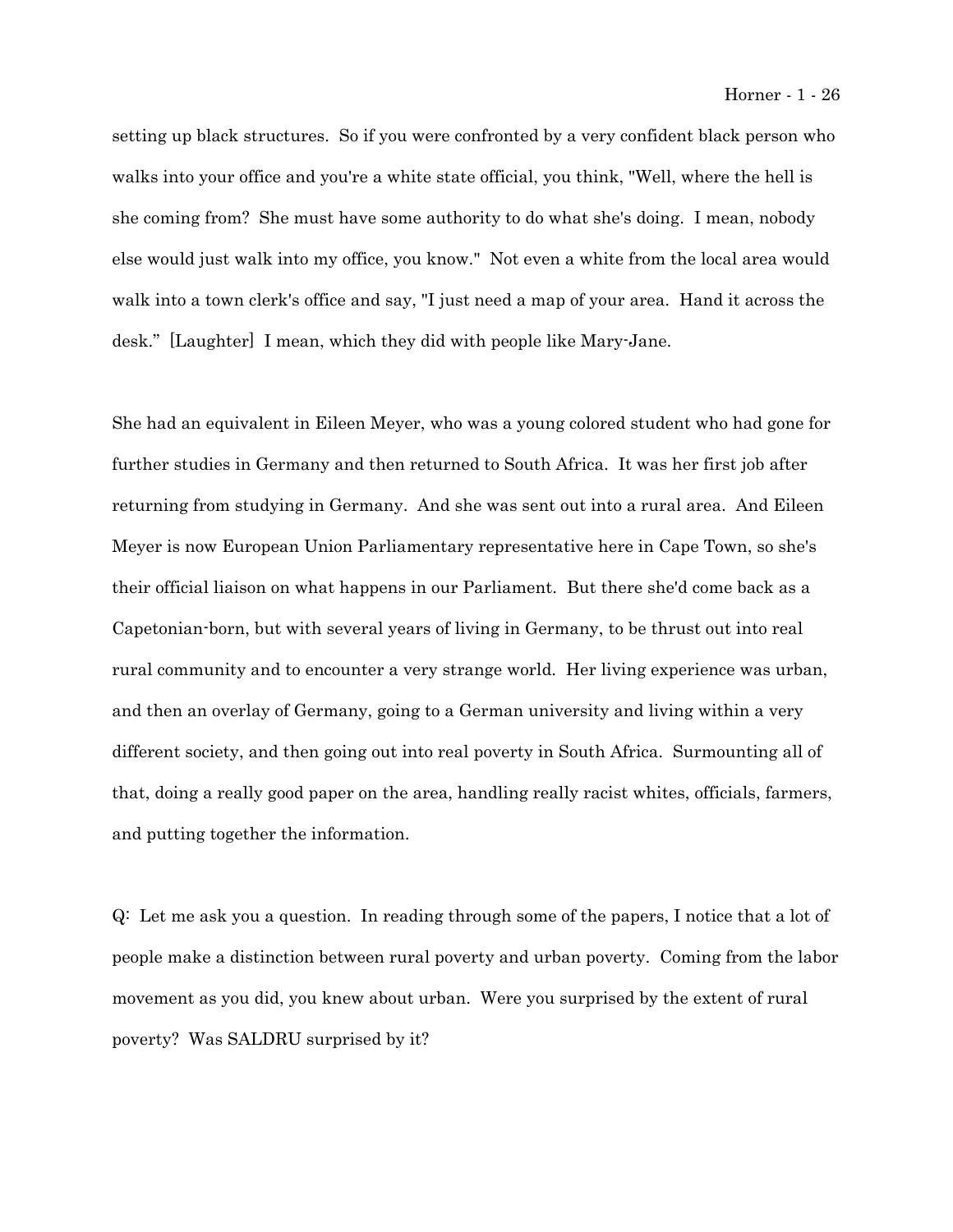Horner: It's an interesting question about how surprised we were. I personally was not unacquainted with rural poverty, in that when I worked at the Institute in Johannesburg, although we were in a highly urban environment, we also worked with Institute of Race Relations informants living in rural areas in KwaZulu-Natal, so I visited those areas quite often. And this is where Zulu crafts, beads, pots, whatever, people in the Institute were trying to find out, to see if these could become viable economic enterprises, so I had experienced real poverty outside the cities and towns. So I was not particularly surprised.

But I was surprised by the surprise of some of my fellow workers. You know, being urban, families perhaps working in factories in the construction industry, they were familiar with certain conditions, and then to see the abject conditions on the farms was something way beyond their experience, anything they'd experienced before. And I can remember with at least one intern, him almost being in tears and saying, "We have to leave. I can't take any more of this," and saying, "Your aim  $\cdot$  and you're enrolled for further studies  $\cdot\cdot$  is to be a social scientist. Are you going to run away from every unpleasant encounter? Because what you're experiencing here is real. What you're reading in books is not."

Q: Do you think that many of the policymakers or executors in the South African government were aware of the extent of rural poverty, or did they operate as though it didn't exist?

Horner: They liked to pretend it didn't exist. I think that was a mechanism adopted by many whites, not purely the power structure. Whites were highly urbanized anyway, even though some would have had linkages with the country, still. So that sort of poverty was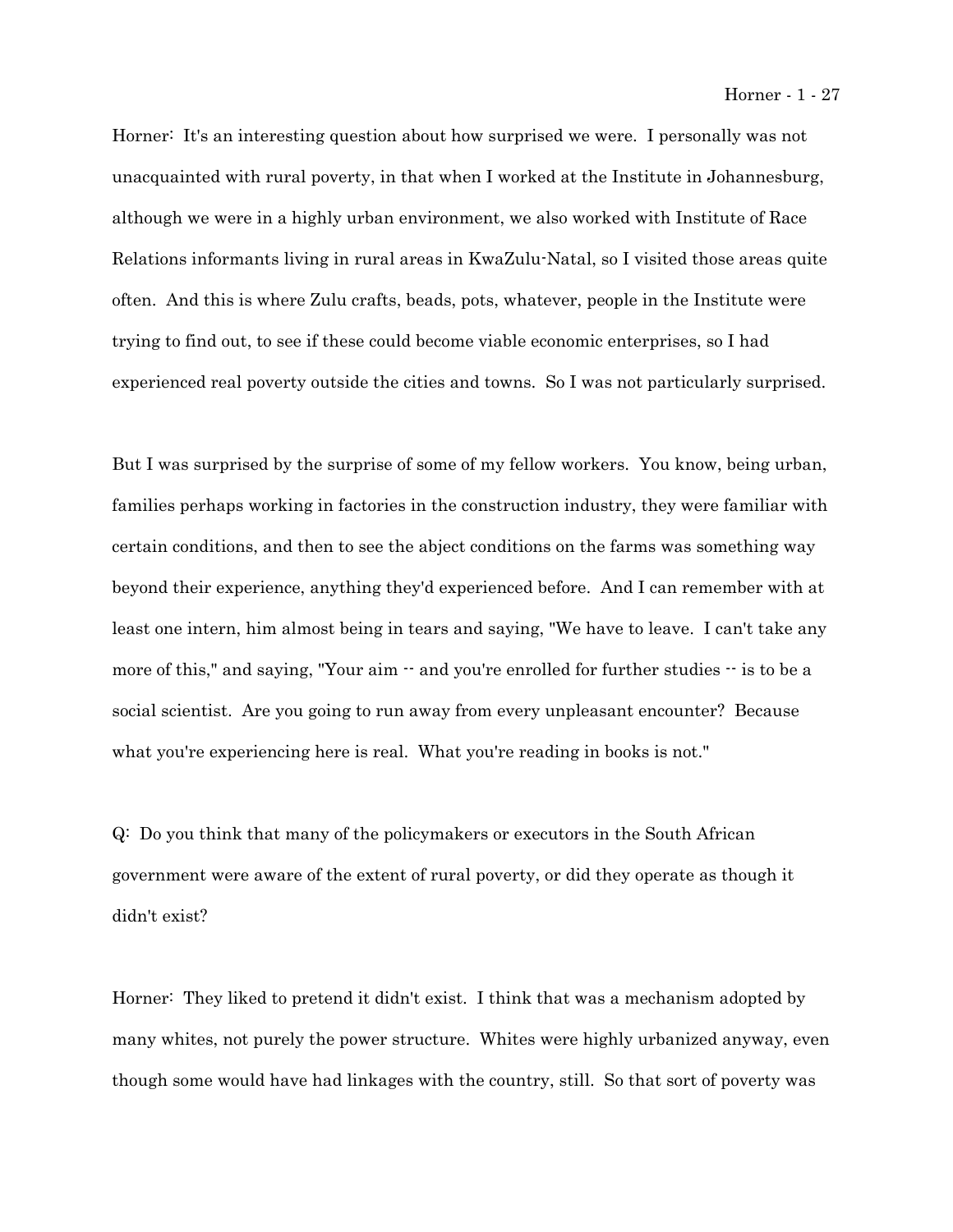beyond them. You didn't see that and you didn't want to see that. And I think that was a fairly conscious part of the policy, to sweep the poverty out, to sweep unemployment out. I think that's something we still debate with the work we do today. When we uncover huge poverty in the rural area, is that actually displaced unemployment? I mean, is that really Cape Town's unemployment problem rather than a local area 500 kilometers away called Murraysburg? A lot of people are not working in Murraysburg, but should the jobs not be being created in the metropole?

Q: What would be the trade union movement's position on that?

Horner: The union's position would be a little ambivalent.

Q: How so?

Horner: The course now in South African polity, which I think is accepting rather willingly the new global economy, so the unions are confronting, the South African unions, are confronting issues of competition, flexibility in the labor market, having themselves been a real part of change in South Africa, at least one of the main driving influences that brought about change in South Africa. So in trying to protect the minimum standards which they won for the unionized workers, there is a real conflict about what happens with the ununionized workers, which would include a lot of the unemployed in the rural areas. I think what the union movement tries to do  $-$  and they would not be alone in that  $-$  is to think of systems like public works, etc., that would mop up that kind of unemployment.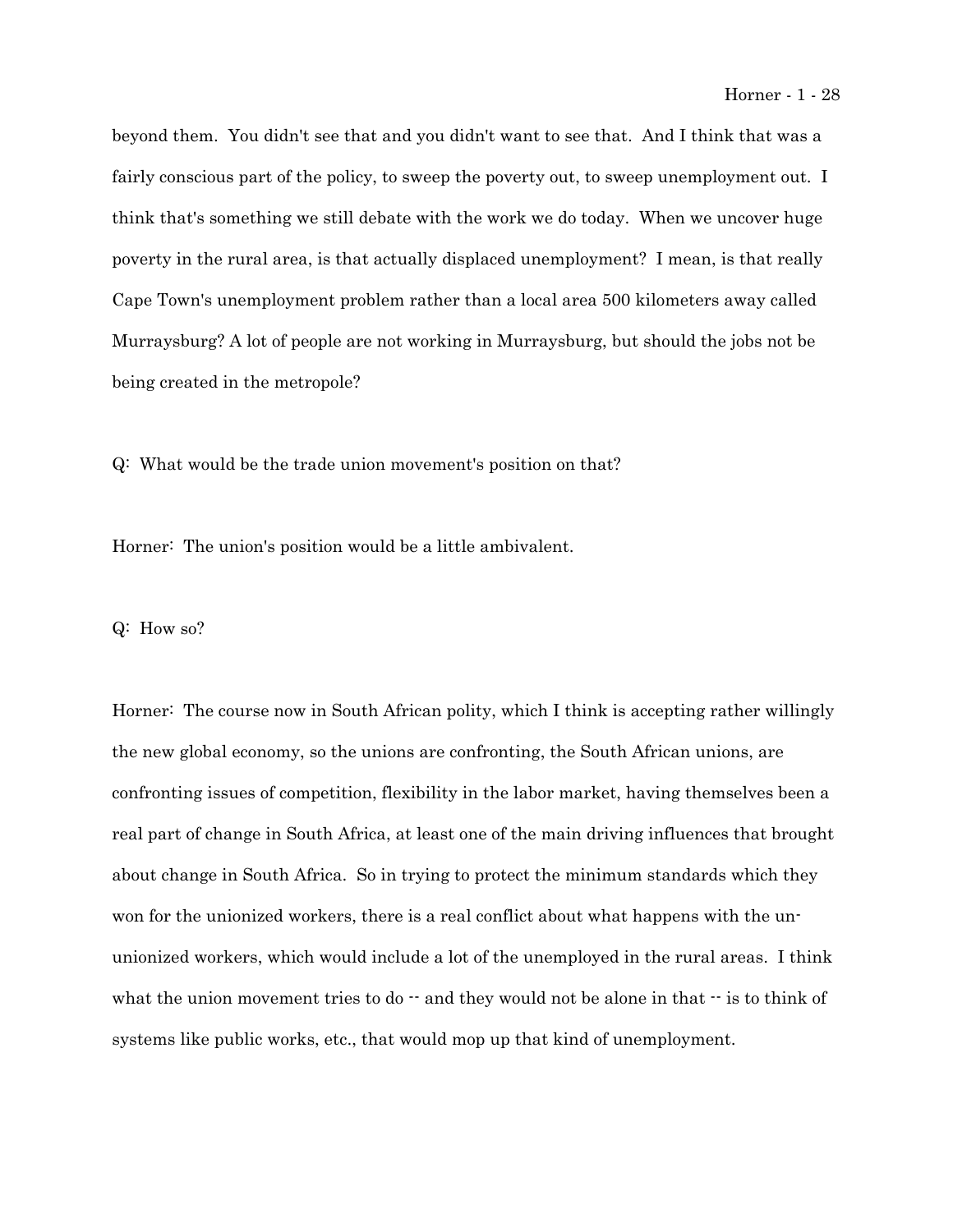# [END TAPE ONE, SIDE TWO; BEGIN TAPE TWO, SIDE ONE]

Q: Before we get to the conference and to the discussions that were happening around the conference from your vantage point, I wanted to ask you again about the frustration that you and maybe some of your field workers must have felt as they were documenting poverty but not able to do anything about poverty. Did you ever feel like you just wanted to call up Carnegie and say, "Just come on, send down the money for some development projects"?

Horner: Yes, certainly. I mean, that's not limited to Carnegie. That's in a lot of the work we did then. And yes, even today one feels that with donor agencies. And, I mean, particularly when you were riding a posse of these bright, motivated politically young South Africans at this very volatile period, I mean, as a more experienced person and a white person, you would, I think, more often be frustrated than angry. They, being younger and black, were often very angry.

And of course, yes, the question of what is the purpose of all this was raised time and time again. We're assembling this mass of information. What happens to it once it's all been assembled? And is there a hope in hell of it influencing, even if it is cooptation, the government of the day?

Q: How did you work that out for yourself?

Horner: How did I work out  $\cdot\cdot$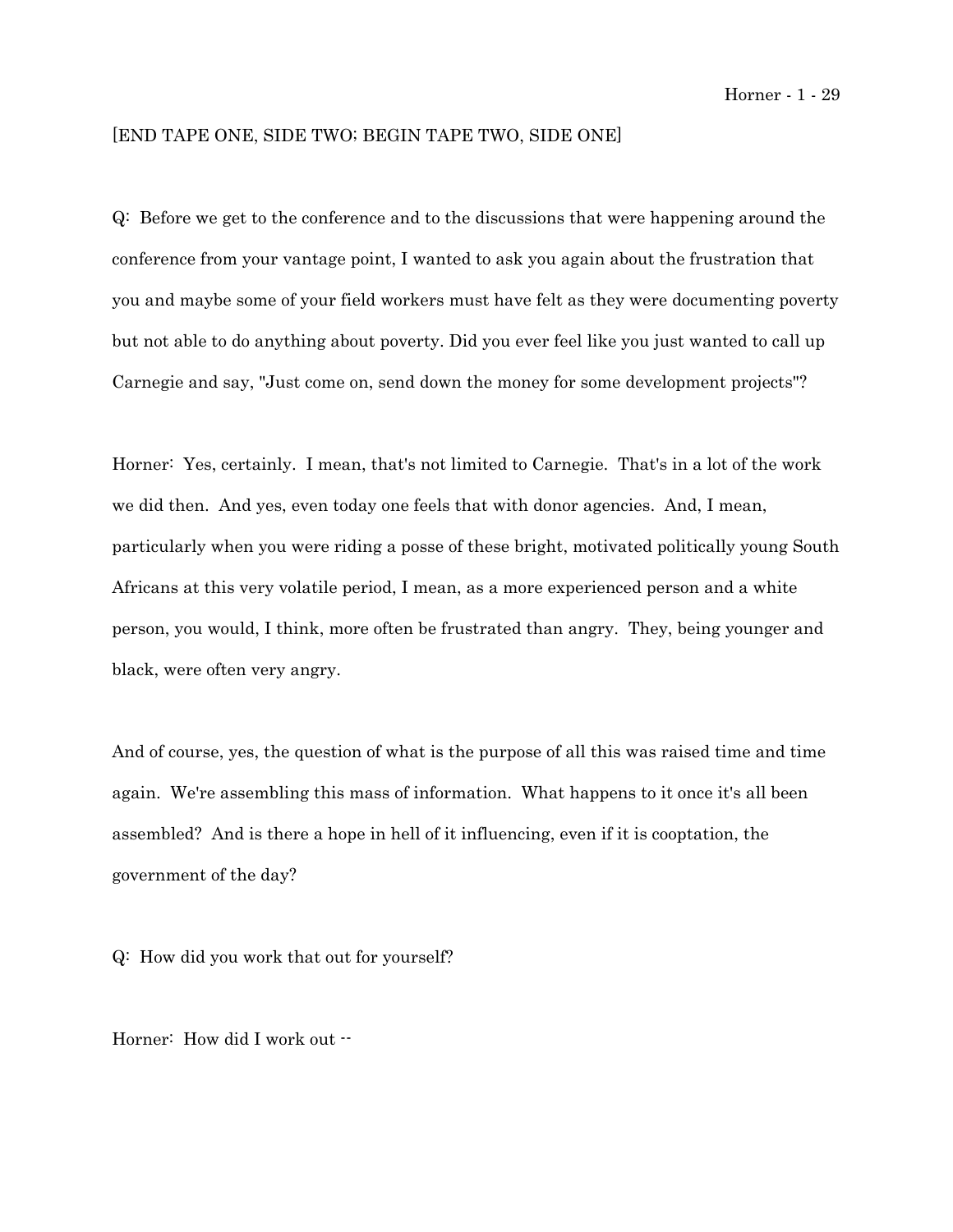Horner - 1 - 30

Q: The purpose and the aims of it.

Horner: Aims. Well, one, I think one is conditioned as a librarian to value information for information's sake. [Laughter] So that was not too problematic. I don't think I had wildly high expectations of influencing the P.W. Botha administration, I mean, that was a very inflexible government. But there must have been at least a fairly unconscious expectation that something would happen, because  $I$  know  $\cdot$  not particularly immediately after the conference, which took place in '84, but by about '86, where Botha made his famous socalled Rubicon speech  $\cdot$  that was a period for me personally of deep depression. I then thought, "Well, I can certainly see no change in this society. We are, in a way, allowing them to hear the voices, and they're choosing to be deaf to the voices. So, yes, has it all been a waste of time?" And I think for probably the second time in my life that was the only time I thought of becoming an émigré again. It would have been in about 1986.

Because if you've read anything of the memoirs of the people on the island, South Africa wasn't always gloom and doom. I mean, South Africans are party animals, and when you assemble a bunch like this, of very vibrant, alive people, it's euphoric, and you're all working together in tandem, however much you fight. There's a tremendous dynamic going on. So it was a great letdown, and, I mean, Botha did just literally throw all the findings in the wastepaper basket.

Q: What do you mean by that?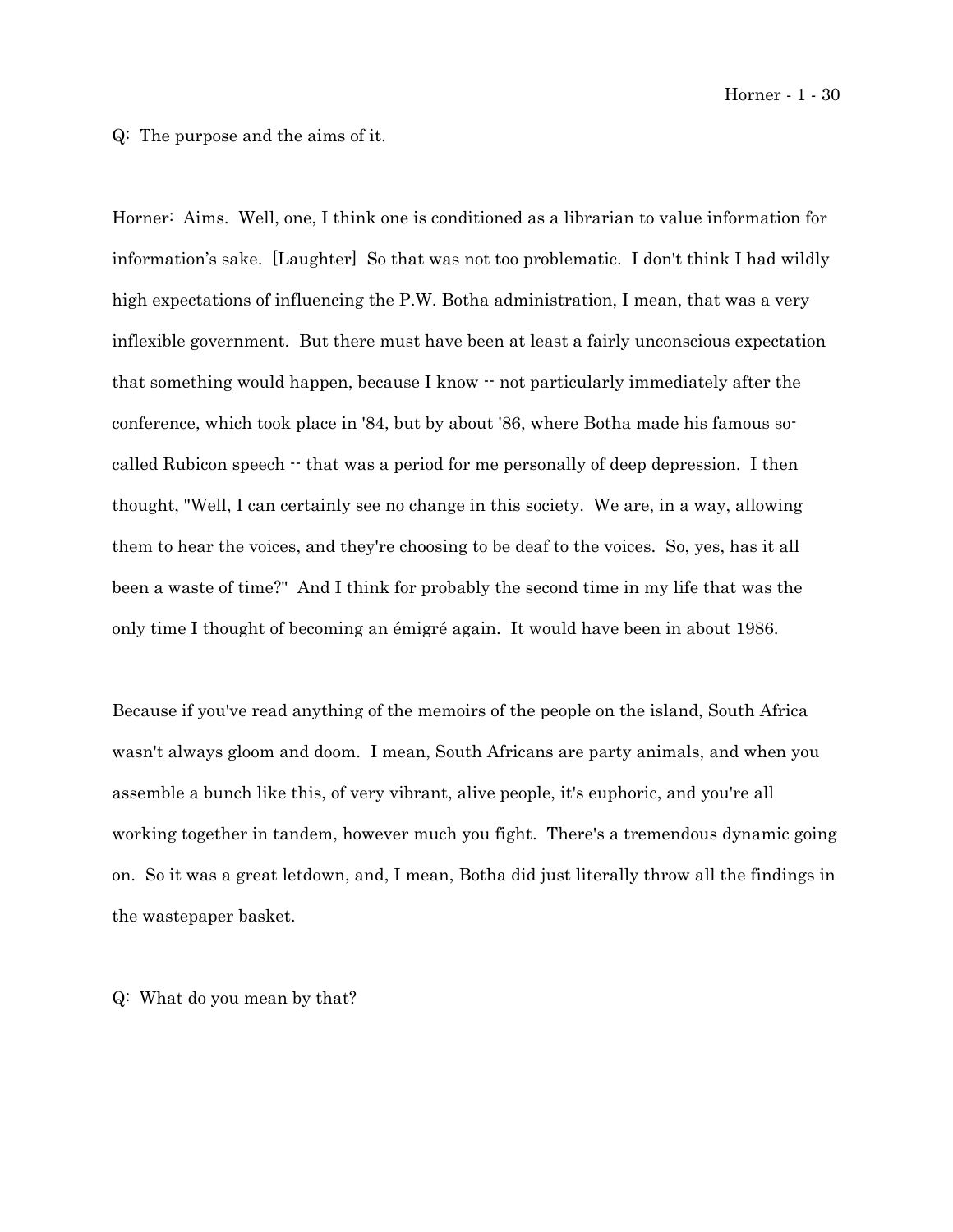Horner: Well, I can recall Francis and one or two people going down with this great mass of documentation to Parliament at the time and handing it over, and Botha making a very dismissive speech, saying, "This politically motivated exercise has taken place, and I have consulted other South African social scientists who assure me that this is a politically motivated exercise and there's no point in our taking any notice of the findings of this unscientific endeavor." And that was the state's response.

I think for myself there was  $\cdot$  I think it did strengthen some NGOs [nongovernmental] organizations] and CBOs, community-based organizations, that, having assembled data in their specific fields of interest, whether it be old age, women, rural areas, it added impetus to what they were doing, justified their raison d'être, but I don't myself believe -- in fact, I'm pretty sure, when I mentioned earlier that Verwoerd saw the first Carnegie thing and he thought, "I can use this as a political instrument." This was a political exercise, the second Carnegie Inquiry, and I don't think anybody picked it up and ran with it, so I think a lot of ammunition was manufactured which wasn't actually employed.

So if you take the Dutch Reformed Church and particularly  $\cdot$  the Dutch Reformed Church was racially divided. If you take the Sending Kerk, and that was the colored part of that Reformed Church, and James Buys, our informant in Calitzdorp was the leading light in that. They had a thing that they called the *broederkring*, the "ring of brothers," very gender-insensitive. There were very enthusiastic people there who thought that they might be able to use the findings to emulate the political exercise that Verwoerd had undertaken with the first Carnegie Inquiry. And of course, Verwoerd was well plugged into the Dutch Reformed Church. He used religion and the enormous network of religion in this country.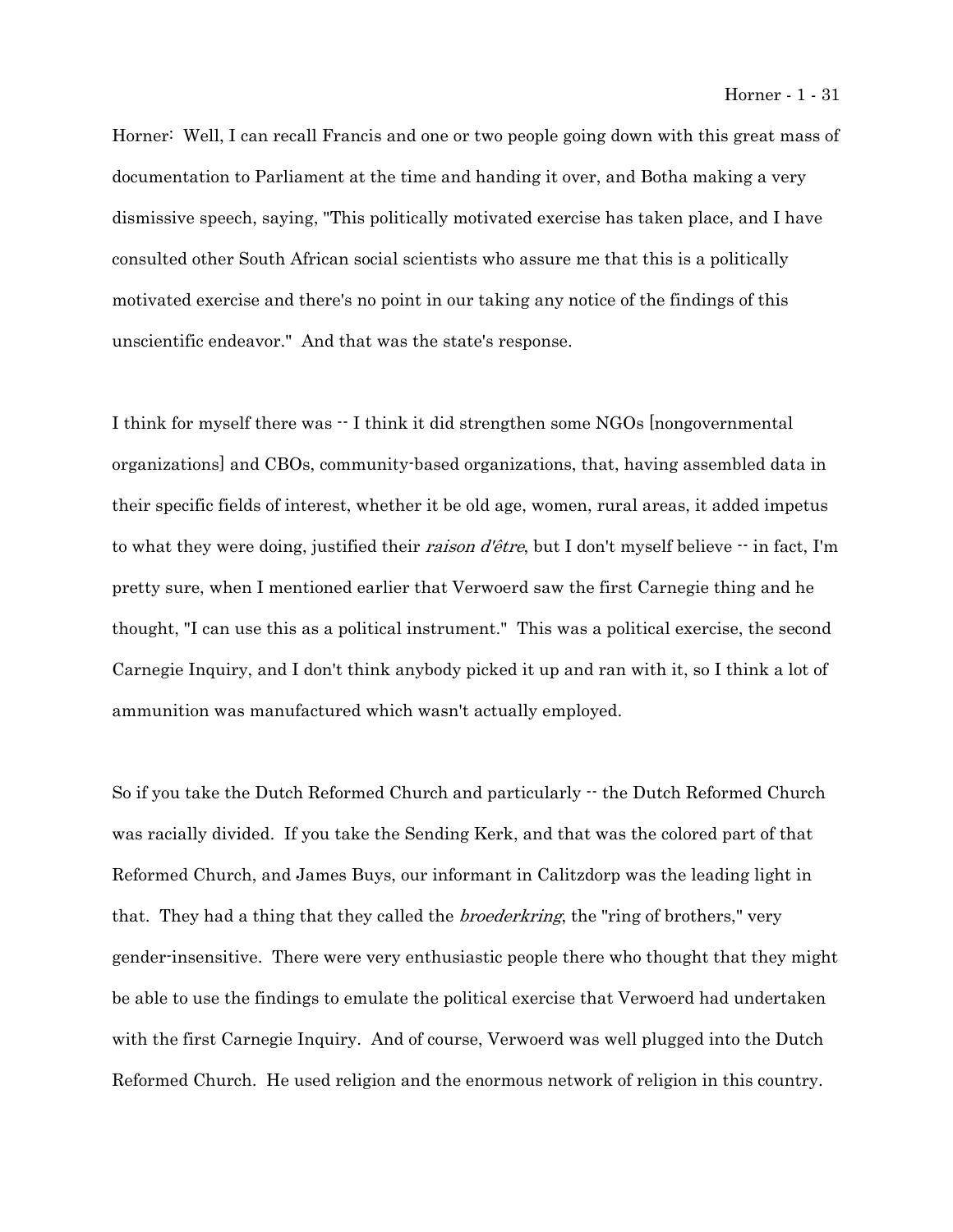But that kind of fizzled out. So post-Carnegie  $-$  I know I had several meetings with people from the *broederkring*, very enthusiastic, both white and colored and some African, but it didn't really go anywhere. So there were NGOs and CBOs who benefited.

I think for the young students involved  $-$  and we've just had a party, a farewell party, for one of our longstanding members of staff, and a number of the people who were involved in this Carnegie Inquiry in 1984 were at the party last month, talking about their experience. And wherever they are, some of them are in the big bad capitalist world, they're highly placed in places like oil companies, some are in government at both national, provincial, and local level, some have become ranking academics. It was, again, a moment of euphoria as they recalled their experiences and said  $-$  and I thought it was very flattering  $-$  that that had been their first encounter of doing real work. Rather than just being a student, studying the texts that your lecturers set you, there they were matching theory and praxis. So whatever ideological persuasion they had favored was then employed in the field and influenced and altered by their experience. And some, in fact, said to me, "You know, we are still using techniques today in our jobs, wherever we are, that we learned during that process."

And that's, I think, where I differ from Francis, who says we didn't teach them anything, because we did follow, I think, a very liberal policy in SALDRU of giving people time to breathe, but the rope that was given was not endless. I mean, eventually you'd jerk the rope. So when people came back from their first encounter of looking at a small, poor community, either dejected or excited in that they thought there could be interventions, you'd say, "Well, it's great to hear you talk, but how are we going to convey this to an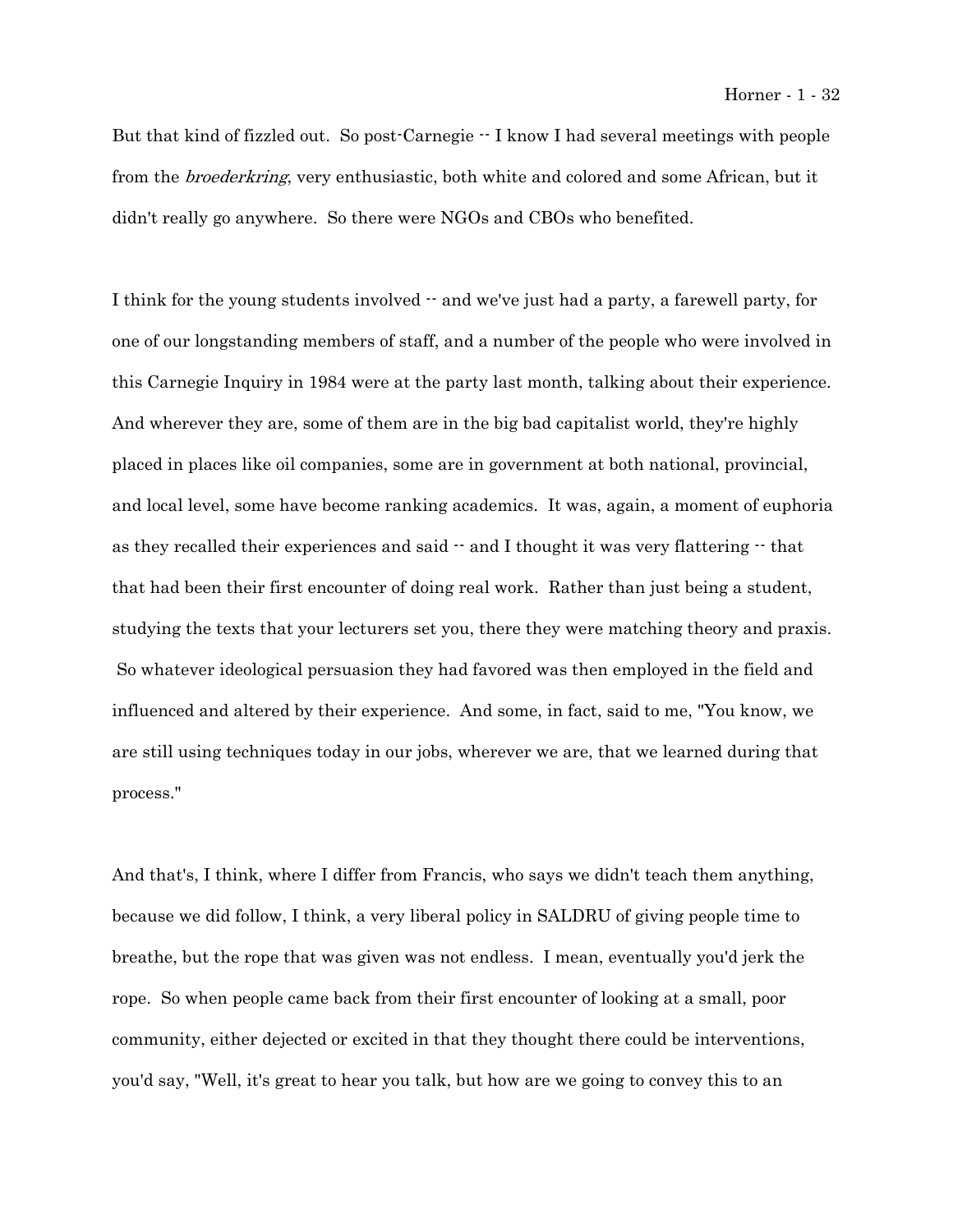audience?" So you've actually got to sit down and learn to make two way tables. You've got to use an overhead and make a presentation. You've got to learn to do graphs. That's the only way you're going to tell people about what you've seen. So, yes, leaving them freedom but then saying, "Well, you've got to learn things to convey, or you just become part of the chattering classes. You can talk about this endlessly over lunch and tea and to your friends in the student cafeteria. You can stand on a soapbox and say what you have seen amongst the poor of the country, but you've now got to develop trades, the tools of your trade to tell the world what it's all about." And that's where they learned a lot and learned very fast how to do things.

I think they -- well, they moved, if you run down through the list of people involved in the inquiry. I mean, Francis only told me yesterday that you were going to interview me, and I drew out the list. And it's quite amazing where people have gone in the new society. You have [Arthur] Chaskalson, highly placed in the judiciary. You have [Geoffrey] Budlender as a director general of the lands department. You have Wallace Mgoqi as the acting chief land claims commissioner for the country as a whole. And Chabani Manganyi as director general of education for the nation. You have Helen Zille herself as minister of education in this province, although not ANC. David Maralack was the development officer for the city of Cape Town's Olympic bid, did an enormous amount of work on development issues in sport in this province. Ebrahim Patel is the labor convener for NEDLAC [National Economic Development and Labour Council]. He came in as a very young untried student. Andre Kriel is a leading trade unionist in the country and plays a lot of  $-$  a big role in developing labor-market policies in a consensual way through NEDLAC.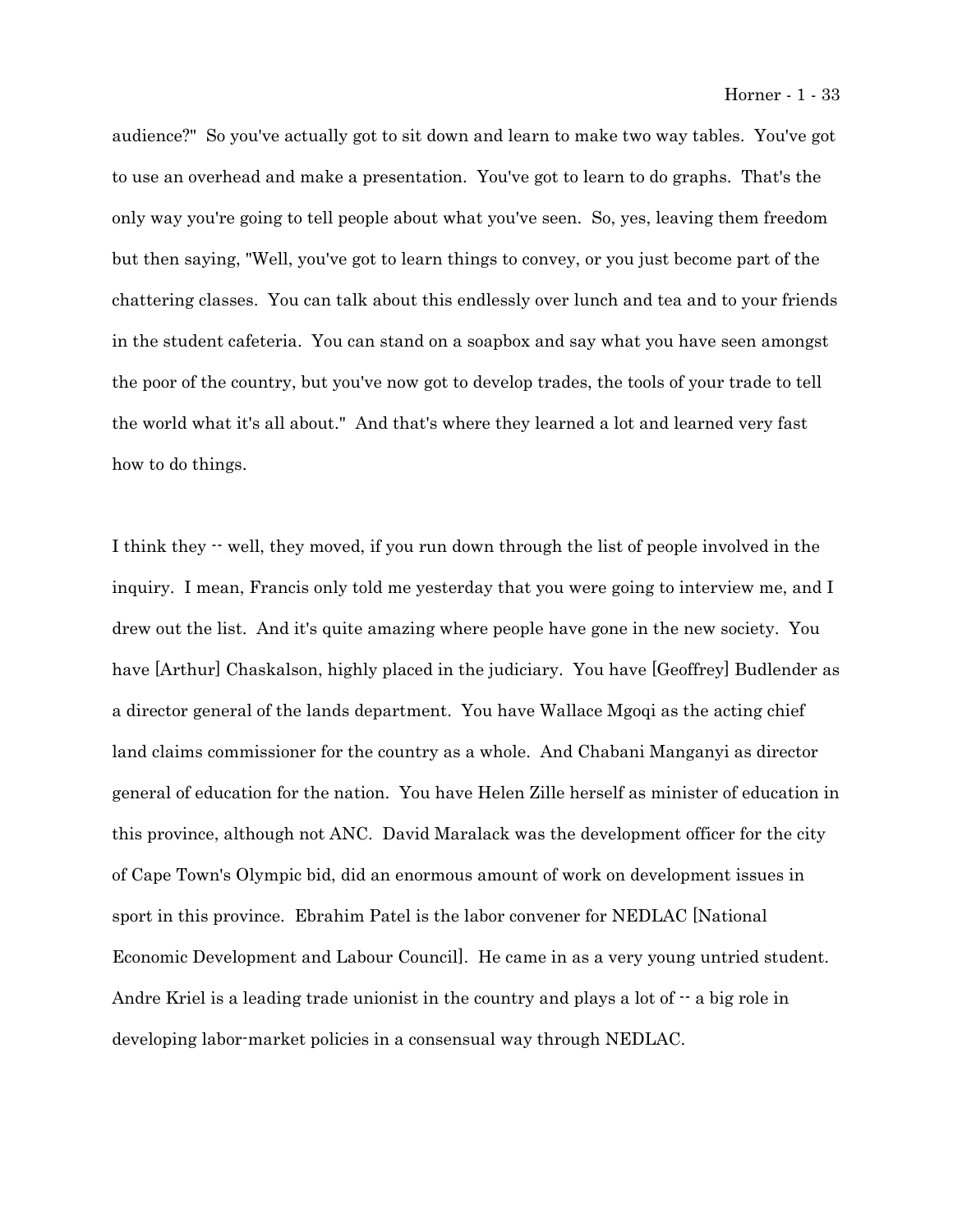Mary-Jane's in the private sector, initially with British Petroleum South Africa as a public affairs officer, which was a huge job because BP Southern Africa covers everything from Tanzania down, with a big budget at her disposal. She has moved on now to Sekunjalo Investments, which is a black empowerment company. And somebody like Mary-Jane, who, I mean, had her own natural confidence, vivacity, became  $\cdot \cdot$  you had not only the network developed through the Carnegie-Ford connection at this time, but you then have overlapping networks. So that quite often  $\cdot \cdot$  in '91, for instance, I was on sabbatical leave. Francis had been part of an expert group set up by the commonwealth, and they wrote a book, a blueprint for skills beyond apartheid. In my leave, I was seconded there, and I was returning South African exiles from Canada, Cuba, East Germany, Russia, India, the Solomon Mehlanga College in East Africa, interviewing them, placing them. If they were mining engineers, they were reeducated. If they'd been educated in the Communist bloc, they were sent to Canada or to New Zealand. If they were hydroelectrical engineers, they went to New Zealand. If they were petrochemical engineers, they went to Canada. And a lot of this sort of network had created further networks, so I found I could sit in London and pick up the phone to Berlin or Bonn and say, "Well, I'm looking for this," or, "I'm coming to Ottawa. I need to see this, this, this, and this, and this, because we're going to send people across to be trained in Canada."

So I suppose the network was a really positive outcome. And that their basic education received on this project set the map in a very profound way for the future and, as I say, have all kept in touch in one way or another. So giving a farewell party the other day at very short notice, you had fifty people from a twenty-year period arriving, and it's a new South African elite all gathered in one room. [Laughter]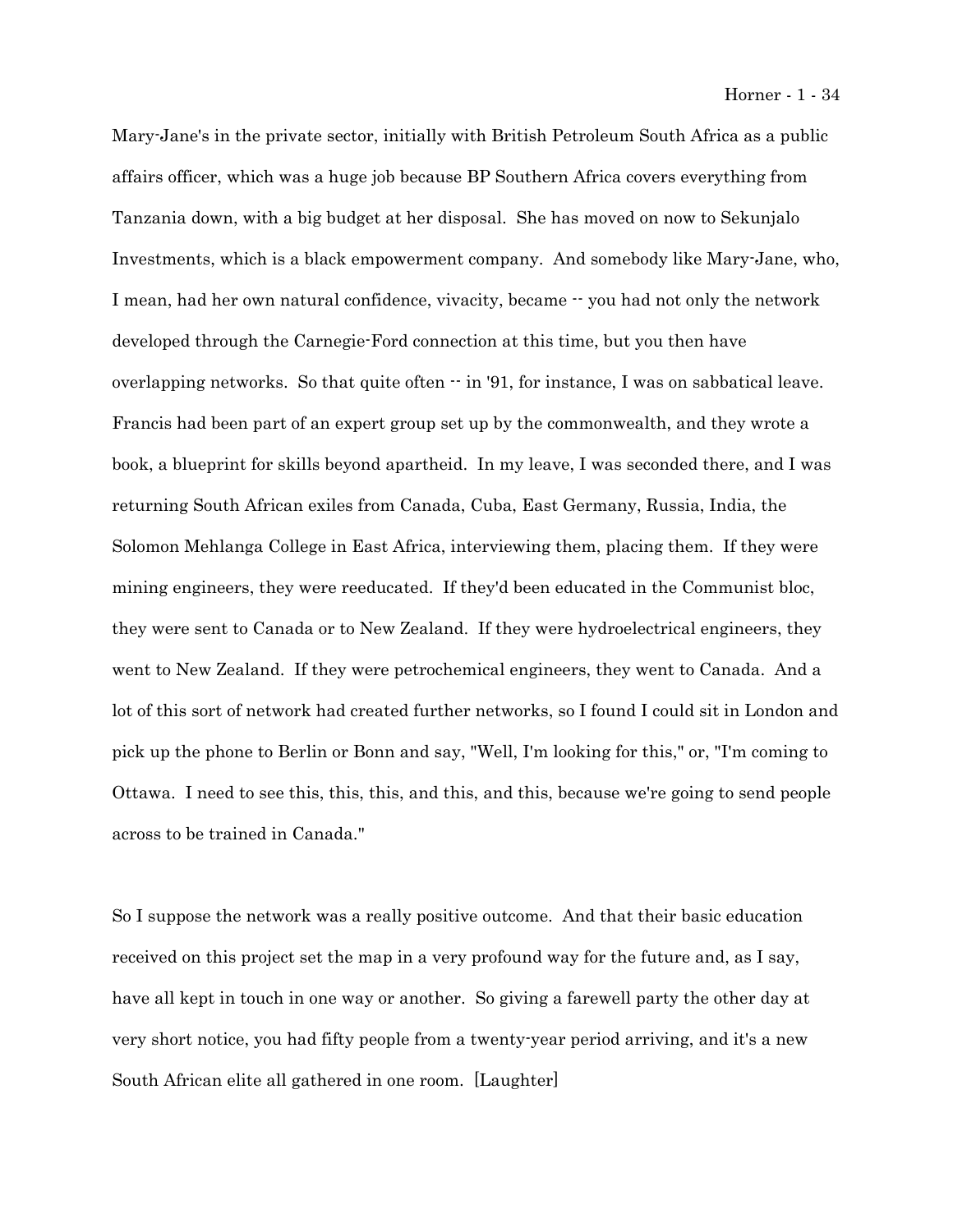Q: Do you think the amassing and dissemination of information about poverty, including the book that Dr. [Mamphela] Ramphele and Professor [Francis] Wilson, Dr. Wilson, wrote together was useful to the leaders of the new South Africa in any ways that you know about or could discern, as they were setting forth a blueprint for the new government?

Horner: We're talking about Uprooting Poverty?

Q: Yes.

Horner: [Pauses] I'm not really quite sure what I want to say about it. I think it was a fairly masterly summation of the findings. What some critics say  $\cdot$  and I think I would include myself there  $\cdot\cdot$  is that it should have come out quicker than it did. You know, the whole event was in '84. The book didn't appear till '89. There had been lots of discussions on what the final product would be, whether there would be a series of books. Of course, there were several products. That was not the only consolidation product. You had [South Africa:] The Cordoned Heart for the photographic exhibition. You had the book on education, edited by Bill Nasson. But you had the Carnegie conference. In '86 you had the Rubicon speech, which more or less was putting a lid on any change in the society. Then in '89, by the time the book appeared, things had moved on in quite a big way, but I think as a record, in summing up many of these papers, it was a fairly masterly summation. I have been astounded by how many people abroad, social scientists abroad, know about the book. I mean, in this period in '91 when I was returning South Africans and I was in Stockholm, which was an interesting period because Nadine Gordimer was about to get the Nobel Prize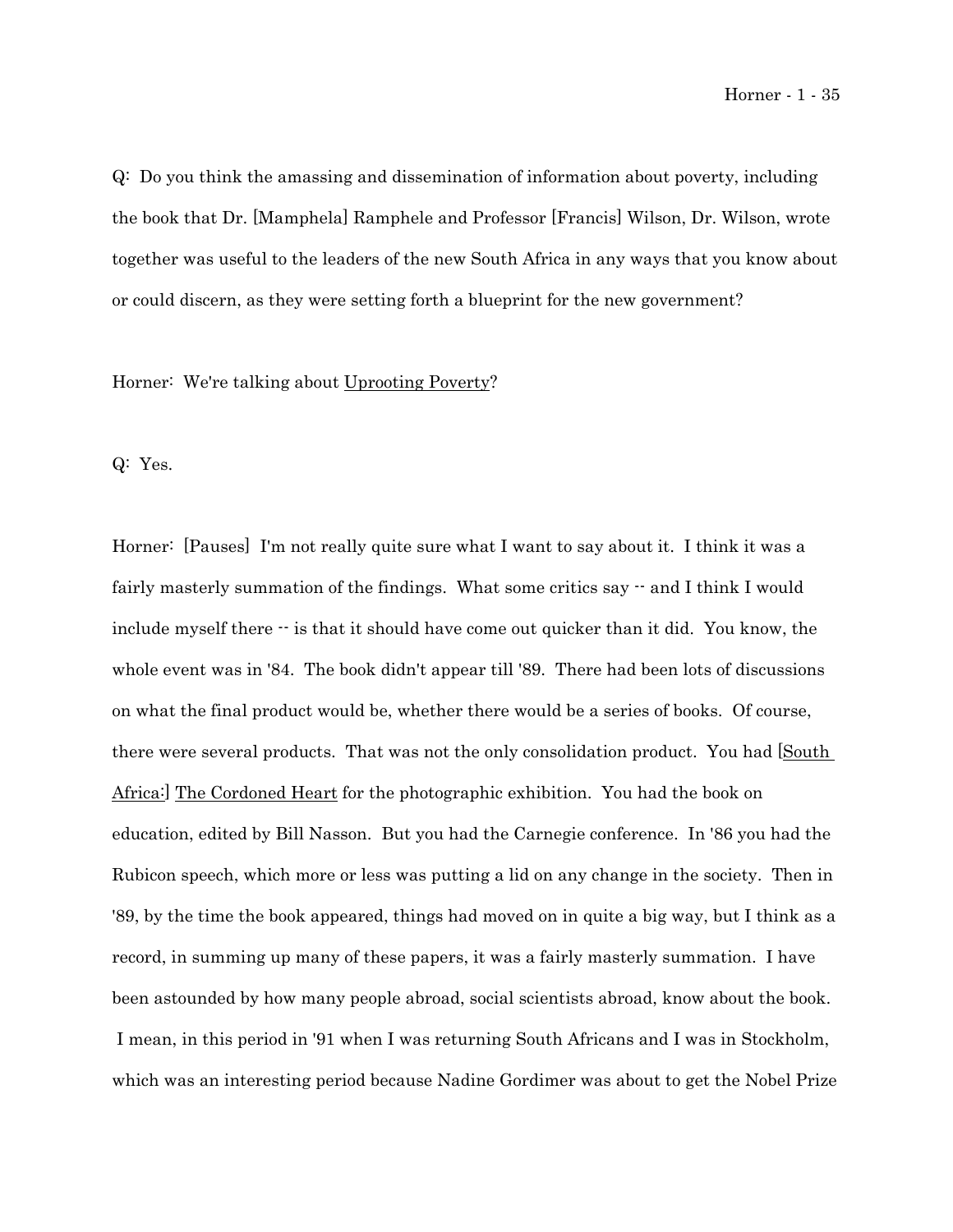for Literature, Swedes that you met, who were not necessarily politically connected or had South African interests, if they'd read anything, would have read novels by Nadine Gordimer and Uprooting Poverty. [laughter] So I think it was more praised outside the country than it was in the country. Now that is not necessarily a criticism of the book; that is a fact of South African society. And I think we denigrate ourselves and we denigrate each other very readily in South Africa.

What I have found now is with development work we're involved with currently, I have gone back to Carnegie products, sometimes to a chapter in the book and said, "Look. If we're going to do this, you'd better just read this. Get a background." And then if we're working on a particular area, you can still go back to the Carnegie papers, because that's the only thing that's ever been written about this area. And I myself, working with the Provincial Development Council for this province, at least three of us in SALDRU are working with them, have been taken back to Calitzdorp, in that one of the regional representatives of the Development Council comes from Calitzdorp. I said to him, "Well, here's a paper we wrote fifteen years ago. Take it and see what it says." And he came back and he said, "Well, with very little change, that's Calitzdorp today," and he said, "You've got one or two things wrong at the time," he said, "I assume that's because you wouldn't have been able to talk to state officials." And he said, "You counted every job, and that's still what Calitzdorp looks like. There were two garages then and there's two garages now, and there were six petrol jockeys employed in the town, and there are six petrol jockeys employed there now. So many teachers were employed then and there are still only so many teachers employed now. You got the railway employees wrong because you assumed they live in Calitzdorp. They don't. They all live in Oudtshoorn, although they work in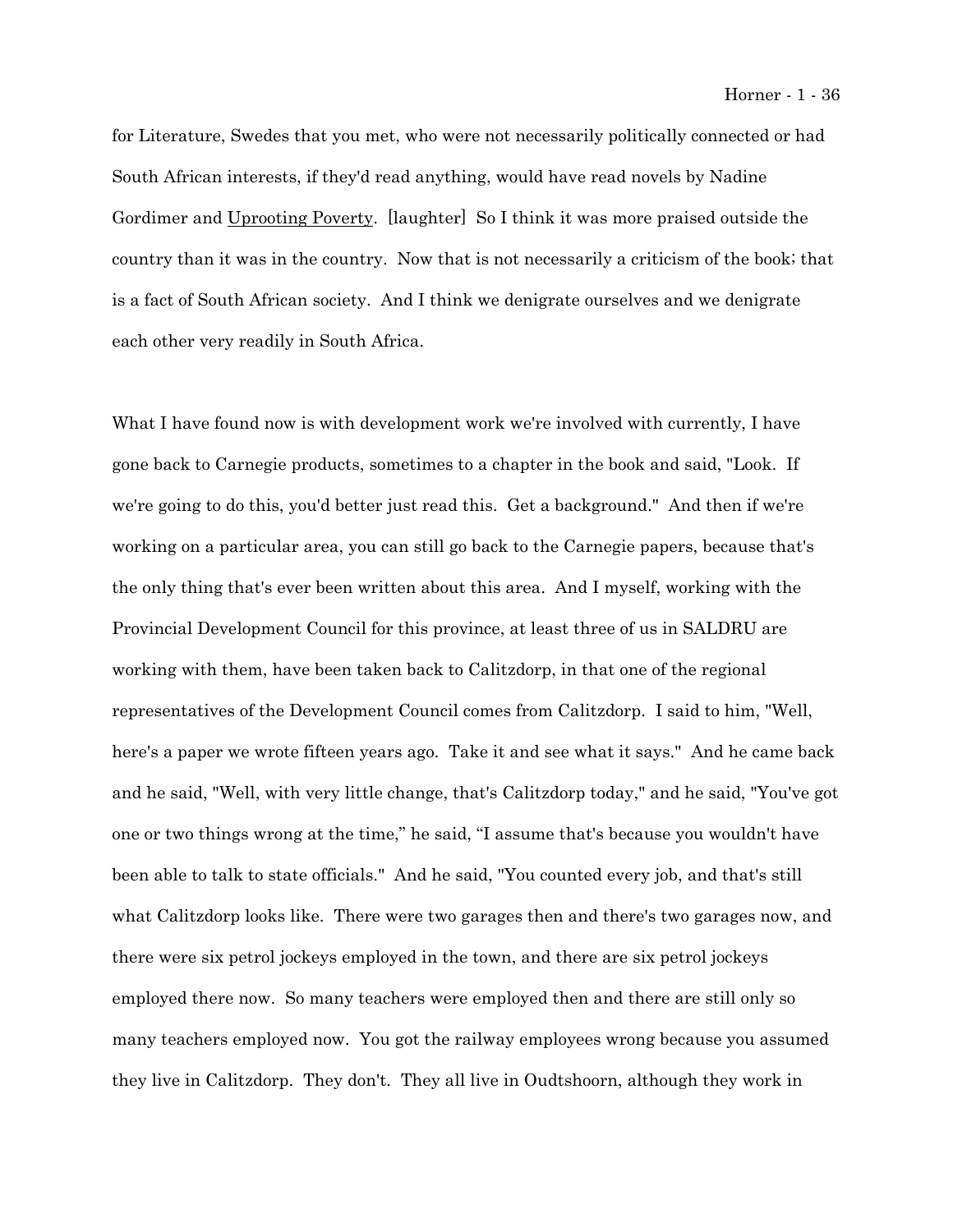Calitzdorp." He said, "What you wrote then is still the picture of our village today, so there has been no development whatsoever in fifteen years."

I am using those papers now for a lot of the areas in the Western Cape and saying, "Well, if there's one thing we know about an area, here it is. Can we now update with latest censuses or whatever and see what's happened in this dorp in fifteen years, if anything?" So they are still serving a purpose. [Laughter]

Q: Could I rewind a little bit to the conference itself? Could you just give us a little bit of descriptions of some of the highlights of the conference and what it was actually like to organize?

Horner: It was hell. It was a big undertaking. For a small unit like SALDRU, that was the biggest thing we had done. It was the biggest amount of money we'd ever handled. [Interruption] Coming to the conference, the actual conference, it was the biggest thing we'd ever handled. It was the most amount of money we'd ever handled. It was putting together foreign participants, many of whom were prestigious names, to South Africans, at least. Many of the South Africans were South Africans who would not normally enter into discourse with each other. Many, many disparate themes, how to handle all of that, to manage that within a short period. And compounding it all was the fact that the photographic exhibition was going to be one of the highlights. It was going to kick off the first social event. Security police intervened and locked up Omar Badsha. And Omar Badsha was the only one who really knew the whole story, so we had to ham it, wing the whole social function. The vice chancellor at the time, we had to try and brief him. Much of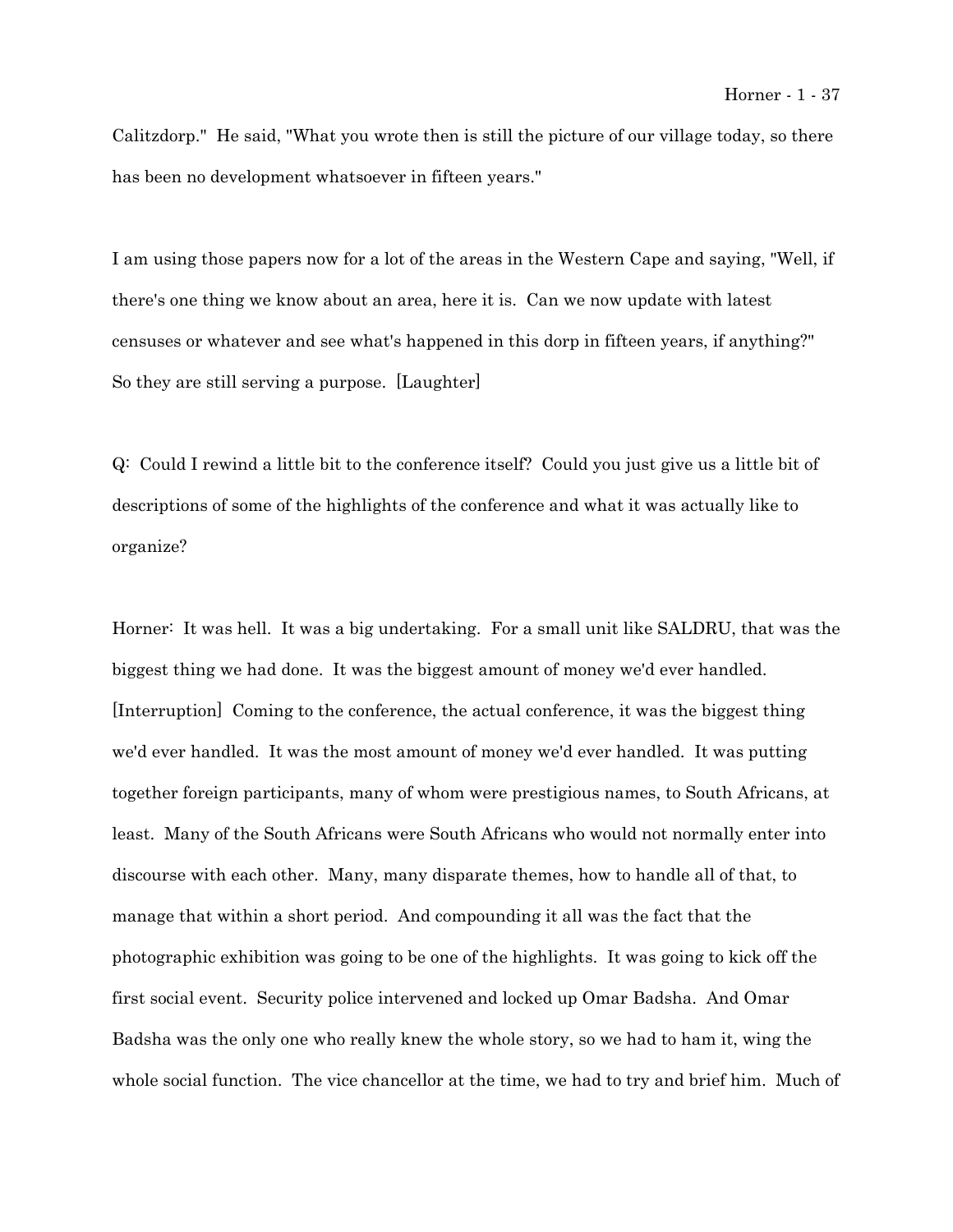the stuff, of course, was in Omar's head, and Omar was in jail. [Laughter] So it was a big jamboree. I think it went off quite well. There was wide press coverage at the time.

Q: How was that possible? Who had the press contacts?

Horner: We were always quite well connected in the press. I mean, people like Barry Streek, Helen Zille, had in periods of their life, as working journalists, taken short sabbatical times and come to work at SALDRU. So they linked into the journalistic establishment, if you like. So it was largely print media, not much  $\cdot$  well, nothing, I don't think, on television, South African television, which was very right wing in those days. Possibly a little bit of radio at the time.

Q: Before we leave the part about Omar being thrown in jail, why was he thrown in jail? How long was he put there? And was anybody else thrown in jail?

Horner: I think Omar was the only one. It disrupted the whole thing because Omar had  $$ and you're going to see Omar, so you'll be able to check his memory. All I know is that we had assembled everything we needed, we'd assembled all the display boards, we had all the photographs framed, we had slide shows. Omar would have been talking. Photographers, because he managed that as a photographers' cooperative, so photographers were driven in from all corners of South Africa for the event. And yes, they picked Omar up like two nights before, I think, the opening. They didn't hold him for very long. I think about a week, maybe longer, but it wasn't a long time.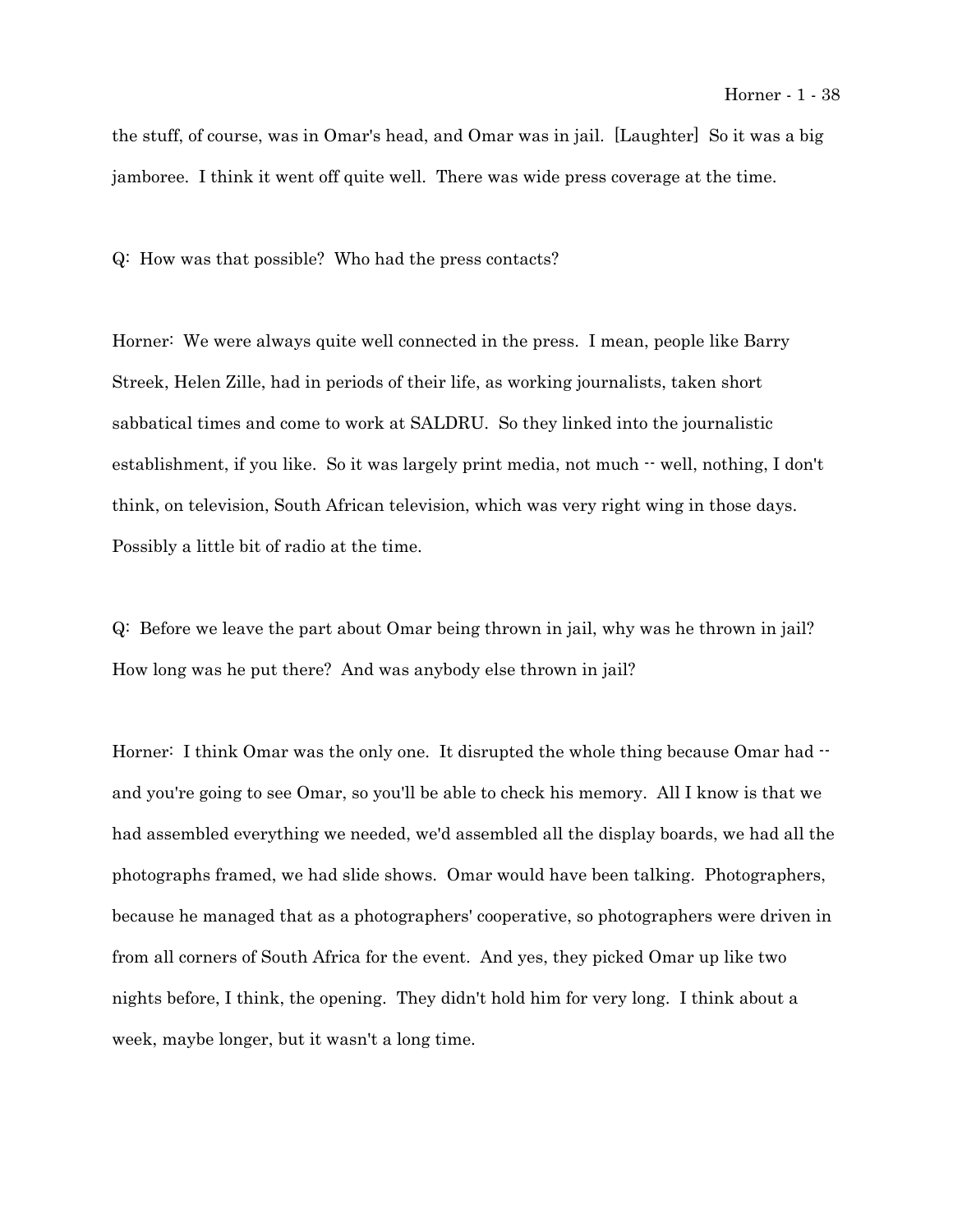Q: Building on what you referred to as the press that the book received in the U.S. and maybe also the conference, there were lots of discussions and debates at that time, heated debates, about whether or not the U.S. should pull out of South Africa and engage in sanctions, and there was a huge debate in the philanthropy movement about this. Could you talk a little bit about your perspectives on sanctions?

Horner: Yes. My involvement with sanctions, particularly disinvestment  $\cdot$  disinvestment, divestment -- predated my coming to SALDRU. So when I was working at the Institute for Race Relations in 1971, I, in fact, had written a very cautious paper on American investment in South Africa, which was very cautious in that it had to be very cautious, because they had introduced a law at the time that if you said anything to damage business in South Africa, you could go to jail for five years, with six lashes, and 5,000 rand, or a combination of the three.

South Africans internally couldn't actively plead for disinvestment, because obviously that would harm business in South Africa. So I had written a paper couched in cautious terms, saying, well, you do some good things and you do some bad things, trying to send a signal to the outside world. It was as a result of that that I paid my first visit to the States. That's, in fact, I think when I first met [J.] Wayne Fredericks of Ford Foundation, because Ford Foundation was funding the Institute of Race Relations in those days as well. And there was a big conference that took place in Westchester County, and it revolved around Polaroid, because Polaroid were heavily involved in South Africa. They were a progressive employer, and that was the image they were projecting in the States. And the motor companies were all here then, so General Motors was still here, Chrysler [Corporation] was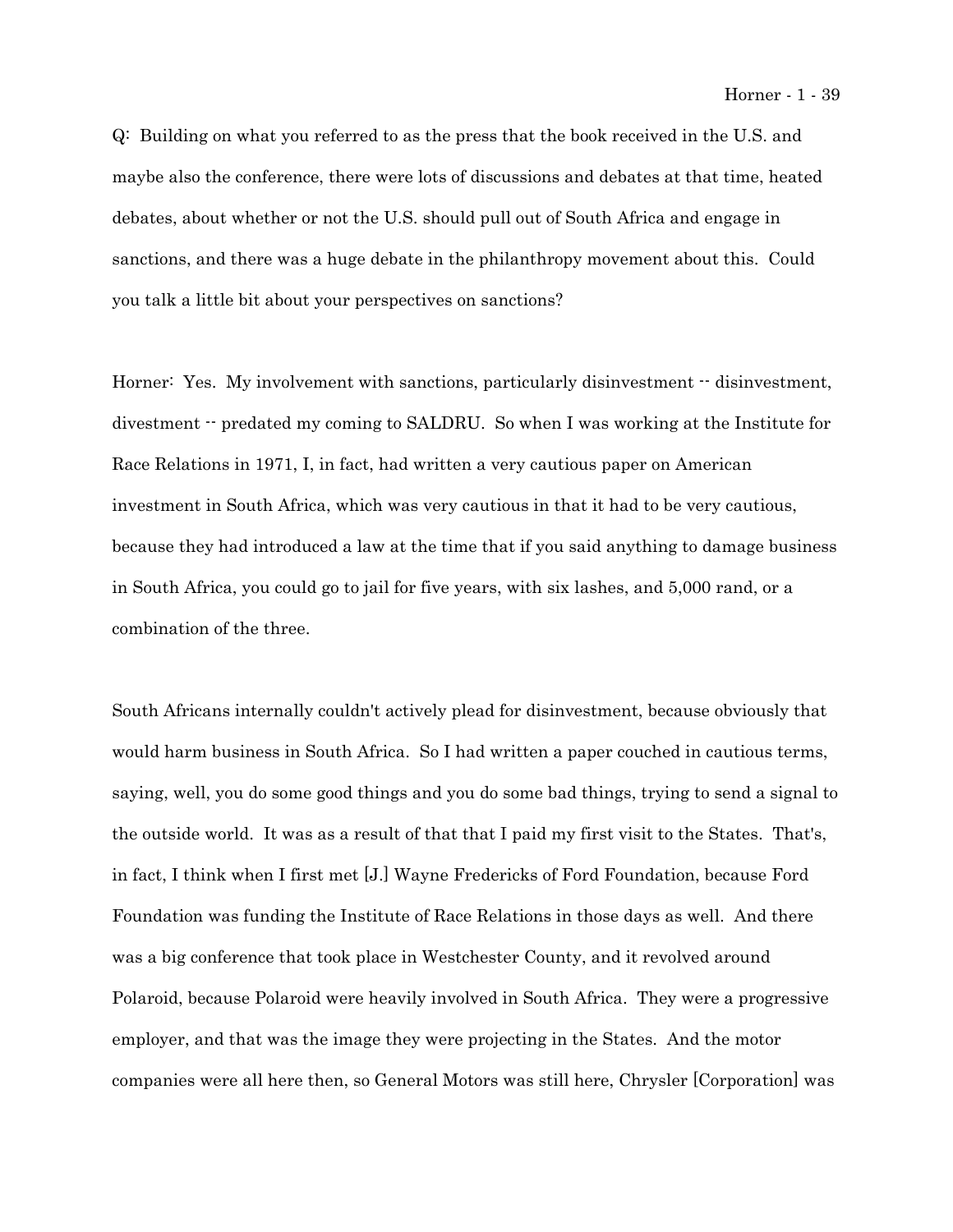still here, Ford [Motor Company] was still here. IT&T was still here. So you had all these very high-powered executives at this conference, and you had the church groups, the African American Institute. Gosh, what was Tim Smith involved in? There was a big Christian  $\cdot$  American  $\cdot$  it was an American Christian coalition pushing disinvestment in a very strong way. It gathered them all together.

So my own personal stance at that stage was for a targeted sanctions approach, but I couldn't openly say so. That remained my position to the end, I think. After that conference, I addressed several groups in New York and in Denver and in Chicago and in Washington, on American investment, and it was right around that time that the Sullivan Code started to be developed.

Q: Could you explain for people who don't know what that is what that is?

Horner: Sullivan Code. That was a code developed by the Reverend Leon Sullivan which would monitor American business performance in South Africa. Firms volunteered to take part in the exercise, and they would reveal a whole number of characteristics of their employment practices in South Africa, with a heavy social responsibility focus. It was not only were you paying good wages; it was did you recognize a trade union that existed, did you supply bursary funds for your black employees, a bit of monitoring of the color and, very lastly, the gender of your composition, staff composition. That ran for quite a long time and it was monitored by the International Investor Responsibility Group in Washington. They published books every year on American investment performance in South Africa.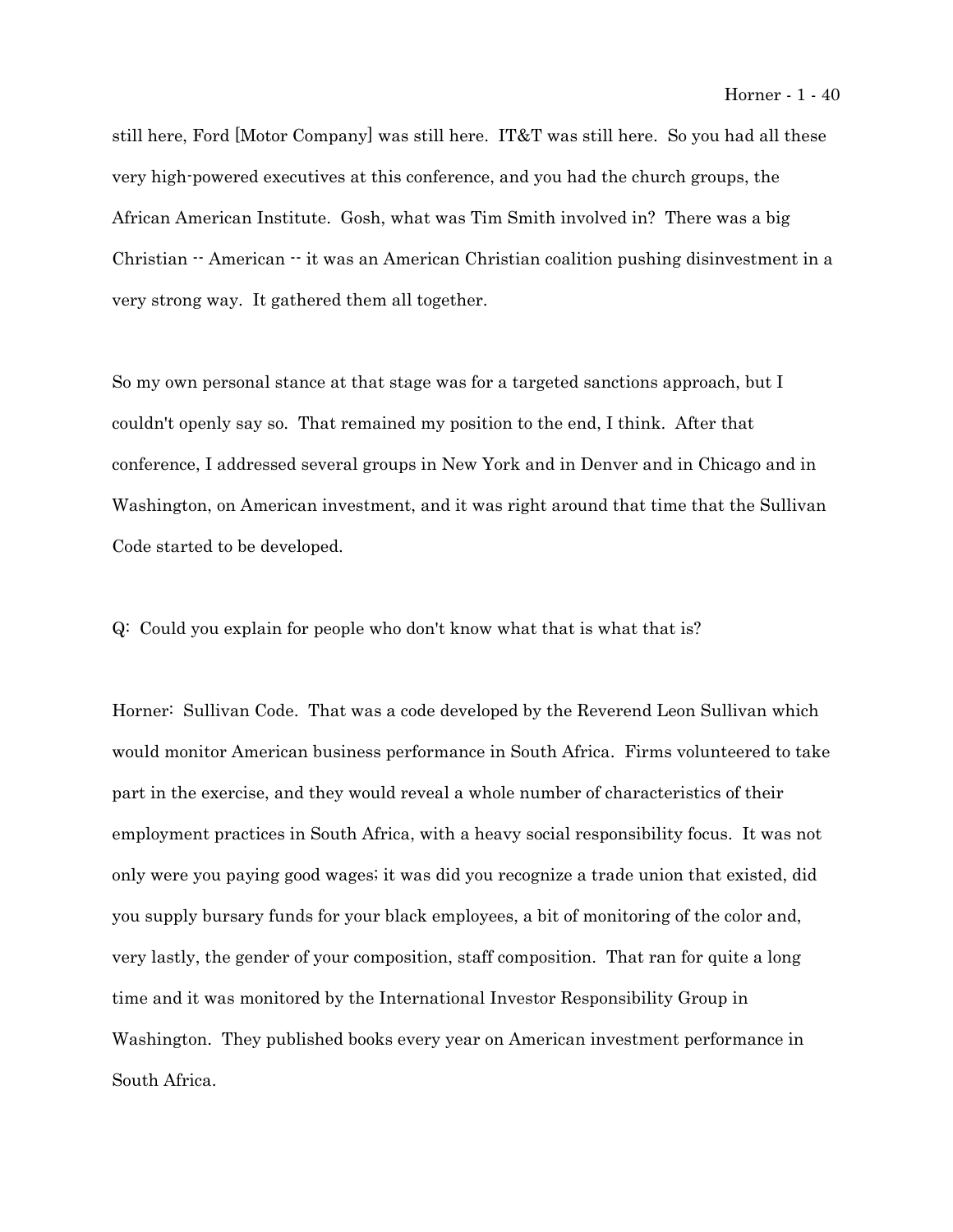Horner - 1 - 41

Now, of course that was a real hot potato, and that's where you enter the realm of where liberal in South Africa becomes pejorative, because liberal in South Africa is used as in  $\cdot$ you can be a political liberal, which is a good thing, in that you're opposed to racism and whatever, but an economic liberal means you are right wing on economic policies. So you would never favor sanctions investment and you would probably not look too kindly on trade unions either. [Laughter] So that's the particular issue of liberalism in South Africa. I think the point of sanctions, all sorts of sanctions -- I know myself I was rather doubtful about the whole sporting sanctions thing, in that I didn't think that was terribly important. I think in the event it proved to be very important indeed, very, very important indeed. As a South African who is very mad about sports myself, I thought, you know, there are bigger issues than sport, but a combination of disinvestment and a combination of social forces moving inside the country, a combination of all these sanctions and, not least, the international banking community, that's what actually brought the South African government, the apartheid government to its knees. And I think all those years that the liberals had argued that you would hurt the blacks by imposing sanctions were not wrong, in that you did hurt the blacks. People did suffer when firms withdrew, but I think it brought apartheid to an end much faster than if it hadn't been imposed.

# [END TAPE TWO, SIDE ONE; BEGIN TAPE TWO, SIDE TWO]

Q: I wanted to ask you about the whole issue of sanctions within philanthropy. There were lots of debates happening in the U.S. with Alan Pifer, Frank Thomas, and others. Was it a slightly different issue than other kinds of sanctions?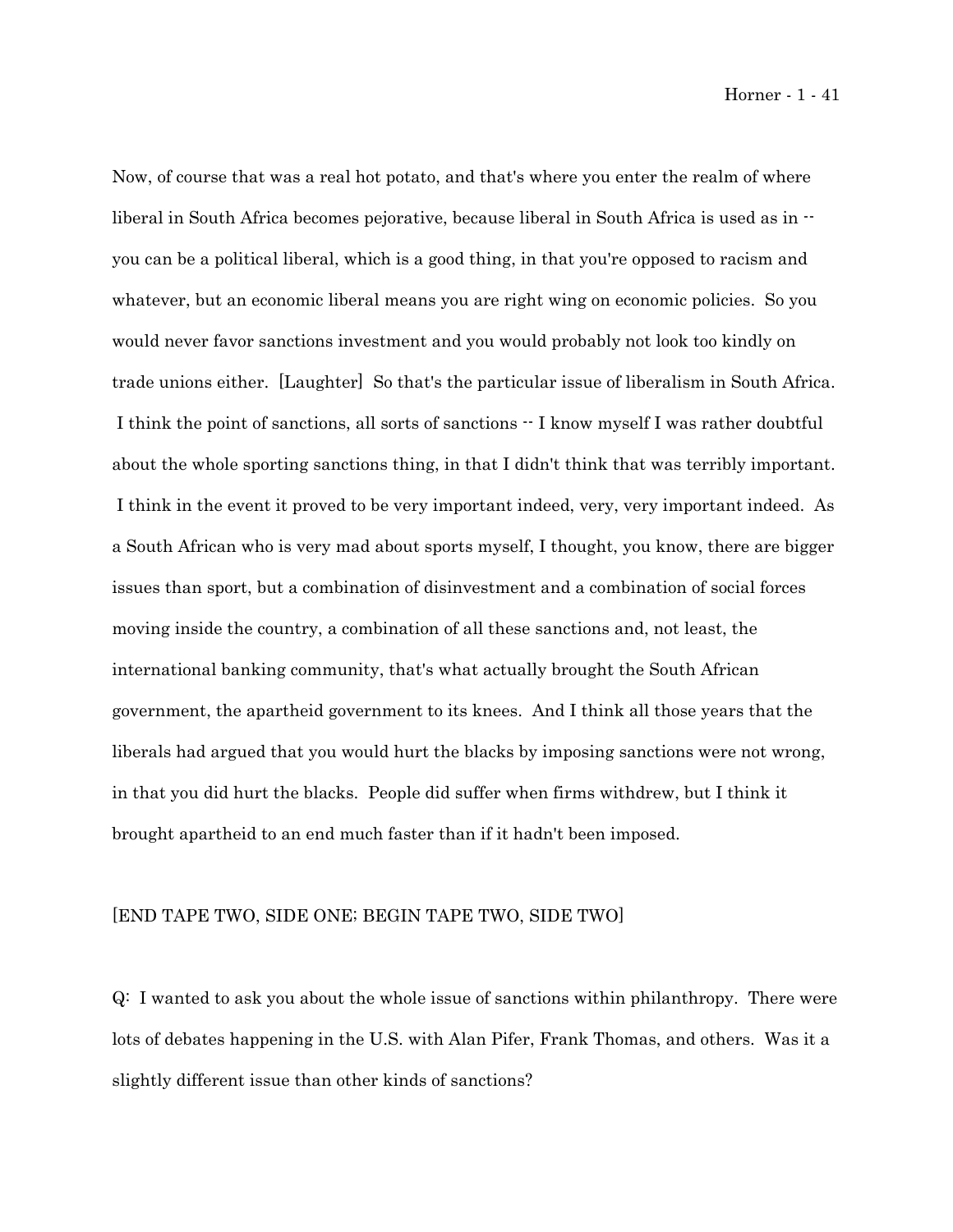Horner: Yes, I think it was. The question of academic sanctions and the involvement of foreign foundations was, as you've rightly said, very hotly debated. I mean, there were endless papers produced on that. There were some very violent incidents took place in South Africa. The visit of Connor Cruise O'Brien was disrupted here at the University of Cape Town, and passions ran very high in the academic community. The grand academic liberals threatened to resign en bloc because this was interfering with freedom of speech. The foundations right around the world  $\cdot\cdot$  it was not just American foundations. It was debated in Germany, it was debated in the Scandinavian countries, and it was debated in Holland, and we in SALDRU had been recipients of funding from all those countries. We had been funded for some of that work by the Social Democratic Foundation Friedrich Ebert Stiftung in Germany for a number of years, almost as long as the Ford Foundation. We were funded by Misereor, the German Catholic Bishops Foundation. We received funds from Hivos in Holland. We received Carnegie money. We received Ford Foundation money. We received money from one or two British foundations. So we were well aware of all those debates.

I am still amazed today, and again it comes back to what I think the amnesia, that is rather alarming in the society, of what actually happened, because many of those foundations targeted, because of the intensity of the debates in their home countries, anti-apartheid organizations, and they really supported them. So a lot of the NGOs which became part of the mass democratic movements would not have existed without that foreign funding. So it played a very big role, and Nelson Mandela has, I think, tried to visit each of the nations to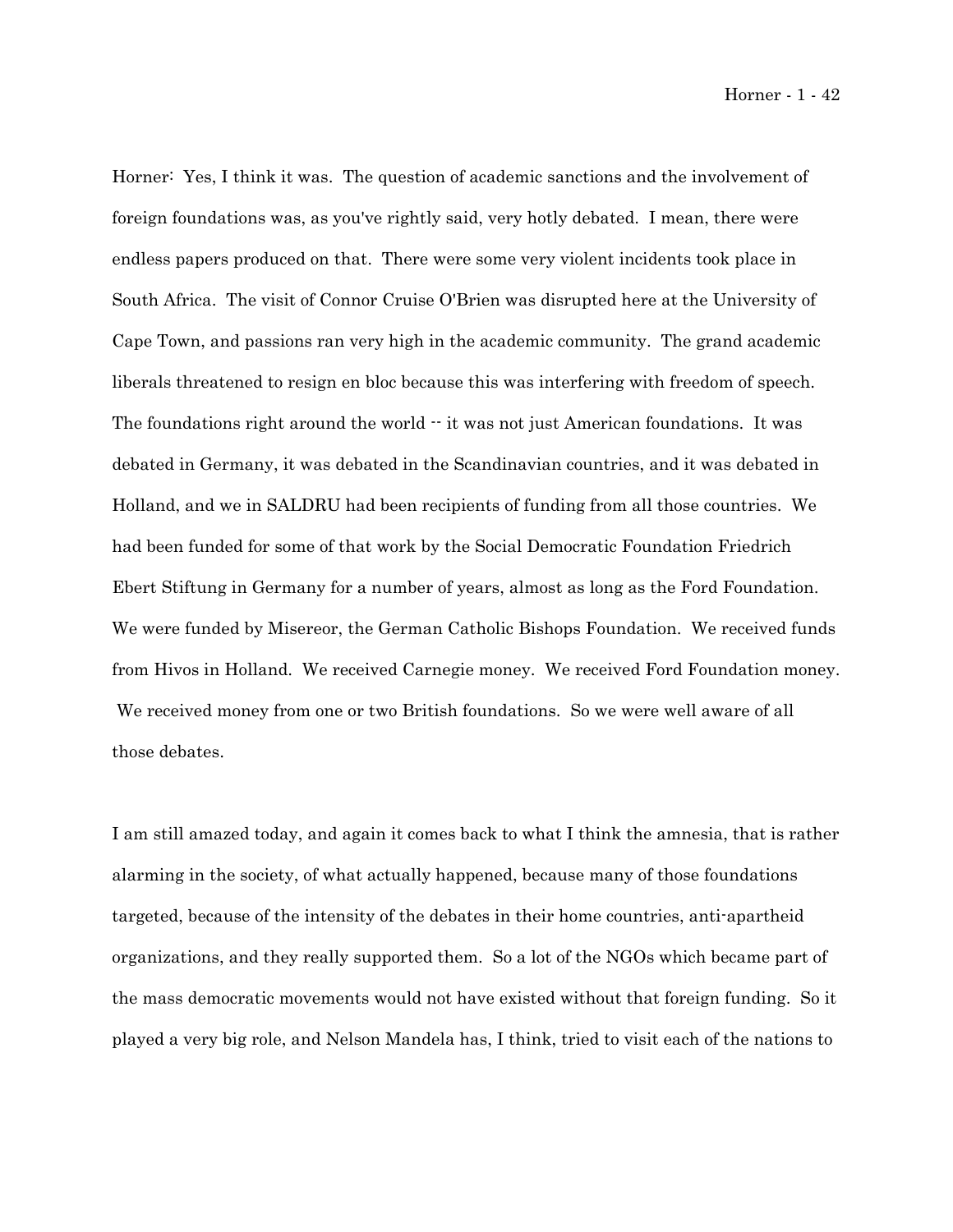whom gratitude should be expressed. As a South African, I've been wryly amused at the jealousy of who gets visited first by the icon to thank them for the aid.

Q: Is there competition, then?

Horner: Well, certain countries have expressed reservations that he should have visited one country before he visited them, because they put in more than the country he was visiting first. But they played a very supportive role. And, I mean, I must say of Ford, we just simply could not have operated. We would have closed down. We wouldn't be around today if Ford Foundation hadn't continued to put the money in. And it wasn't always an easy ride for the foundations.

Q: In what sense?

Horner: Well, when we had very radical students, they're apt to bite the hand that feeds them. It's what students do.

Q: Can you give me an example?

Horner: Ford is giving the money that is paying the student interns rather well, so that they're studying and working, earning enough to pay -- more than enough to pay their fees, doing interesting work, so they're in a very privileged position in a way compared with other students in the student body. But, of course, then a scandal breaks out about Ford's involvement in Latin America and the CIA [United States Central Intelligence Agency],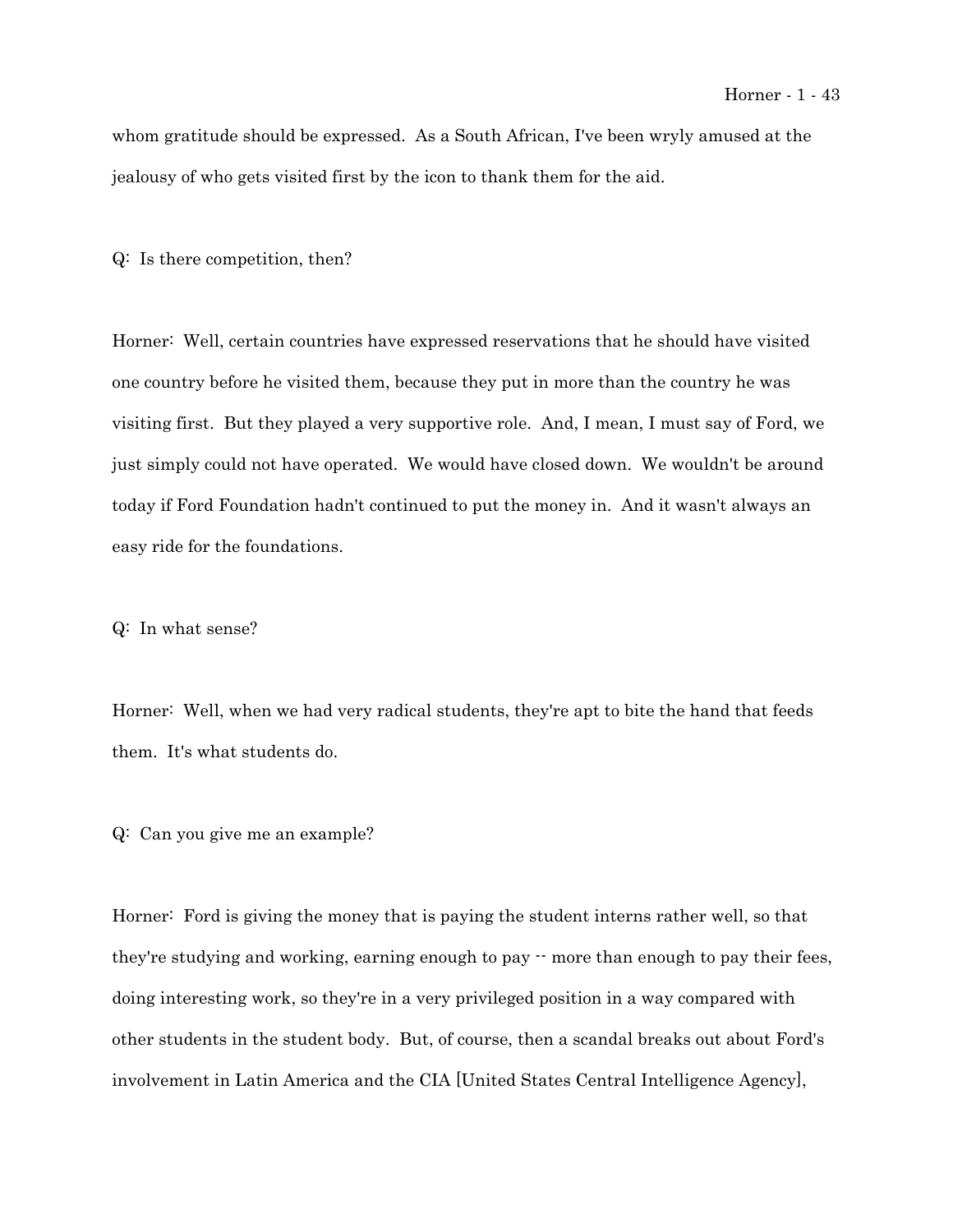and all South African students, of course, revolt and say, "Well, this is rotten money." [Laughter]

The Friedrich Ebert Stiftung had a very hard ride when they were coming in. I mean, here were people coming, offering us nice German Marks, and my students at the time sat down a very nice young programmer who himself would have been about twenty-six, twentyseven, not very old and experienced, and he had to endure three hours of badgering from my students about how Ebert had killed Rosa Luxemburg in Germany in the 1930s and we weren't sure that we should take the German Marks because of the ideological impurity of the FES and the Social Democratic Party in Germany.

Q: Comparing Ford and Carnegie in terms of their intentions for this work, how would you compare the organizations politically?

Horner: Hard for me to distinguish, because Carnegie was a finite project, whereas Ford was an ongoing project, you know. Ford came in and supported us from 1979 up until 1984, fifteen years of ongoing support over long periods on a program. So Ford was a program and Carnegie was a project. Again, I would say the German FES was a program for almost as long a period, and all of those had as their intention training and then skilling young black South Africans. That was the aim. And it came without strings attached. Nobody said, "They must all be economists," or whatever. We could take  $-$  our catchment area was ours. I mean, what it then meant for Carnegie is that you had students from the College of Music doing poverty studies in the Little Karoo, which is fairly unconventional. [Laughter] I can't think of many places that a pianist would be counting old age pensioners in a small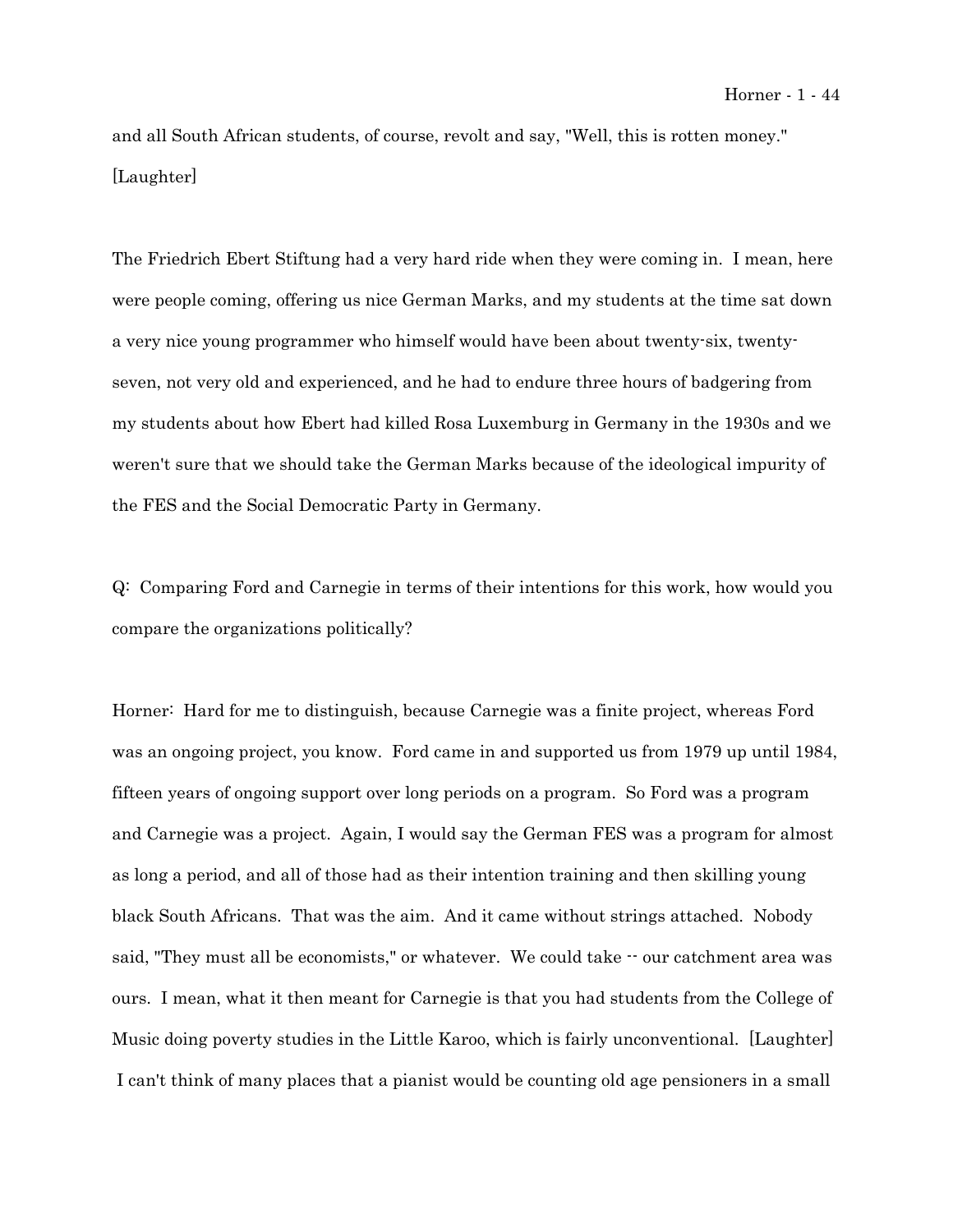town, but that's what happened. So they were flexible and very sensitive. One can't, then, I think, compare Carnegie, because Carnegie came and said, "We're going to do the poverty study."

Q: Did you ever come to a point when you wished or you asked for Carnegie to extend its support into program from project so that you could begin to seed some development projects, or was that not the role of the University?

Horner: I don't remember that happening. I certainly didn't. Whether Francis asked for it to go on or to go on in an adapted form but he was turned down or not, I don't know. I don't know. But, I mean, as a recipient, that, I think, is a huge distinction in funding, in aid, if you like, is the parachute jump approach. "Here we're jumping in with half a million. Do it, and we're taking off." Or the longer-term program which allows you to develop things, and gives you a bit of security.

And that's, of course, I think what is happening in the new global economy, where it's tough to keep things going. We would not be able now to train any of these interns in SALDRU. It just simply wouldn't be, because I couldn't promise them that there'd be money there for them to be trained. I couldn't promise the University that we'd have the money, that we would exist.

Q: Could we talk a little bit about the role of gender in the Inquiry? How well was the issue of gender treated, do you think?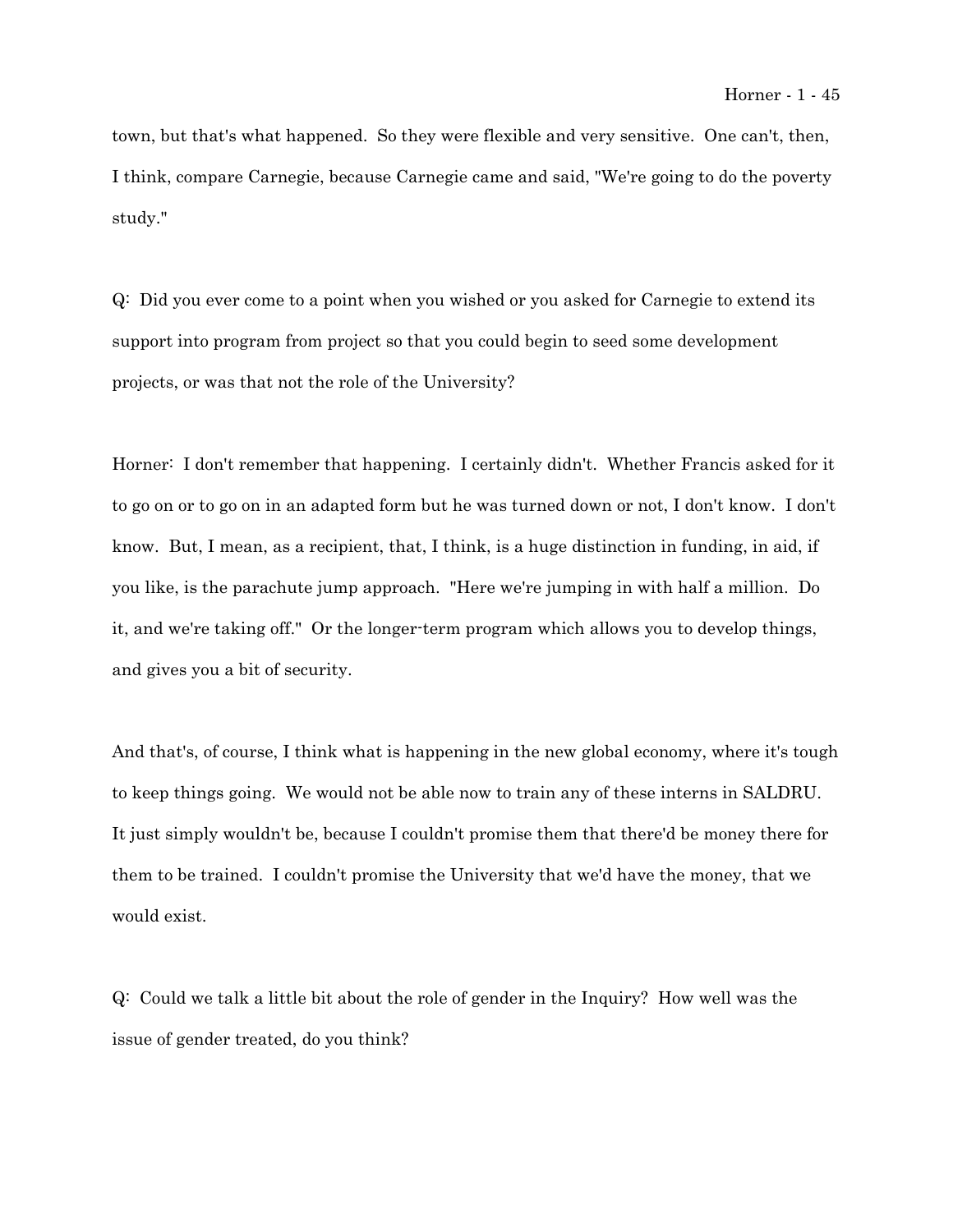Horner: In terms of both gender and color, that was given a lot of attention. So, I mean, in selecting people to do work, one was always conscious of trying to achieve a balance. And that fed through into the conference. I mean, the chairs of sessions, the rapporteurs, we looked at that very carefully. So, yes. And I think if one actually did a head count of the research papers, women would be pretty well represented in the Carnegie Inquiry.

Q: Can we talk a little bit about Ramphele coming to work with you on the production of the book?

Horner: Right.

Q: Could you describe her for us, your impressions?

Horner: Well, she was, again, financed with Ford money, and therefore allowed us to  $\cdot$ [Interruption]

Horner: In the case of Mamphela Ramphele, there again Ford allowed us a slight variation of our rubric. We were allowed to train black students. That's what the money was for. We were allowed to bring back returning scholars. Then when we realized what was happening to Mamphela, we said, well, there is a kind of third category. I mean, she's not an undergraduate, she's not a returning scholar, but she is a more mature person. Now, that's not quite in our terms of reference. And Ford said, "No, you can use the money for that as well."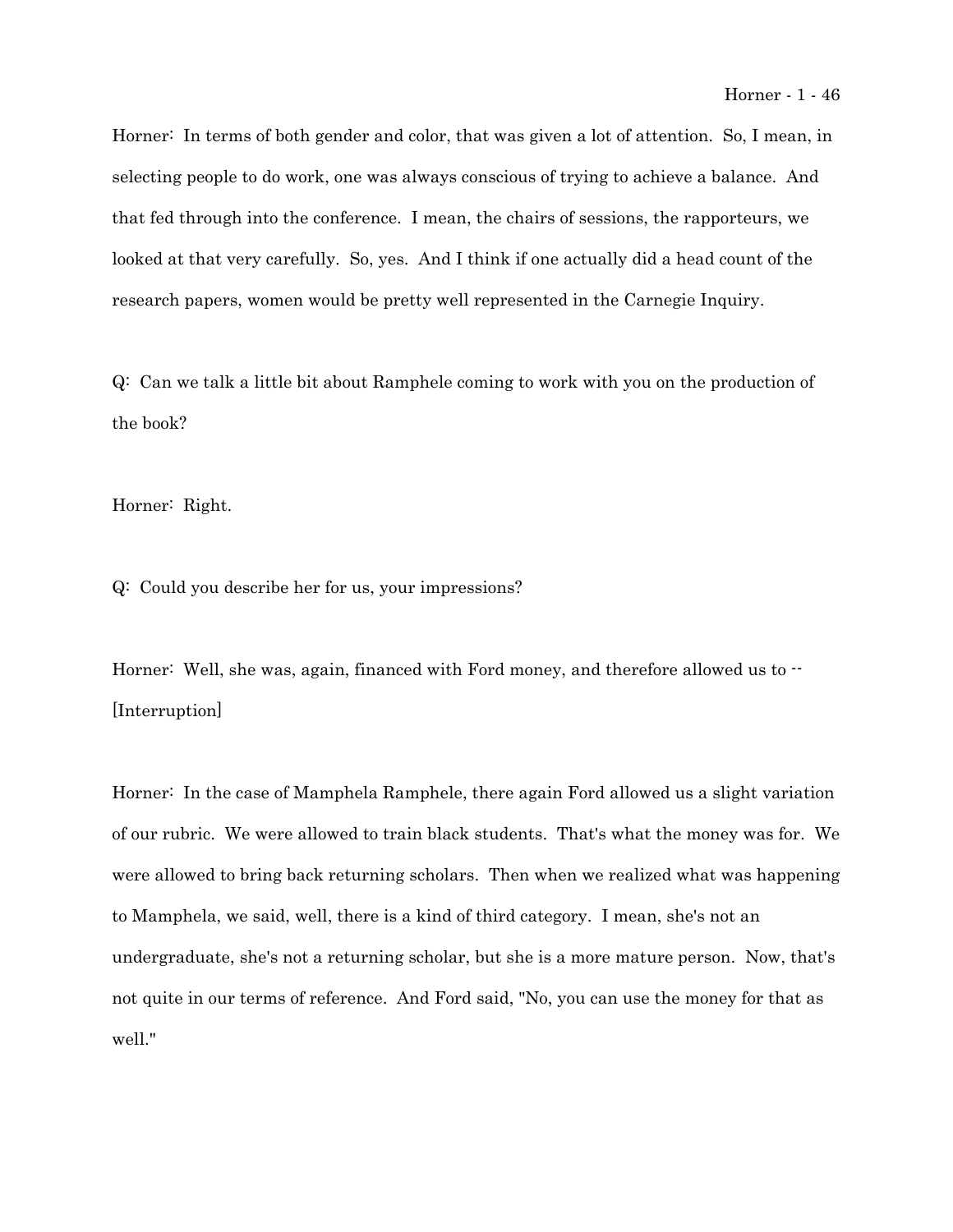So we had the Ford money. It was in the middle of a funding period, I think, so it wasn't like having to raise fresh money for her, and we could then bring her on board as a research fellow, and that's how she entered us from the Eastern Cape as a medical doctor having been banned, having been to the Eastern Cape, and wanting a period  $\cdot$  I think she needed a period of reflection rest, time to find a new direction, if you like, and that's when she came in, at the period of the Carnegie Inquiry.

Q: What did she bring to the thinking process, about goals, strategies?

Horner: [Pauses] That I'm not sure about. I mean, she and Francis were locked together, kind of writing things. The rest of us were busy writing our own things and doing things. I don't remember Mamphela joining these students sessions that we used to have, so I don't have any strong impression of input at that level from her. As I said, I think she was taking a period out of heavy activism to find where she was going, and I think what happened with SALDRU and the Carnegie Inquiry is that gave her the space to rethink her role and to go in a different direction, which is when she went into anthropology to do her doctorate.

Q: Can we pause for a second? [Interruption]

Horner: I don't think we know why, but  $\cdot\cdot$ 

Q: We can ask him.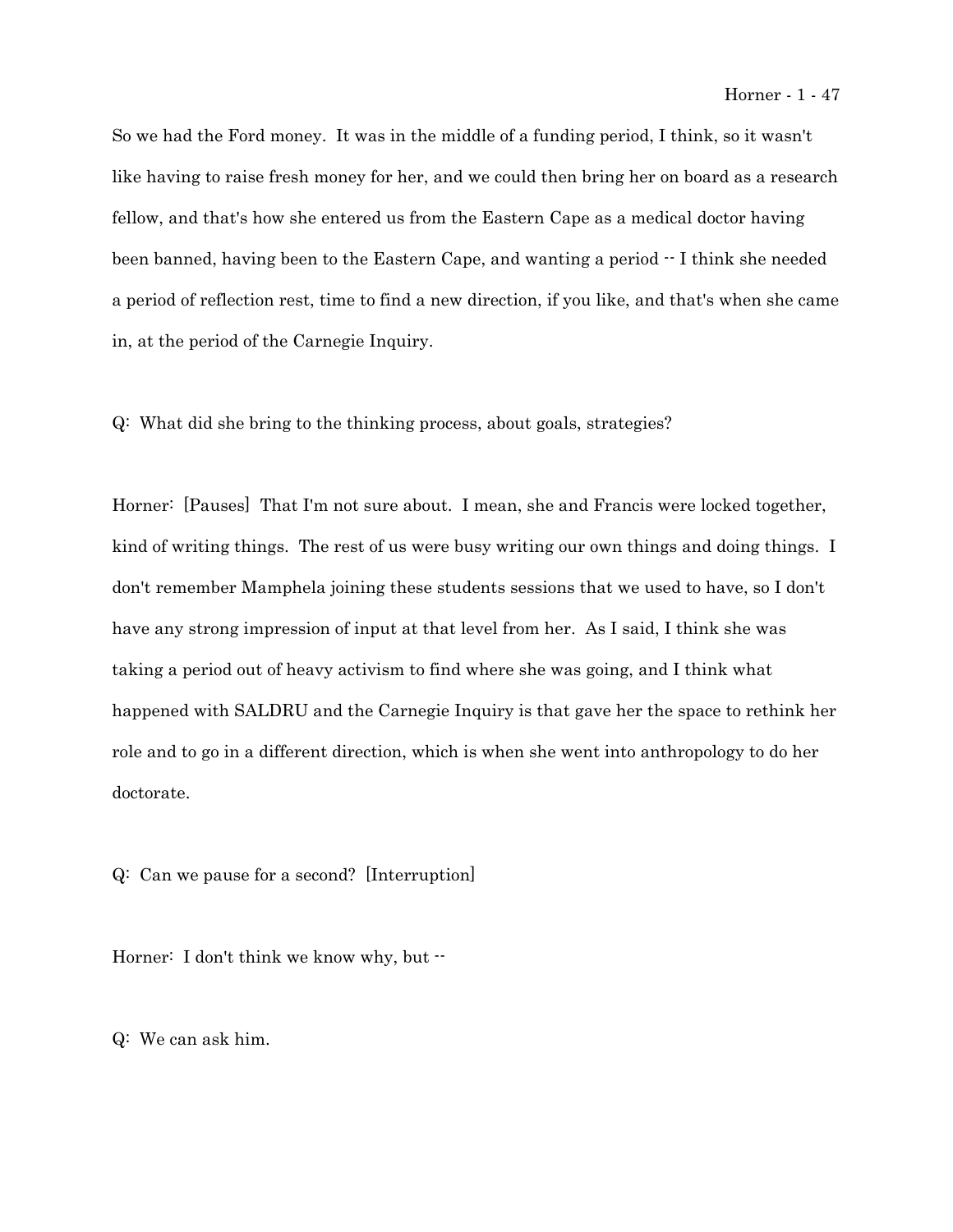Len Morris: They didn't like having him running around taking all those coercive photographs.

Horner: Yes. But, you see, Omar also comes out of the trade union movement, so  $-$ 

Q: Maybe we could talk about that.

Horner: He came bringing baggage, and there was a lot of volatility in the trade union movement in Cape Town. And there were people who were picked up mistakenly at the time. I mean, Charles Simkins was banned because they thought he was doing something with trade unions in Cape Town. In fact, it was somebody else in SALDRU who was doing it. [Interruption]

Q: Could we go back a little to the goals and intentions of the photographic aspect of the project and then move into a discussion of Omar Badsha, the environment at the time in relation to the trade union movement?

Horner: All right. Now, again, I think Francis rather bowled a googly at me, because Omar and I went back a very long time before SALDRU existed. Badsha and I had known each other in 1971 and 1972, when he was an active trade unionist in Durban and I was sitting at Institute for Race Relations in Johannesburg and I was doing the background research for the labor movement. And in visiting Durban, going to seminars with the trade unionists in Durban, and it was Omar, in fact, who took the dock workers to the Wage Board. I did background information on wages and living conditions. And for the first time ever, Omar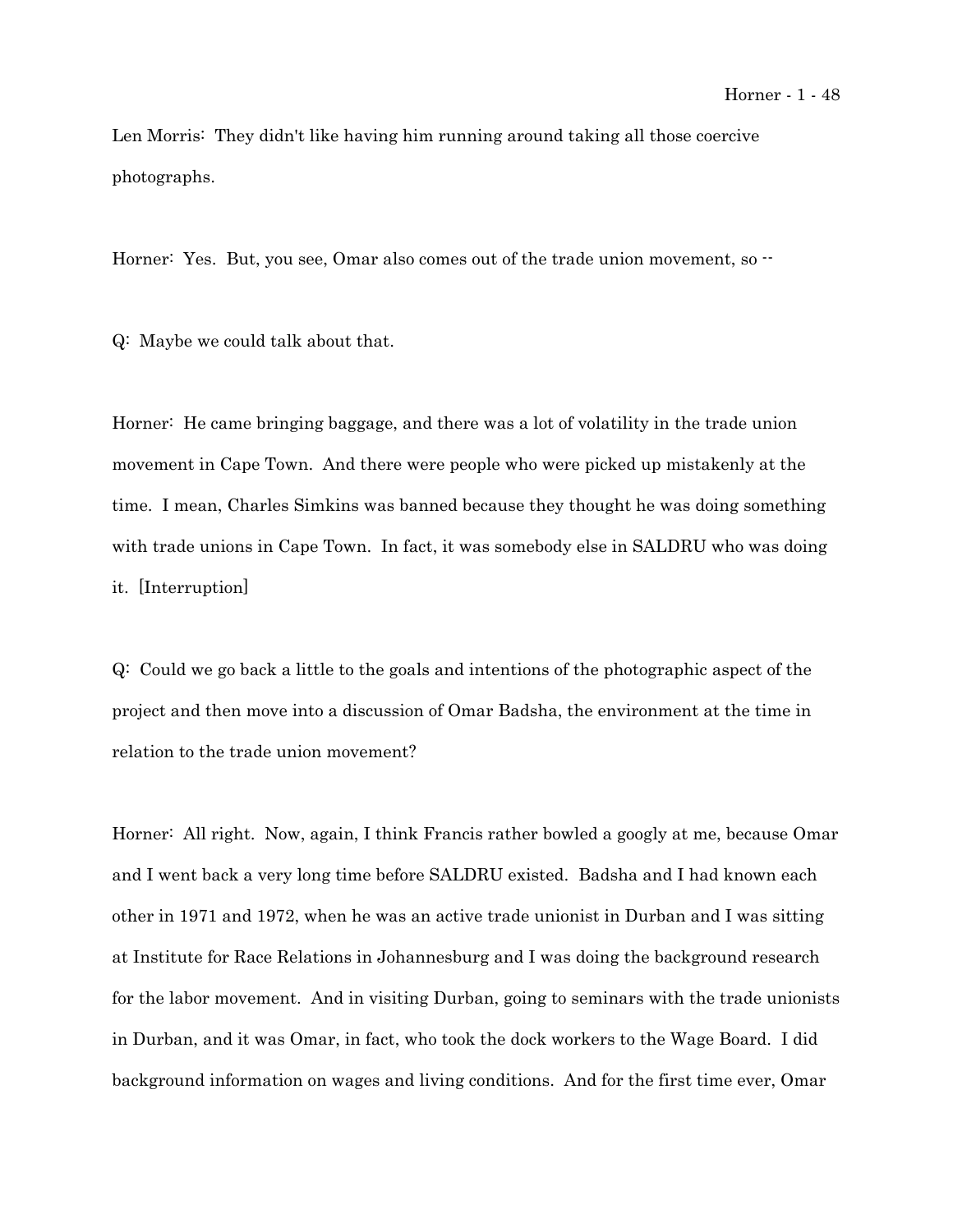bused in dock workers to flood this hearing of the Wage Board. So that's how long he and I went back. Francis then, when Carnegie was sort of beyond the drawing-board stage, it was going to roll, said, "We're going to have this photographic exhibition as well, and the person doing it is Omar Badsha." And I said, "Not the same Omar Badsha." [Laughter] He said, "Yes, well, I think he must be. He comes out of the trade union movement."

So that kind of reconnected Omar and me. And I don't think that came out of any think tank in SALDRU or UCT. I think that was some idea possibly being developed between Francis and people in the States about why not have a photographic exhibition, and then Francis getting in touch with Omar. And Omar had sort of  $-$  after a very torrid period in the union movement, I think had moved out and had set up as a professional photographer, and had his own network of photographers around the country. There were several photographers' cooperatives, and Omar was linked or had links with them. So he was chosen then to set up the photographic exhibition. Again, I think, you know, in the academic environment, people weren't quite sure why you should have a picture show. [Laughter] When you were doing serious social studies, I mean, why let all these crazy photographers in? And some of them were crazy and still are. [Laughter] They drink down at my local pub. That was all put together and was very wild and woolly and again a very volatile period.

Q: He was arrested. Why? Or do you know?

Horner: That I don't know. As I say, he may have some idea. He and I have never discussed it afterwards, of whether they gave him any reason for his arrest, because they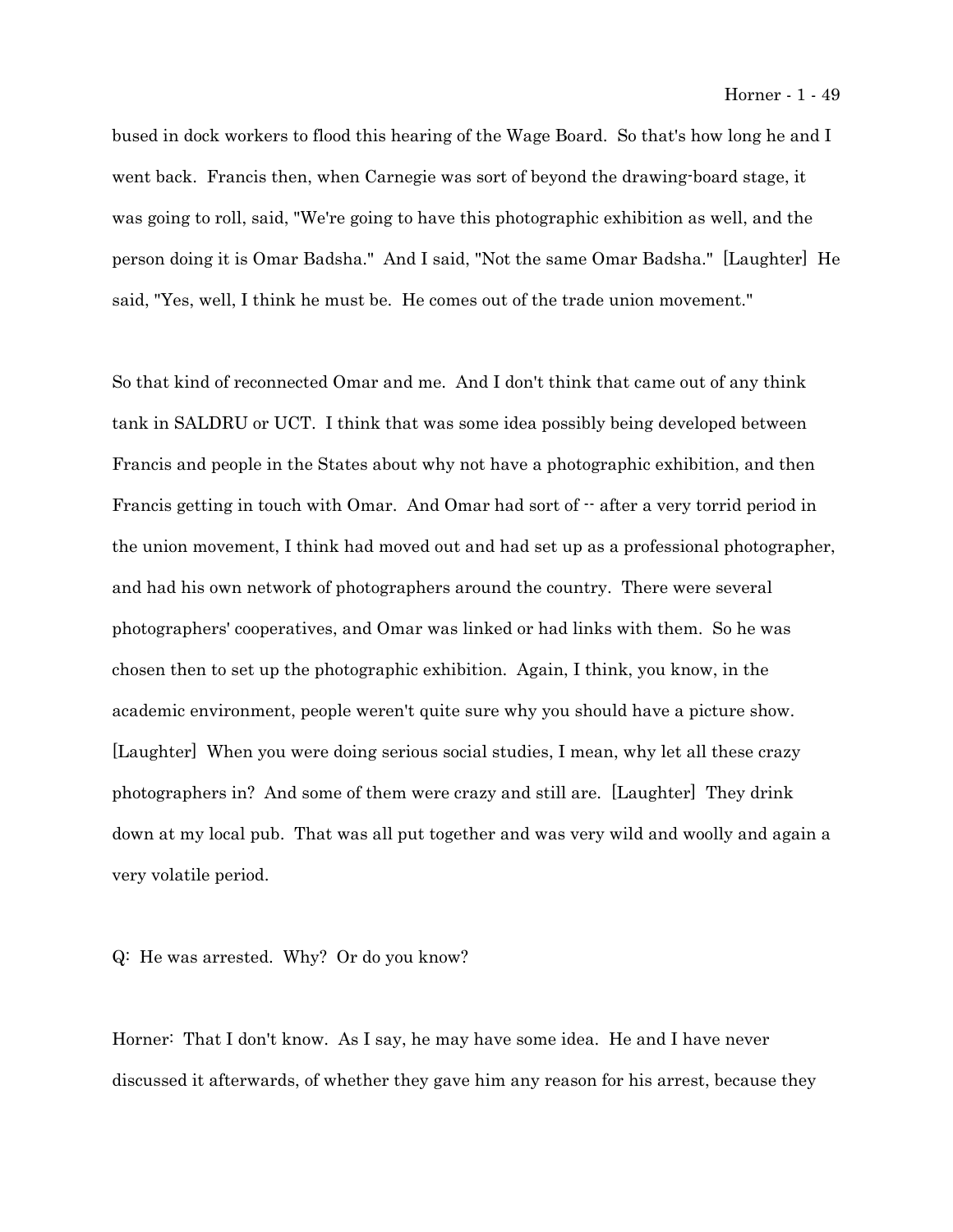often didn't. I mean, you were just taken away for a week and locked up, and they didn't have to tell you why they were locking you up. So I've never unpacked that with Omar. But they may have told him something. But it was just an act of intimidation, because that was the way they used to work. They often didn't attack the principal that they wanted to attack; they attacked a subsidiary person just to give you a warning.

Q: But effectively it removed him from the conference and it could have potentially destroyed that aspect of the conference.

Horner: Well, it could have been an absolute mess. As I say, we winged it. But it wasn't the big opening event that it would have been.

Q: Let me ask you a hard question. At the end of the day, what has all this meant to you personally, watching the development of these students, watching the conference, unfolding the results?

Horner: Wild euphoria, really, and a sense of tremendous satisfaction. A lot of these students have become close friends and work associates and political allies. It has exceeded anything I expected, certainly anything I expected in 1986. And I must say I was one of the skeptics, thinking of all my own baggage. When it was being hotly debated in this country about whether [F.W.] de Klerk would actually release Mandela, I actually lost money in a bet because I said, "He's never going to do it."

Q: So you didn't think you would see change in your lifetime?